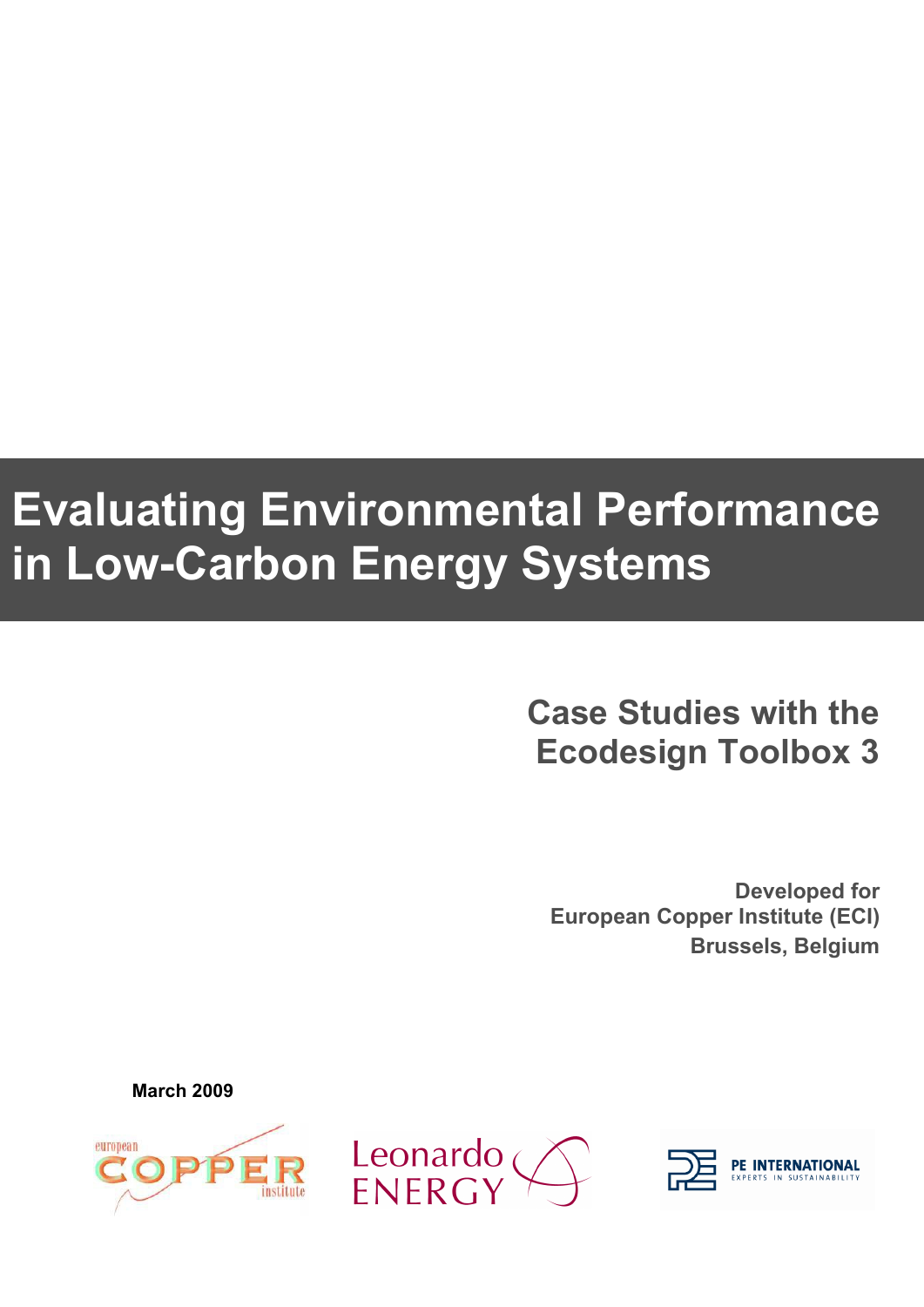**Title of the study:**

**Evaluating Environmental Performance in Low-Carbon Energy Systems**

**Client:**

**Sergio Ferreira**



- **Leonardo ENERGY Program**



Avenue de Tervuren, 168 1150 Brussels Belgium [saf@eurocopper.org](mailto:saf@eurocopper.org) [www.eurocopper.org](http://www.eurocopper.org/) [www.leonardo-energy.org](http://www.leonardo-energy.org/) 

#### **Authors:**

Flora Vadas Alexander Stoffregen Dr. Constantin Herrmann



**PE INTERNATIONAL GmbH** Hauptstraße 111 – 113 70771 Leinfelden – Echterdingen

| Phone<br>Fax | $+49711341817 - 0$<br>$+49711341817 - 25$ |
|--------------|-------------------------------------------|
| E-Mail       | info@pe-international.com                 |
| Internet     | www.pe-international.com                  |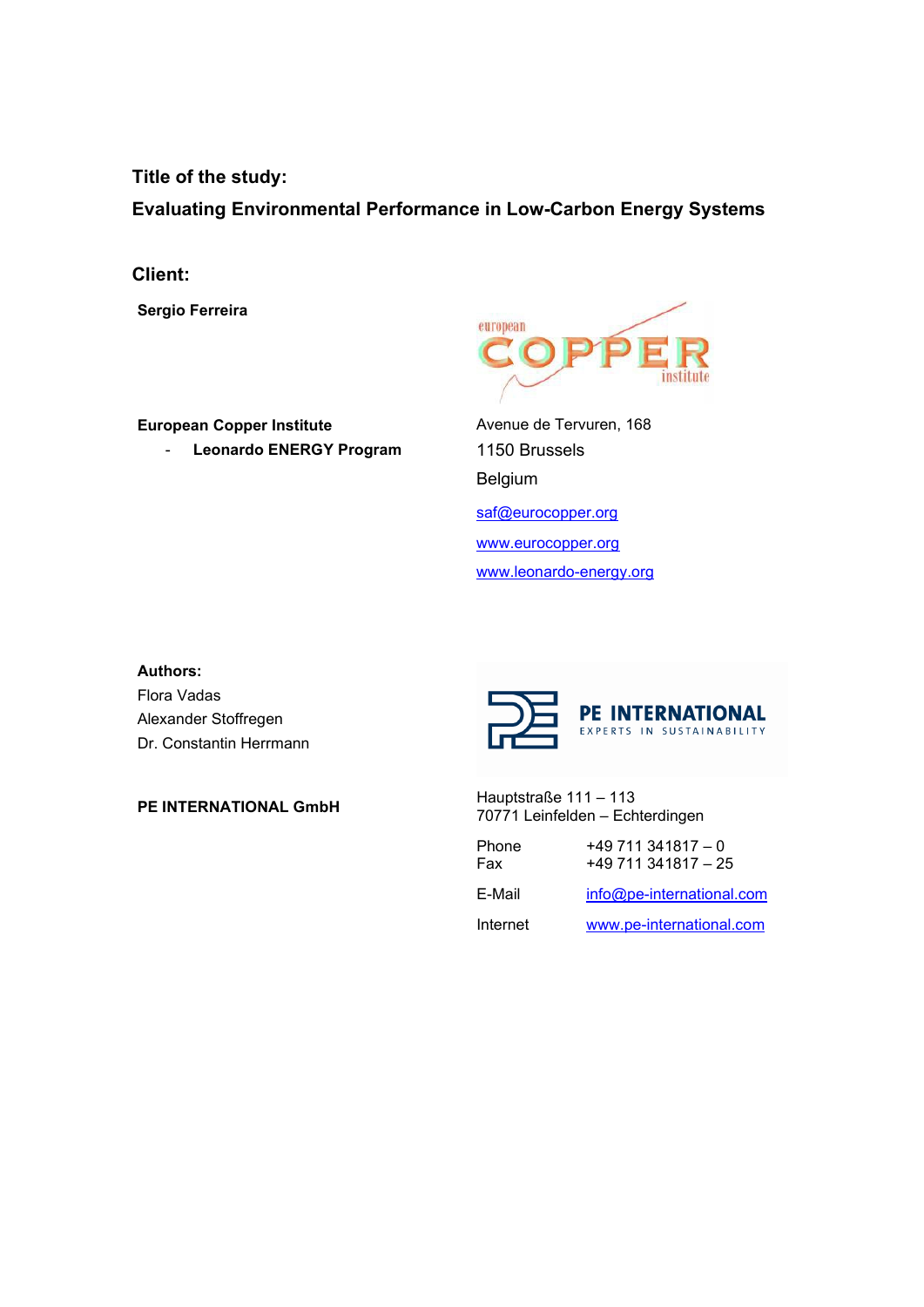

# <span id="page-2-0"></span>**List of Contents**

| Glossary |                                                                            |  |  |
|----------|----------------------------------------------------------------------------|--|--|
| 1        | Case study 1: environmental impact of the electricity mix 11               |  |  |
| 1.1      |                                                                            |  |  |
| 1.2      |                                                                            |  |  |
| 1.3      |                                                                            |  |  |
| 1.3.1    | Primary Energy Demand (net calorific value): Figure 1-112                  |  |  |
| 1.3.2    |                                                                            |  |  |
| 1.3.3    |                                                                            |  |  |
| 2        |                                                                            |  |  |
| 2.1      |                                                                            |  |  |
| 2.2      |                                                                            |  |  |
| 2.3      |                                                                            |  |  |
| 2.3.1    | Primary Energy Demand (net calorific value): Figure 2-1 and Figure 2-2  17 |  |  |
| 2.3.2    |                                                                            |  |  |
| 2.3.3    |                                                                            |  |  |
| 2.4      |                                                                            |  |  |
| 3        | Case Study 3: Low Energy House versus Passive House 22                     |  |  |
| 3.1      |                                                                            |  |  |
| 3.2      |                                                                            |  |  |
| 3.3      |                                                                            |  |  |
| 3.3.1    | Primary Energy Demand (net calorific value): Figure 3-1 and Figure 3-223   |  |  |
| 3.3.2    |                                                                            |  |  |
| 3.3.3    |                                                                            |  |  |
| 3.4      |                                                                            |  |  |
| 4        |                                                                            |  |  |
| 4.1      |                                                                            |  |  |
| 4.2      |                                                                            |  |  |
| 4.3      |                                                                            |  |  |
| 4.3.1    | Primary Energy Demand (net calorific value, in MJ): Figure 4-1 and         |  |  |
| 4.3.2    |                                                                            |  |  |
| 4.3.3    |                                                                            |  |  |
| 4.4      |                                                                            |  |  |
| 5        | Case Study 5: Investment into higher efficiency motors or wind turbines33  |  |  |
| 5.1      |                                                                            |  |  |
| 5.2      |                                                                            |  |  |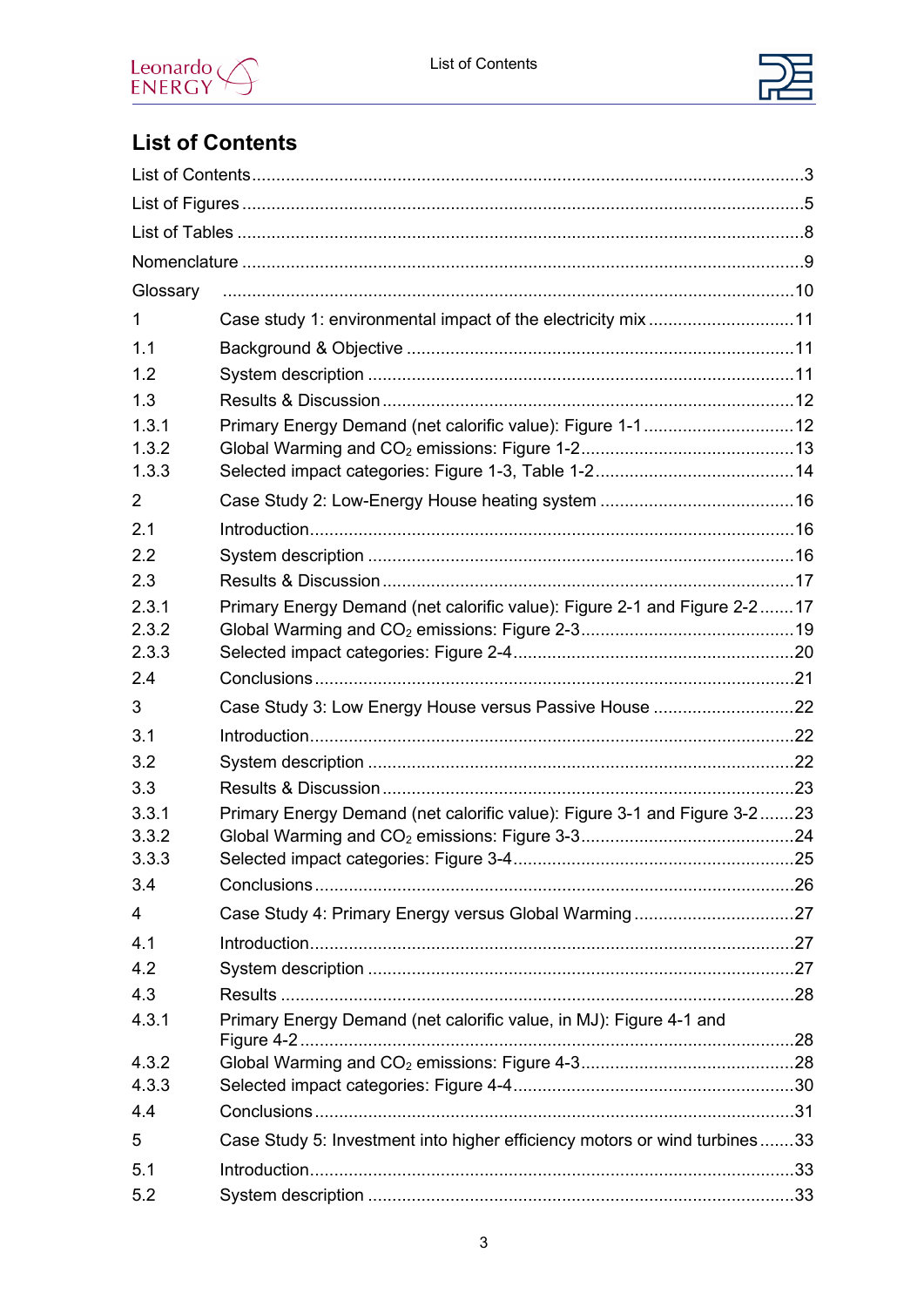



| 5.2.1          |                                                                                     |    |
|----------------|-------------------------------------------------------------------------------------|----|
| 5.2.2          |                                                                                     |    |
| 5.3            |                                                                                     |    |
| 5.3.1          | Primary Energy Demand reduction (net calorific value, in MJ): Figure 5-236          |    |
| 5.3.2<br>5.3.3 | Global Warming and CO <sub>2</sub> emission reduction: Figure 5-337                 |    |
| 5.4            |                                                                                     |    |
|                |                                                                                     |    |
| 6              | Case Study 6: building a new house for 1 million Euros40                            |    |
| 6.1            |                                                                                     |    |
| 6.2            |                                                                                     |    |
| 6.3            |                                                                                     |    |
| 6.3.1          |                                                                                     |    |
| 6.3.2          |                                                                                     |    |
| 6.4            |                                                                                     |    |
| 6.4.1          | Primary Energy Demand (PED) reduction (net calorific value, in MJ):                 |    |
| 6.4.2          | Global Warming and CO <sub>2</sub> emission reduction: Figure 6-3 and Figure 6-4 49 |    |
| 6.4.3          |                                                                                     |    |
| 6.5            |                                                                                     |    |
| 7              | Case Study 7: renovating/improving a standard house for 1 million Euros54           |    |
| 7.1            |                                                                                     |    |
| 7.2            |                                                                                     |    |
| 7.3            |                                                                                     |    |
| 7.3.1          |                                                                                     |    |
| 7.3.2          |                                                                                     |    |
| 7.4            |                                                                                     |    |
| 7.4.1          | Primary Energy Demand (PED) reduction (net calorific value, in MJ):                 | 56 |
| 7.4.2          | Global Warming and CO <sub>2</sub> emission reduction: Figure 7-257                 |    |
| 7.4.3          |                                                                                     |    |
| 7.5            |                                                                                     |    |
| Literature     |                                                                                     |    |
| Supplement A   | Parameter settings of the 3 housing types (all row houses with                      |    |
|                |                                                                                     |    |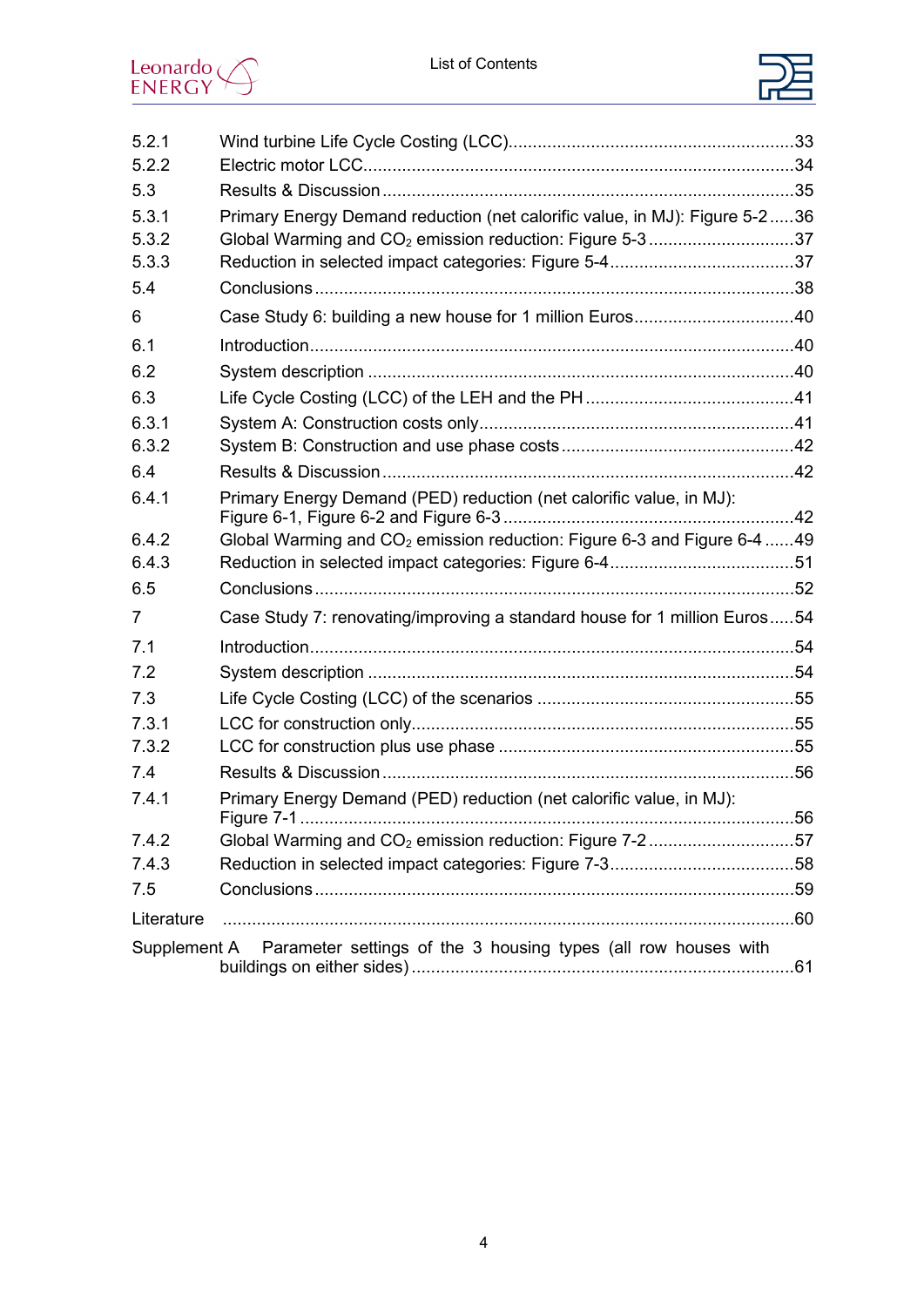



# <span id="page-4-0"></span>**List of Figures**

| Figure 1-1:    | Primary Energy Demand (net calorific value, in MJ) of producing<br>1kWh power, as contributed by renewable and non-renewable                                                                                                                                      |     |
|----------------|-------------------------------------------------------------------------------------------------------------------------------------------------------------------------------------------------------------------------------------------------------------------|-----|
| Figure 1-2:    | Global Warming Potential (kg CO2-equiv.) and CO2 emissions                                                                                                                                                                                                        |     |
| Figure 1-3:    | Relative contribution of 1kWh of power provision to selected                                                                                                                                                                                                      |     |
| Figure 2-1:    | Primary Energy Demand (net calorific value, in GJ) over the life<br>cycle of the house, as contributed by renewable and non-                                                                                                                                      |     |
| Figure 2-2:    | Primary Energy Demand (net calorific value, in GJ) of the life cycle<br>phases of the house, as contributed by renewable and non-<br>renewable energy sources. The manufacture phase contribution is<br>shown only once, since it is the same for all scenarios19 |     |
| Figure 2-3:    | Global Warming Potential (ton CO2-eq.) and CO2 emissions (ton)                                                                                                                                                                                                    |     |
| Figure 2-4:    | Relative contribution of the houses with different heating<br>equipment to selected impact categories. The gas condensing<br>heater with current grid mix scenario represents 100%21                                                                              |     |
| Figure 3-1:    | Primary Energy Demand (net calorific value, in GJ) over the life<br>cycle of the house, as contributed by renewable and non-                                                                                                                                      |     |
| Figure 3-2:    | Primary Energy Demand (net calorific value, in GJ) over the life<br>cycle of the house, as contributed by house manufacture, gas<br>heater life cycle and electric equipment (heat pump and ventilator)                                                           | .24 |
| Figure $3-4$ : | Relative contribution of the housing types to selected impact<br>categories. The LH with current grid mix conditions represents                                                                                                                                   |     |
| Figure $4-1$ : | Primary Energy Demand (net calorific value, in GJ) over the life<br>cycle of the house, as contributed by renewable and non-                                                                                                                                      |     |
| Figure 4-2:    | Primary Energy Demand (net calorific value, in GJ) over the life<br>cycle of the house, as contributed by house manufacture, gas<br>heater life cycle and electric equipment (heat pump and ventilator)                                                           |     |
| Figure 4-3:    | Emissions of $CO2$ and other greenhouse gases (ton $CO2$ -equiv.) 30                                                                                                                                                                                              |     |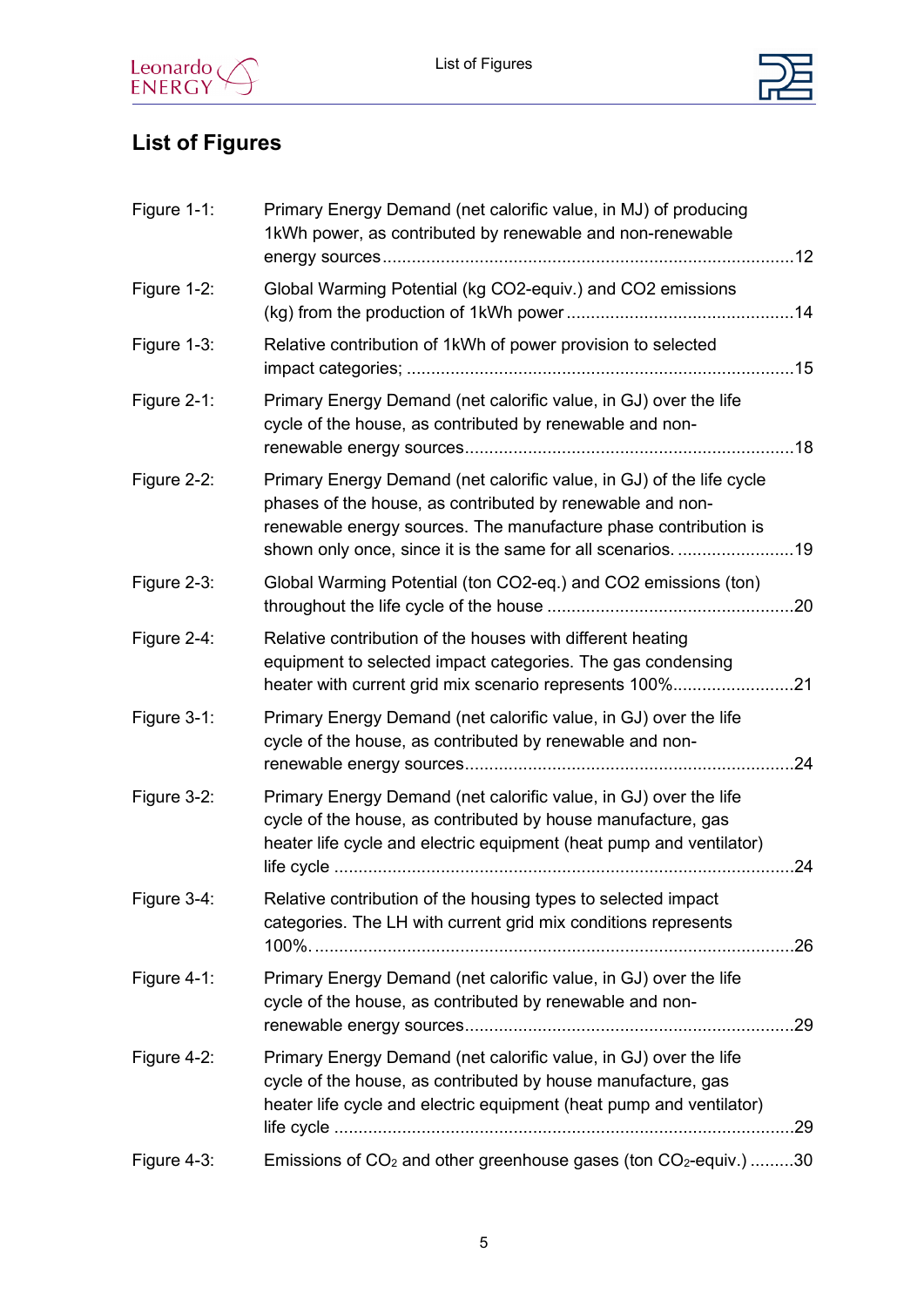



| Figure 4-4: | Relative contribution of the houses fitted with various heating<br>equipment to selected impact categories. The LEH with current                                                                                                                                                                                                 |      |
|-------------|----------------------------------------------------------------------------------------------------------------------------------------------------------------------------------------------------------------------------------------------------------------------------------------------------------------------------------|------|
| Figure 5-1: | Left: Relative GWP (in kg CO <sub>2</sub> -equivalents) contributed by the<br>manufacture and use phases of the scenarios considered; Right:<br>Relative PED (net calorific value, MJ) contributed by the<br>manufacture and use phases of the scenarios considered. 35                                                          |      |
| Figure 5-2: | Reduction of PED (net calorific value, in GJ) by investment into<br>wind turbine or higher efficiency e-motors. E-motor scenarios (a)<br>exclude costs of electricity for running the motors, scenarios (b)                                                                                                                      |      |
| Figure 5-3: | Reduction of $CO2(-equivalent)$ emissions (ton) by investment into<br>wind turbines or higher efficiency e-motors. E-motor scenarios (a)<br>exclude costs of electricity for running the e-motors, scenarios (b)                                                                                                                 |      |
| Figure 5-4: | Relative reduction in selected impact categories by investment into<br>wind turbines or higher efficiency e-motors. The reduction by the                                                                                                                                                                                         |      |
| Figure 6-1: | Primary Energy Demand (GJ, net calorific value) of the various                                                                                                                                                                                                                                                                   |      |
| Figure 6-2: | Global Warming Potential (ton CO <sub>2</sub> -eq.) and CO <sub>2</sub> emissions (both                                                                                                                                                                                                                                          |      |
| Figure 6-3: | Contribution of the five housing types to selected impact                                                                                                                                                                                                                                                                        |      |
| Figure 6-4: | Primary Energy (net calorific value, in GJ) reduction in the various<br>investment scenarios and their life cycle phases (total life cycle                                                                                                                                                                                       | . 47 |
| Figure 6-5: | Primary Energy Demand (net calorific value, in GJ) reduction in the<br>various investment scenarios, showing the total PED as well as the<br>share of renewable and non-renewable resources. PED from<br>renewable resources shows a "negative reduction" to be<br>interpreted as an increase compared to the baseline scenario. |      |
| Figure 6-6: | Net reduction of Primary Energy Demand (net calorific value, in<br>GJ) affordable with given expenditure. Key: Blue diamonds - LEH;<br>Red squares – PH with heat pump; Green triangles – PH with night                                                                                                                          |      |
| Figure 6-7: | Reduction of $CO2(-equivalent)$ emissions (tonnes) under the<br>various investment scenarios. NSH - night storage heater50                                                                                                                                                                                                       |      |
| Figure 6-8: | Net reduction of Global Warming Potential (in ton CO <sub>2</sub> -equivalents)<br>affordable with given expenditure. Key: Blue diamonds - LEH; Red                                                                                                                                                                              |      |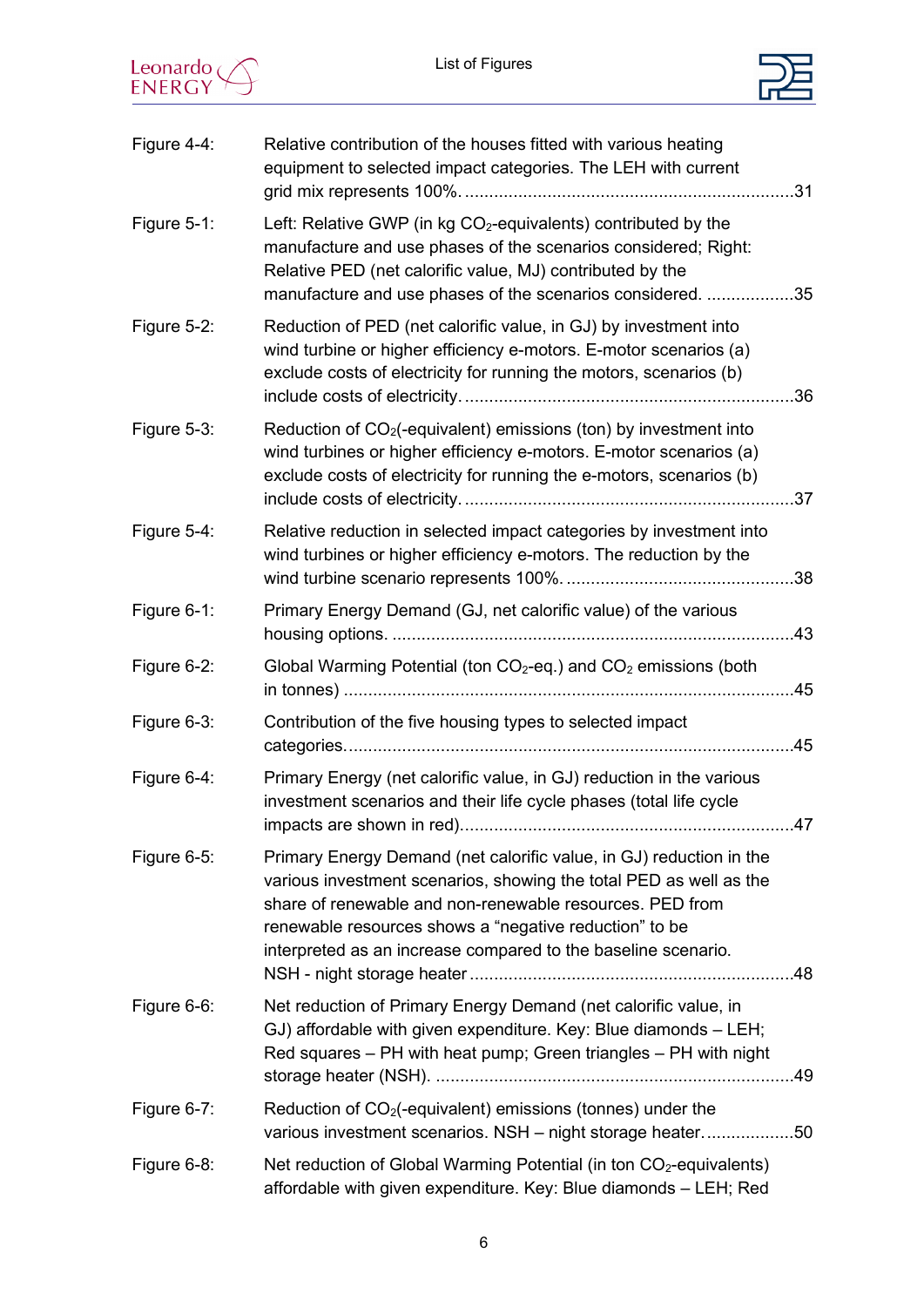



|                | squares - PH with heat pump; Green triangles - PH with night                                                                                                                                                                                                                    |     |
|----------------|---------------------------------------------------------------------------------------------------------------------------------------------------------------------------------------------------------------------------------------------------------------------------------|-----|
| Figure 6-9:    | Reduction in selected impact categories by the various investment<br>scenarios. Reduction by the LEH scenario is considered as 100%<br>in each of the impact categories, reduction by the other scenarios<br>is given in percentages relative to this scenario. NSH - night     | .52 |
| Figure $7-1$ : | Reduction of the Primary Energy Demand (net calorific value, GJ)<br>of the standard house's use phase under various scenarios57                                                                                                                                                 |     |
| Figure 7-2:    | Reduction of $CO2(-equivalent)$ emissions (in tonnes) under the                                                                                                                                                                                                                 |     |
| Figure 7-3:    | Reduction in selected impact categories by the various investment<br>scenarios. Reduction by the "Standard plus gas condens" scenario<br>with investment in construction phase only is considered as 100%<br>in each of the impact categories. Reduction by the other scenarios |     |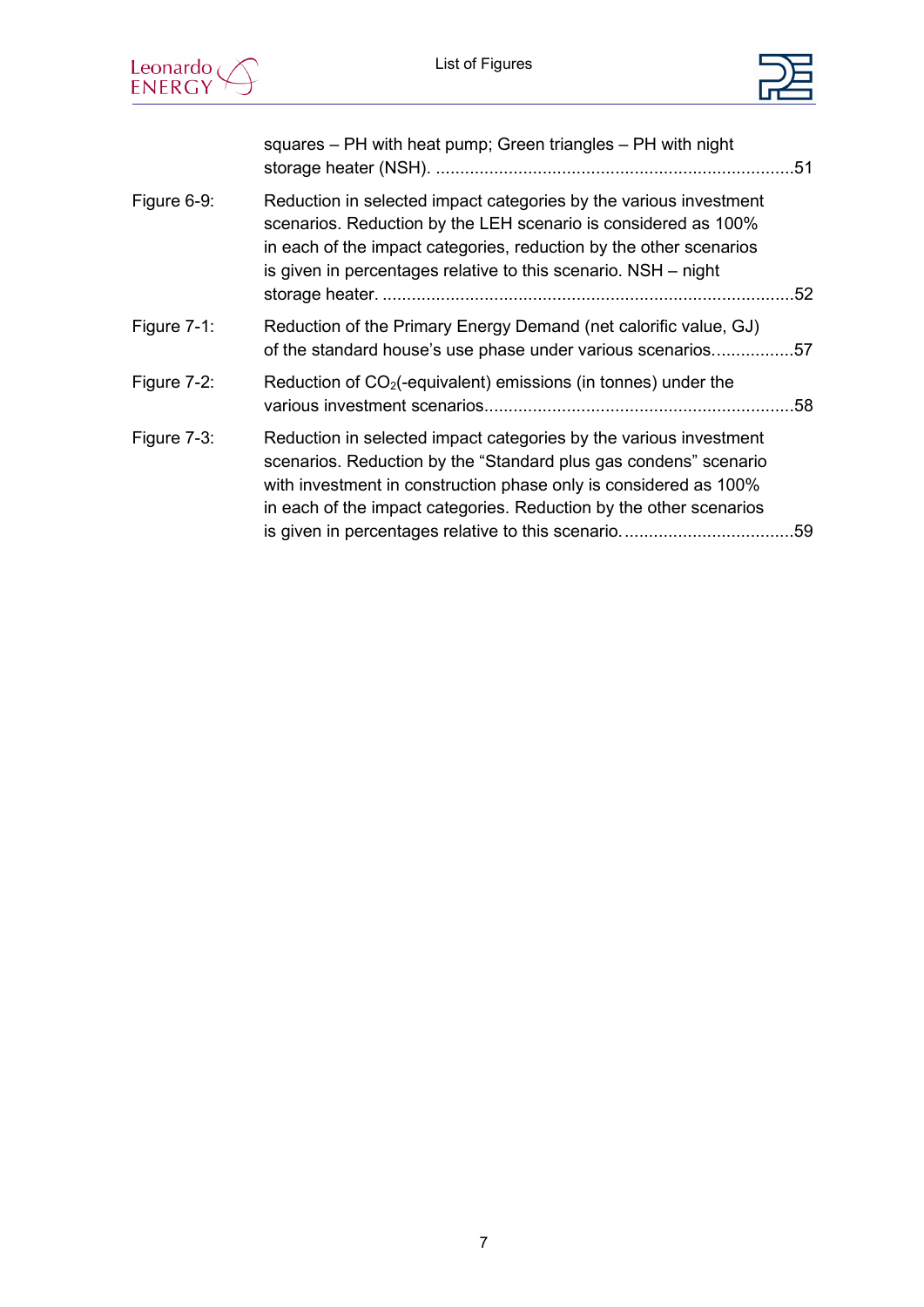



# <span id="page-7-0"></span>**List of Tables**

| <b>Table 1-1:</b> | Share of renewable and non-renewable energy sources for the<br>power grid mixes in the four scenarios under investigation11                                                                                    |  |
|-------------------|----------------------------------------------------------------------------------------------------------------------------------------------------------------------------------------------------------------|--|
| <b>Table 1-2:</b> | Contribution of producing 1kWh electric power to selected impact                                                                                                                                               |  |
| <b>Table 2-1:</b> |                                                                                                                                                                                                                |  |
| <b>Table 3-1:</b> |                                                                                                                                                                                                                |  |
| Table 4-1:        |                                                                                                                                                                                                                |  |
| Table 5-1:        | Efficiency scenarios of the e-motor (11kW, 4 poles) 34                                                                                                                                                         |  |
| Table 5-2:        | LCC of the e-motors in the different efficiency scenarios. Figures<br>are taken from ECOMOTORS2008, but the costs of electric power<br>are excluded since these depend on the amount used, and this will       |  |
| Table $6-1$ :     | Basic settings of the systems considered in case study 641                                                                                                                                                     |  |
| Table 6-2:        | Construction costs of the two housing types considered42                                                                                                                                                       |  |
| Table 6-3:        | Use phase costs of the various building types, each 130m <sup>2</sup> . Key:<br>PH – PH with heat pump, PH (NSH) – PH with night storage<br>heater, Standard – standard house with conventional gas boiler. 42 |  |
| Table 7-1:        | Basic parameters of the scenarios of case study 7. 55                                                                                                                                                          |  |
| <b>Table 7-2:</b> | Costs of construction of the improvement options55                                                                                                                                                             |  |
| <b>Table 7-3:</b> | Costs and savings of the use phase of improvement options 56                                                                                                                                                   |  |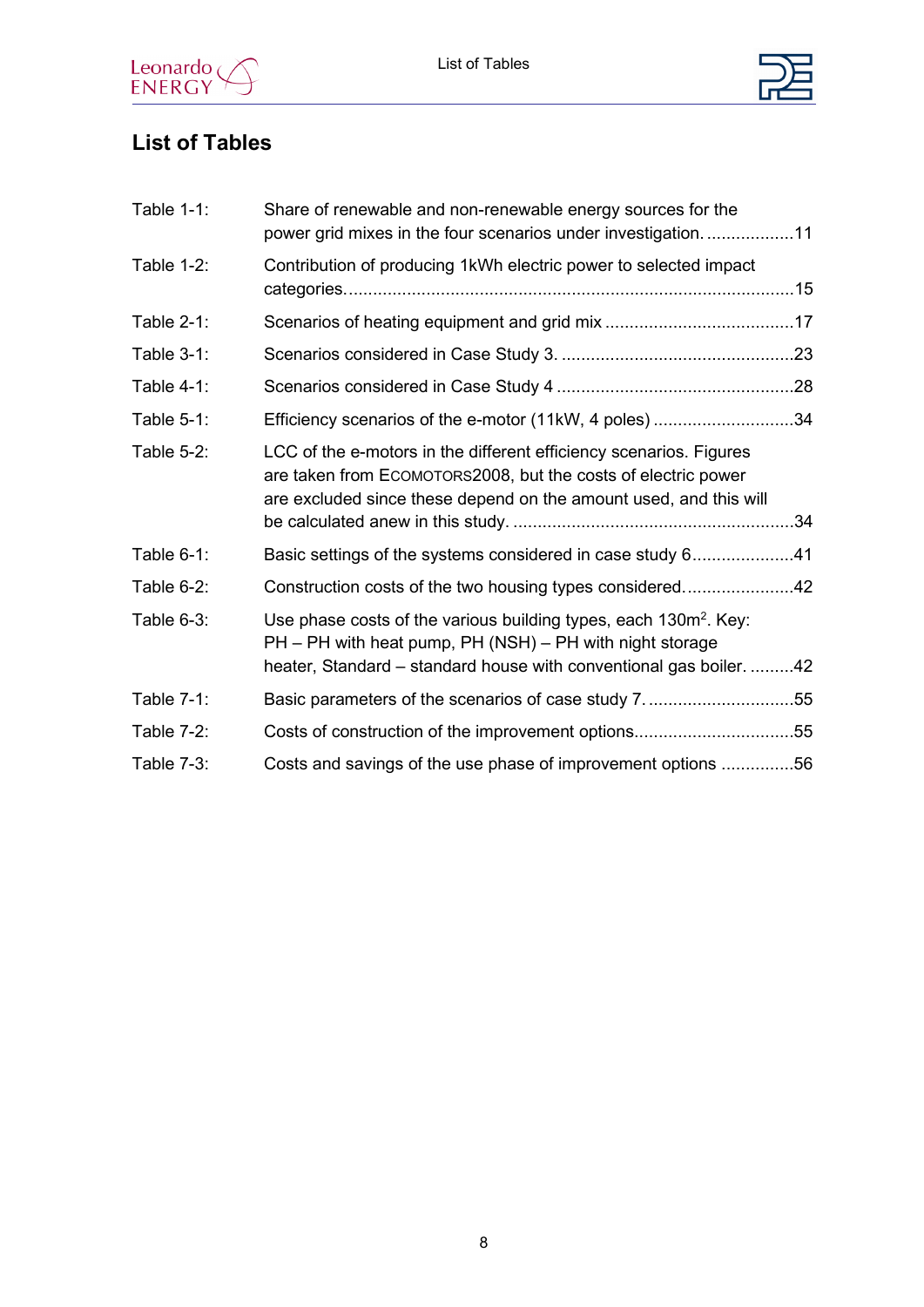



# <span id="page-8-0"></span>**Nomenclature**

| <b>Abbreviation</b> | <b>Explanation</b>                            |  |
|---------------------|-----------------------------------------------|--|
|                     |                                               |  |
| AP                  | <b>Acidification Potential</b>                |  |
| EP                  | <b>Eutrophication Potential</b>               |  |
| <b>GWP</b>          | <b>Global Warming Potential</b>               |  |
| <b>POCP</b>         | <b>Photochemical Ozone Creation Potential</b> |  |
| <b>LEH</b>          | Low Energy House                              |  |
| <b>ODP</b>          | <b>Ozone Depletion Potential</b>              |  |
| <b>NSH</b>          | Night Storage Heater                          |  |
| <b>PH</b>           | Passive House                                 |  |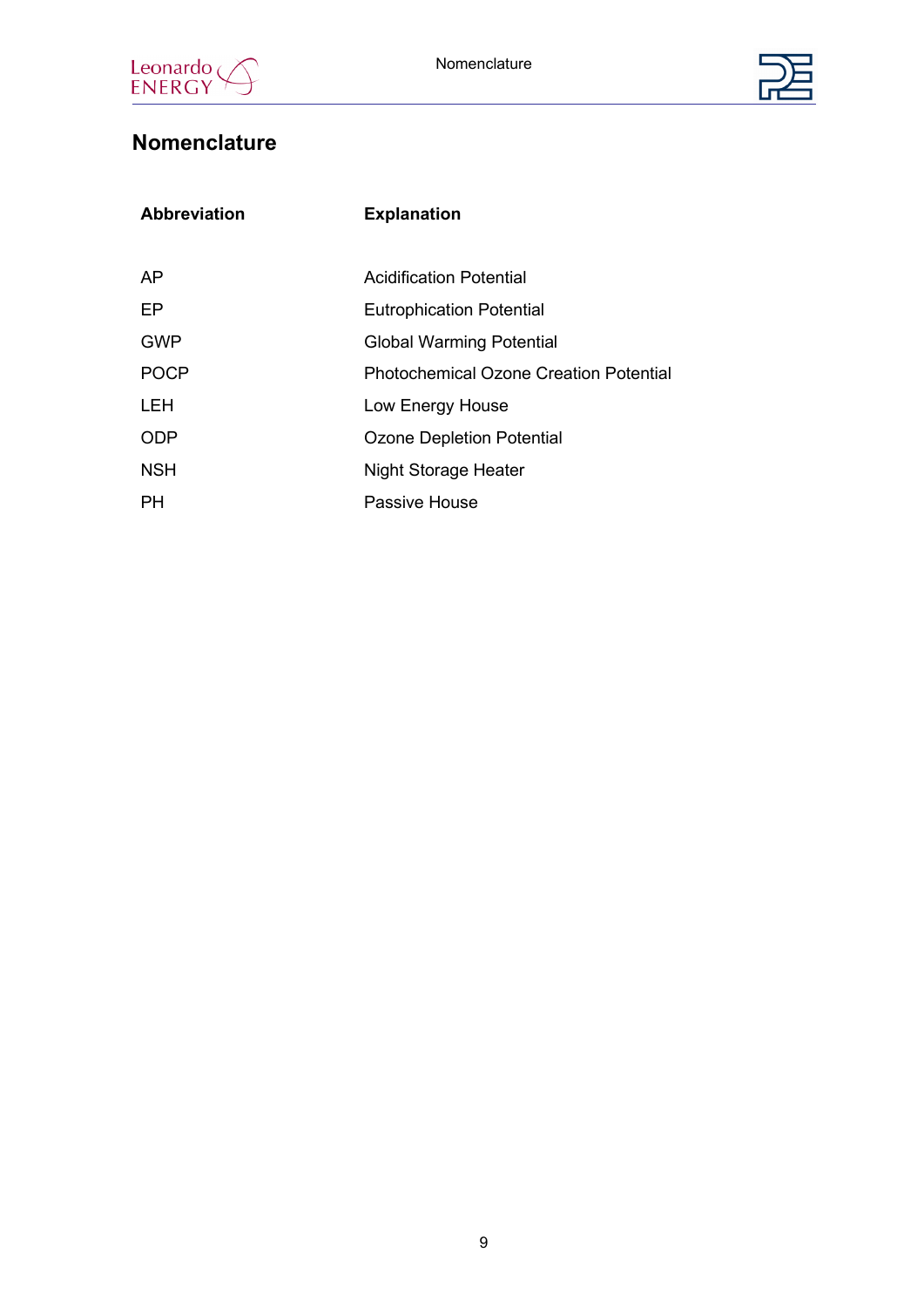

**Term Definition**



# <span id="page-9-0"></span>**Glossary**

| <b>Standard House</b> | Row house with houses attached on both sides. In general the U-<br>value for houses after 1990 is below 0.4 W/(m2*K) (WSVO 1995 in<br>Germany $\leq$ 0.5). See below for three examples defining some<br>exterior walls for standard houses after 1990. Heat-absorbing glass<br>(double) U-value 1.1 (noble gas)-1.8 (air), air exchange rate 0.7-0.5,<br>concrete ceiling, pitched roof, heat load 70 -120 kWh/(m2*a) 1.<br>Vertically perforated bricks 30 cm (650 kg/m3, λ= 0.12 W/(m*K)), light<br>mortar (700kg/m3), exterior plaster lime cement, interior plaster lime<br>gypsum U-Value 0.35-0.4 W/(m2*K); 2. sand-lime bricks 17,5 cm<br>$(1500 \text{ kg/m3}, \lambda = 0.75 \text{ W(m*K)}) + 12 \text{cm}$ EPS $(15 \text{ kg/m3}, \lambda = 0.035)$<br>W/(m*K)) exterior plaster lime cement, interior plaster lime gypsum U-<br>Value 0.25-0.3; 3. Aerated concrete bricks 30 cm (400 kg/m3, $\lambda$ = 0.1<br>W/(m*K)) exterior plaster lime cement, interior plaster lime gypsum U-<br>Value 0.3-0.35 W/(m2*K). |
|-----------------------|----------------------------------------------------------------------------------------------------------------------------------------------------------------------------------------------------------------------------------------------------------------------------------------------------------------------------------------------------------------------------------------------------------------------------------------------------------------------------------------------------------------------------------------------------------------------------------------------------------------------------------------------------------------------------------------------------------------------------------------------------------------------------------------------------------------------------------------------------------------------------------------------------------------------------------------------------------------------------------------------------------------------------------|
| Low-Energy House      | Row house with houses attached on both sides. Build after 1990, U-<br>value exterior walls 0.15-0.30 W/(m2*K), roof 0.15-0.25 W/(m2*K),<br>base plate 0.2-0.3 W/(m2*K), Window heat absorbing glazing (double<br>or triple), noble gas) U-Value 0.7-1.4 W/(m2*K), mechanical<br>ventilation, sometimes with heat recovery, air exchange rate 0.6, heat<br>demand 15-60 kWh/(m2*a). Examples for exterior walls: wooden<br>wallboard, sand-lime bricks + isolation, aerated concrete + isolation.                                                                                                                                                                                                                                                                                                                                                                                                                                                                                                                                 |
| Passive House         | Row house with houses attached on both sides. Build after 1990, U-<br>value exterior walls < $0.15$ W/(m2*K), roof < $0.15$ W/(m2*K), base<br>plate <0.16 W/(m2*K), Window heat absorbing glazing (triple) U-Value<br><0.8W/(m2*K), mechanical ventilation with heat recovery, efficiency<br>for heat recovery $> 80\%$ ), air exchange rate 0.6, heat demand <15<br>kWh/(m2*a). Examples for exterior walls: wooden wallboard including<br>25 cm mineral wool and more, 15 cm sand-lime bricks with 30 cm<br>EPS, 24 cm aerated concrete + 20 cm mineral wool                                                                                                                                                                                                                                                                                                                                                                                                                                                                   |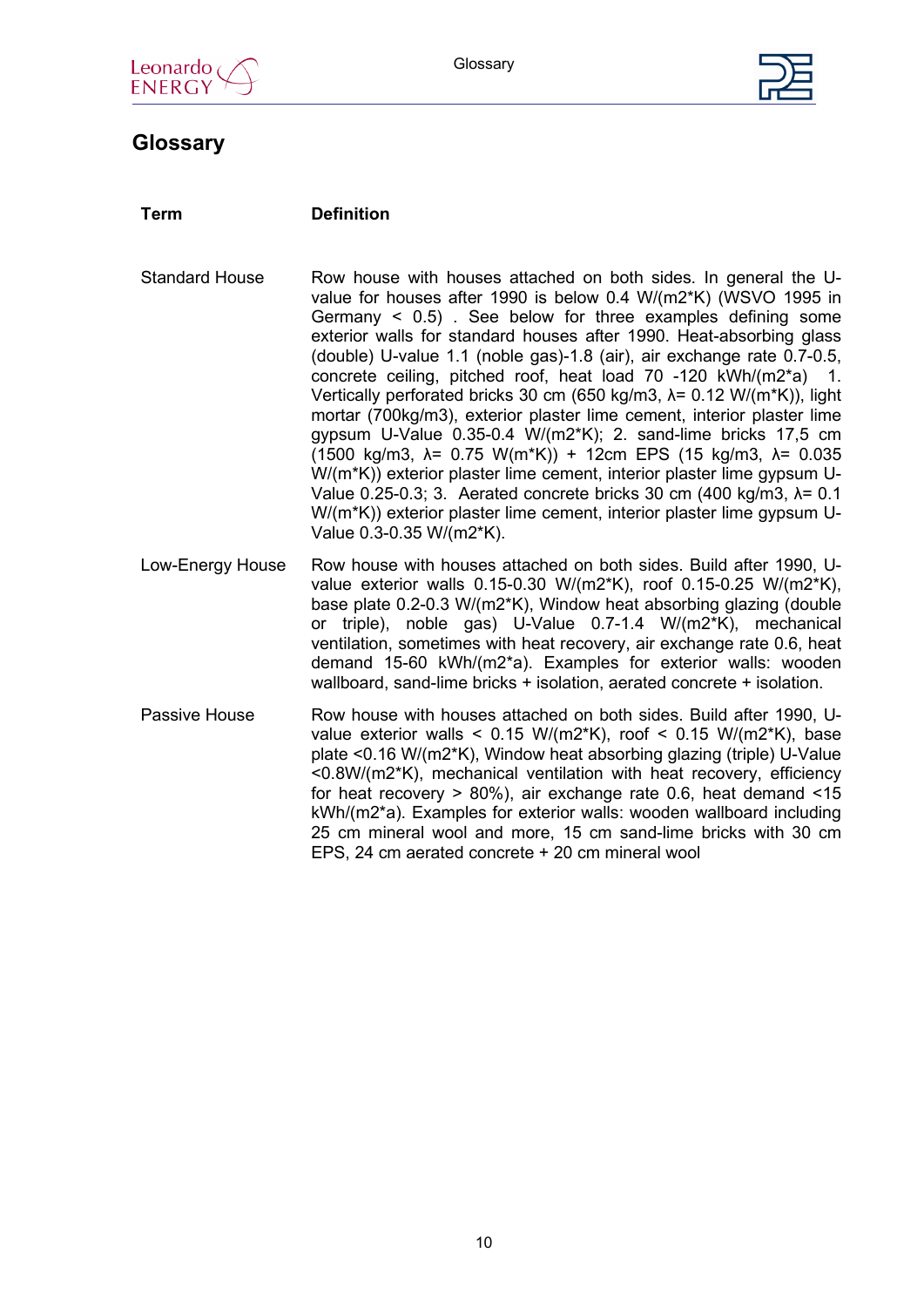

# <span id="page-10-0"></span>**1 Case study 1: environmental impact of the electricity mix**

#### <span id="page-10-1"></span>**1.1 Background & Objective**

Case study 1 was constructed with the intention of assessing how the choice of power grid mix influences the environmental impact of producing electricity. Electric power can be produced from various renewable and non-renewable resources, and the technologies to harvest renewable resources are gaining momentum, together with the global pressure to increase their contribution to energy provision. In the EU targets have been set for 2020 to generate 20% of the total energy demand from renewable resources. National schemes have been set up to reach this overall goal, stricter for the more advanced and economically stable nations and laxer for the economically more disadvantaged ones. Although the target is very demanding, the potential benefits are likely to compensate for the efforts within a short time. In this theoretical exercise, the environmental impact of the current grid mix is assessed against potential future scenarios of electricity production in 2020, 2030 and under conditions of "zero carbon" emissions. The baseline for the comparison is the provision of 1kWh of electric power.

#### <span id="page-10-2"></span>**1.2 System description**

The provision of electricity occurs through the same efficiency parameters as in the standard case. Although efficiencies are likely to change over time, this will only further enhance the improvement the "future" grid mixes can provide. As shown in [Table 1-1,](#page-10-3) the scenarios were distinguished by the relative share of the different renewable and nonrenewable resources utilized in power provision. The power grid mix in the model was applied for the "use phase" only, i.e. for the provision of 1kWh of power, while the manufacture and EoL of the power plants providing this energy remained dependent on the current EU-25 grid mix in all scenarios.

| <b>Resource</b>      | <b>Current EU-25</b> | 2020     | 2030 | "Zero carbon" |
|----------------------|----------------------|----------|------|---------------|
| Hardcoal (%)         | 19.45                | 10       |      |               |
| Lignite (%)          | 11                   | 6        | ۰    |               |
| Natural gas (%)      | 17.7                 | 17       | 17   |               |
| Fuel oil (%)         | 6.22                 | $\Omega$ |      |               |
| Nuclear (%)          | 33                   | 33       | 33   | 50            |
| Hydro power (%)      | 11.3                 | 15       | 15   | 15            |
| Solar (%)            | 0.1                  | 3        | 10   | 10            |
| Wind $(\%)$          | 1.23                 | 16       | 25   | 25            |
| Total power (%)      | 100                  | 100      | 100  | 100           |
| Total renewables (%) | 12.63                | 34       | 50   | 50            |

<span id="page-10-3"></span>**Table 1-1: Share of renewable and non-renewable energy sources for the power grid mixes in the four scenarios under investigation.**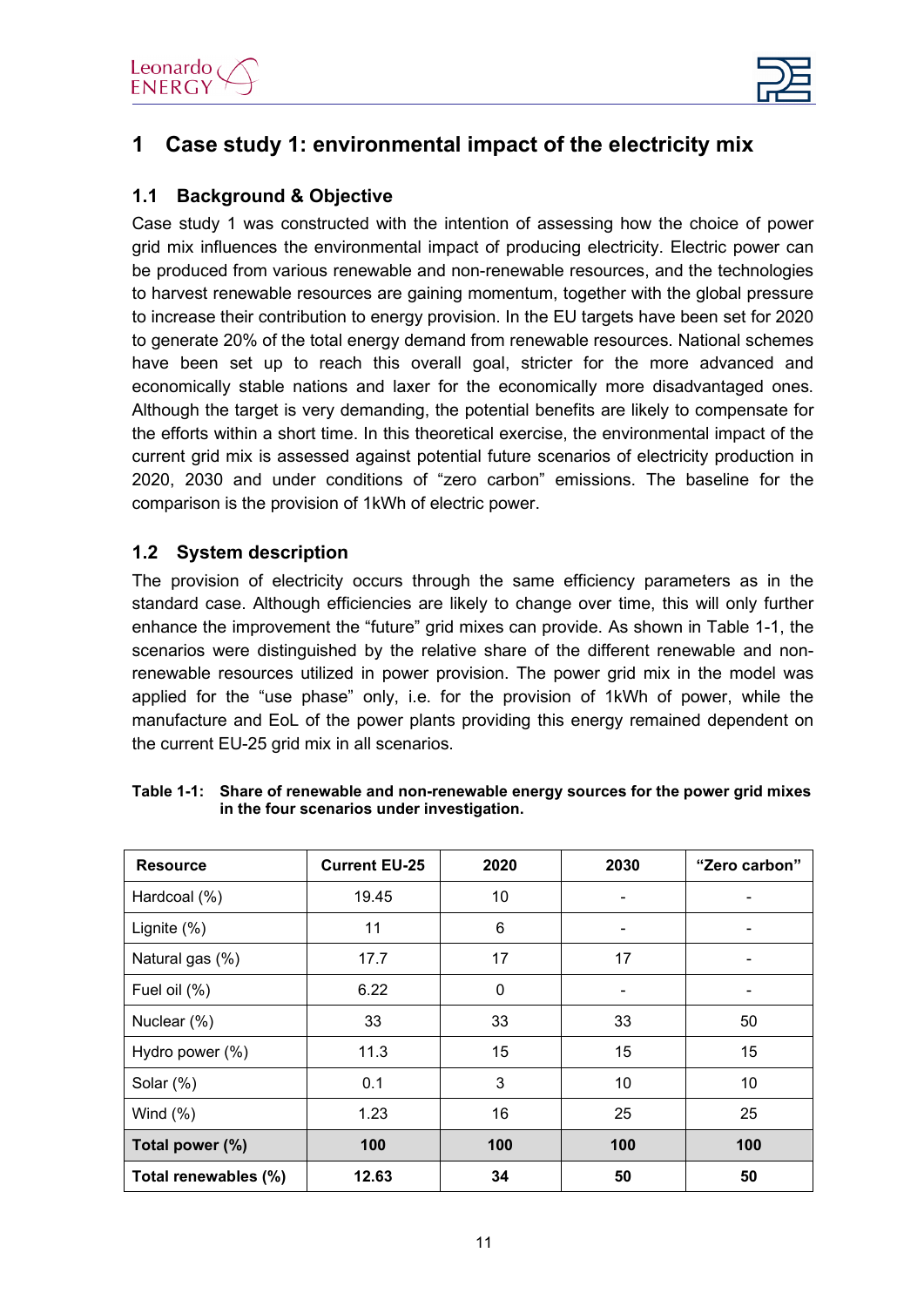

The definition of the current EU-25 grid mix is based on the latest GaBi standard dataset. The inventory is based on measured operating data taken from national statistics, literature and / or calculated via energy carrier composition in combination with (literaturebased) combustion models.

Since the futuristic scenarios described in [Table 1-1](#page-10-3) are merely targets and intentions, the numbers in the table are barely more than projections and assumptions based on current trends and an optimistic outlook. As for the 2020 grid mix, some of the numbers were taken from the recommendations made by the [Renewable Energy Road Map of the](http://ec.europa.eu/energy/energy_policy/doc/05_renewable_energy_roadmap_full_impact_assessment_en.pdf)  [Commission of European Communities.](http://ec.europa.eu/energy/energy_policy/doc/05_renewable_energy_roadmap_full_impact_assessment_en.pdf) The "Zero Carbon" scenario is only figurative of a "near-zero-CO<sub>2</sub>-emissions" situation, not being necessarily realistic.

#### <span id="page-11-0"></span>**1.3 Results & Discussion**

The results clearly demonstrate that with an increasing share of renewable energy sources, the environmental impact of power provision will decrease.

#### <span id="page-11-1"></span>**1.3.1 Primary Energy Demand (net calorific value): [Figure 1-1](#page-11-2)**

• Primary Energy Demand (PED) will decrease linearly, with an increasing share of renewables. The reason is that renewable energy sources, such as the energy of solar irradiation, wind and water, is considered a virtually unlimited supply and therefore, the losses incurred due to low efficiencies are not fully considered as *consumed* primary energy. With as little as one third of renewable share in power provision (2020 grid mix), over 1MJ is saved for every kWh used; with half of the energy coming from renewables (2030 grid mix), 2.5 MJ are saved for every kWh used.



#### <span id="page-11-2"></span>**Figure 1-1: Primary Energy Demand (net calorific value, in MJ) of producing 1kWh power, as contributed by renewable and non-renewable energy sources**

• The "green" share of PED in the figure quantifies the energy coming directly from a renewable resource such as wind or solar irradiation. In order to produce 1MJ of power from a wind power plant, there is a certain share of energy required for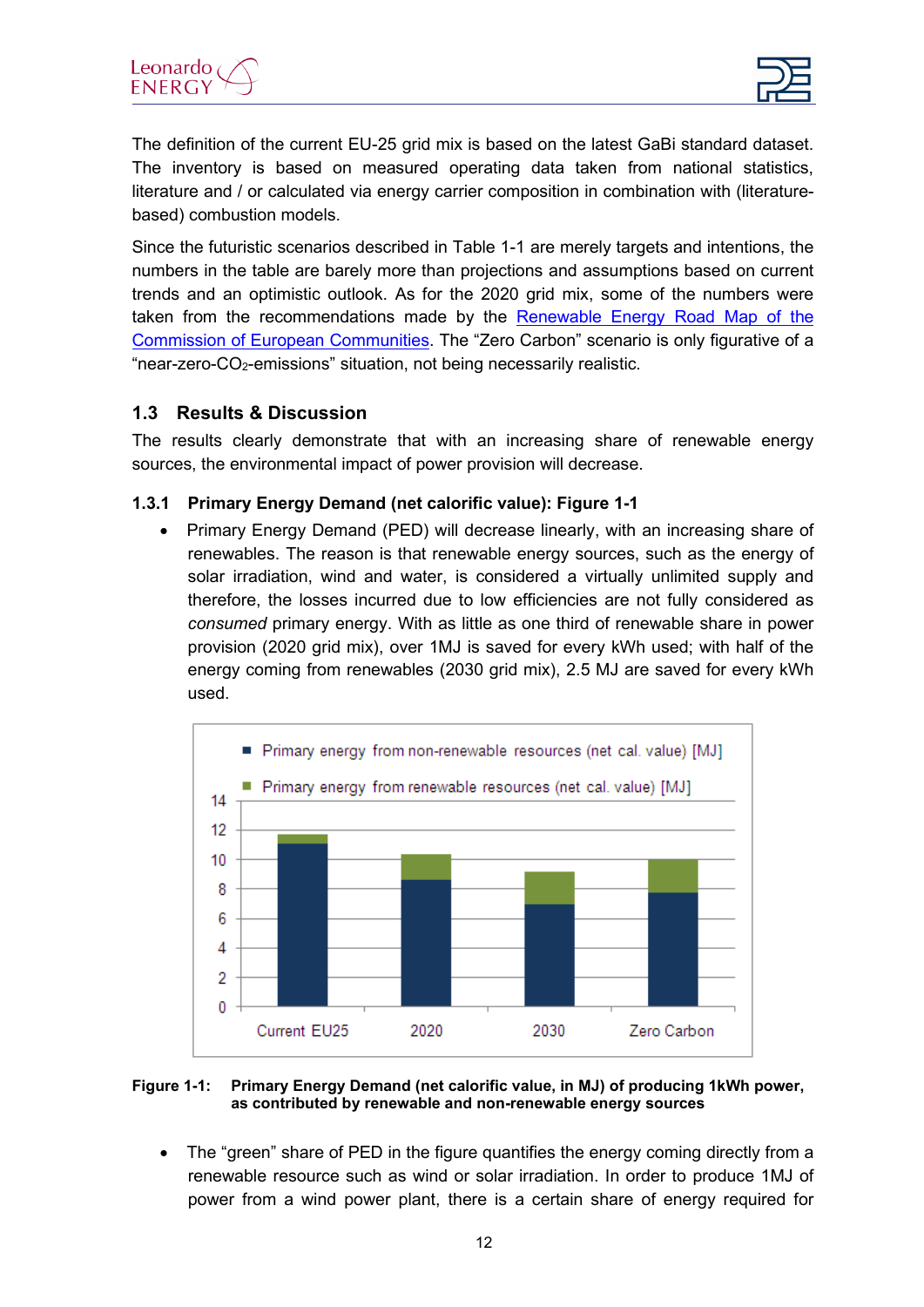



manufacturing the plant (the value of which diminishes the longer it is in use) and maintaining it. This energy derives largely from the power grid mix, and is unchanged throughout the scenarios, and therefore part of this energy is nonrenewable. In addition, as mentioned before, the losses incurred in producing renewable energy are not fully considered, while these amount to ca. 60-70% of the PED in case of non-renewable power generation. The effect is that the share of non-renewables is much higher in the PED calculation than in [Table 1-1](#page-10-3) describing the contribution of power plants in the grid mix.

• With an equal share of renewables, but substituting natural gas with nuclear power, the efficiency of power generation decreases, resulting in a higher PED in the "zero carbon" scenario.

#### <span id="page-12-0"></span>**1.3.2 Global Warming and CO2 emissions: [Figure 1-2](#page-13-1)**

- $CO<sub>2</sub>$  and other greenhouse gas emissions will also be decreasing linearly with the increasing share of renewable, although at a considerably faster pace. For each kWh used one would be able to save  $0.2$ kg  $CO<sub>2</sub>$  emissions with the 2020 scenario coming true, and almost 0.4kg with the realization of the 2030 scenario. This means 4kg to 8kg of  $CO<sub>2</sub>$  emissions saved per day and per household counting with ca. 20kWh used in an average household per day [PE [INTERNATIONAL 2009\]](#page-59-1).
- In case of substituting the 17% of fossil fuel-based resources still present in the 2030 grid mix with nuclear power ("zero carbon" scenario), the  $CO<sub>2</sub>$  emissions amount to only 7% of the current grid mix emissions. Although this scenario is called "zero carbon", carbon dioxide emissions cannot be completely avoided - the GaBi model includes not only the use but also the manufacture of the power plants and their maintenance. These processes, as mentioned in section [1.2,](#page-10-2) rely on both liquid fuels for transport and power from the current grid mix, rather than from the new one.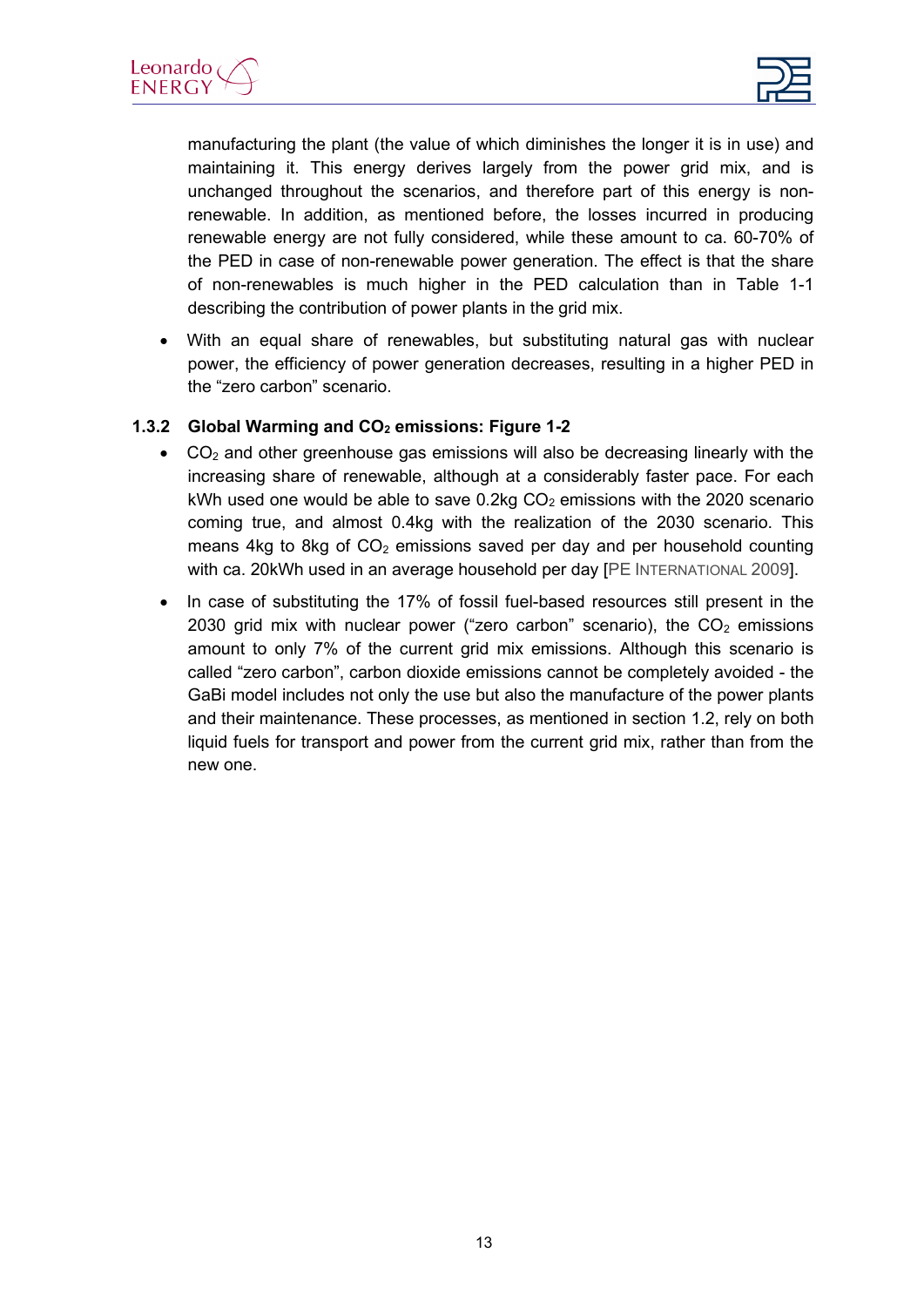



#### <span id="page-13-1"></span>**Figure 1-2: Global Warming Potential (kg CO2-equiv.) and CO2 emissions (kg) from the production of 1kWh power**

#### <span id="page-13-0"></span>**1.3.3 Selected impact categories: [Figure 1-3,](#page-14-0) [Table 1-2](#page-14-1)**

Along with Global Warming Potential (GWP), other categories also show considerable decline in the three "future" scenarios.

- Acidification Potential (AP) will decrease at a faster rate than GWP with the change from the current to the 2020 grid mix, and once again from the 2020 to the 2030 grid mix, because with the elimination of sulphur-rich lignite and coal, sulphur dioxide emissions will arise only from natural gas which has a much lower sulphur content.
- The Eutrophication Potential (EP) associated with burning coal is very high, but burning natural gas also has a relatively high EP. Therefore the decrease from 2020 to 2030 is not as steep as in case of AP, but steeper than in case of GWP which is still very high when natural gas is being burnt.
- Photochemical Ozone Creation Potential (POCP) follows a similar pattern: a mixture between AP and EP, because of the overlap of flows that influence POCP and EP, and POCP and AP.
- Radioactive waste is only influenced by nuclear power, and therefore only the change in contribution from 33% to 50% ("zero carbon") is visible.
- Ozone Depletion Potential (ODP) was also assessed, however, it is not shown here because with the ban of substances responsible for this impact, the values are no longer representative. Unless foreground data is presented demonstrating that the halogenic substances were indeed in use it remains an impact category whose figures are impossible to translate to a meaningful conclusion.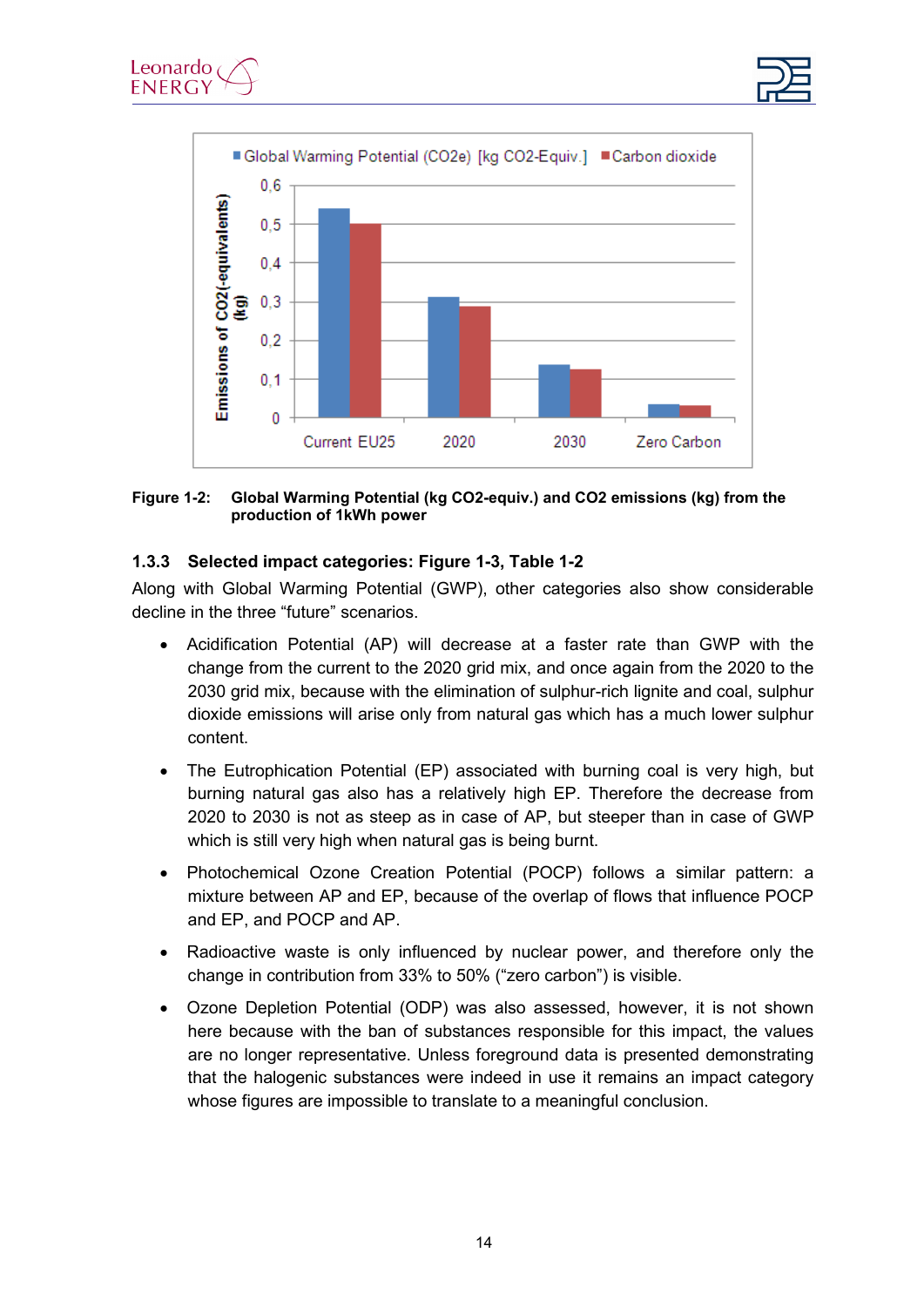



| <b>Environmental Quantities</b> | Current EU-25 | 2020     | 2030     | Zero carbon |
|---------------------------------|---------------|----------|----------|-------------|
| GWP (CO2e) [kg CO2-Equiv.]      | 5.39E-01      | 3.12E-01 | 1.38E-01 | $3.54E-02$  |
| AP [kg SO2-Equiv.]              | 2.86E-03      | 1.42E-03 | 2.52E-04 | 1.51E-04    |
| EP [kg Phosphate-Equiv.]        | 1.29E-04      | 7.00E-05 | 2.56E-05 | 1.25E-05    |
| ODP [kg R11-Equiv.]             | 1.31E-07      | 1.31E-07 | 1.31E-07 | 1.98E-07    |
| POCP [kg Ethene-Equiv.]         | 1.67E-04      | 8.71E-05 | 2.36E-05 | 1.02E-05    |
| Radioactive waste (kg)          | 1.75E-03      | 1.75E-03 | 1.75E-03 | 2.65E-03    |

#### <span id="page-14-1"></span>**Table 1-2: Contribution of producing 1kWh electric power to selected impact categories.**



<span id="page-14-0"></span>**Figure 1-3: Relative contribution of 1kWh of power provision to selected impact categories;**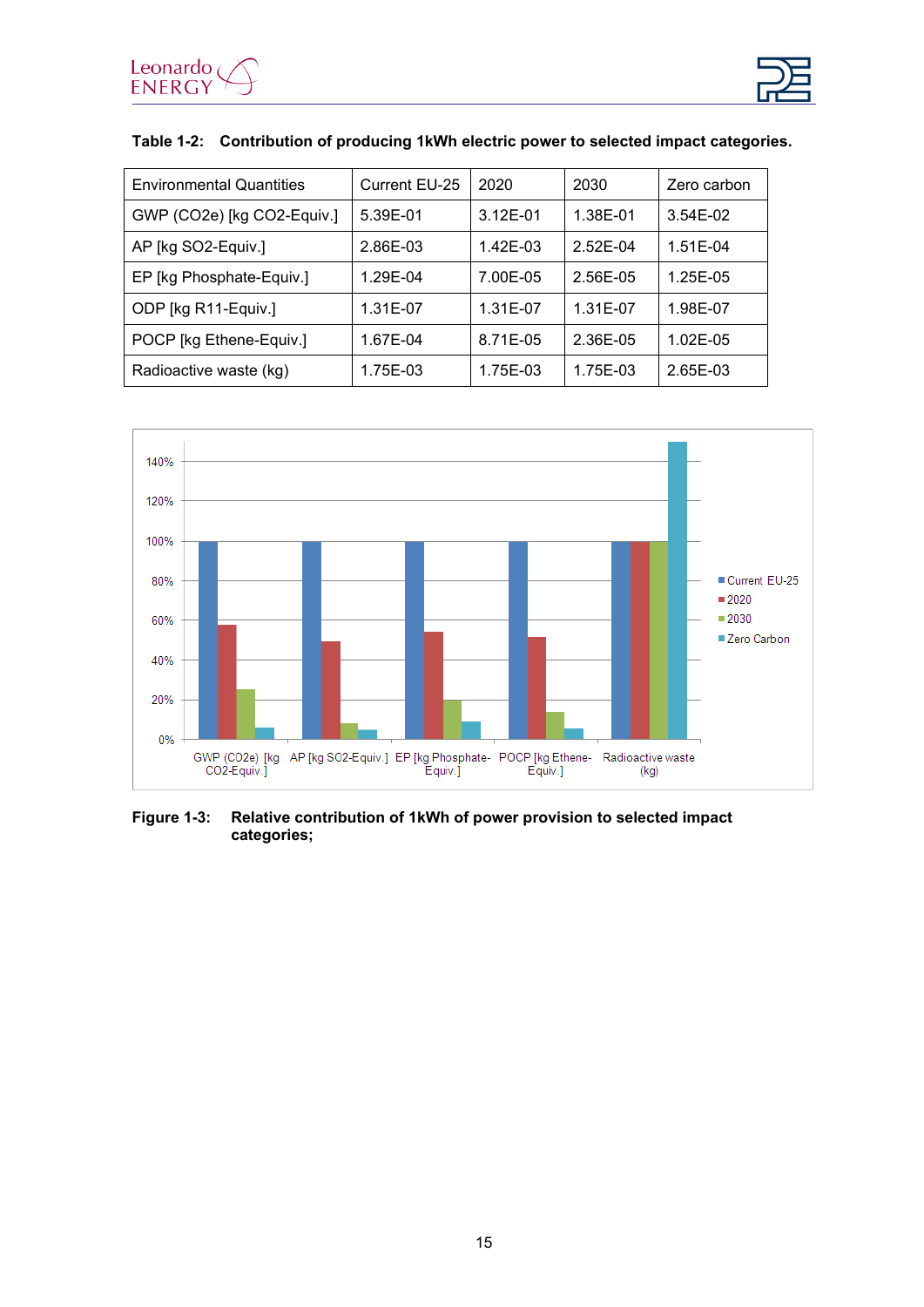

# <span id="page-15-0"></span>**2 Case Study 2: Low-Energy House heating system**

#### <span id="page-15-1"></span>**2.1 Introduction**

In this case study the analysis targets a comparison between heating systems in a Lowenergy house. The definition of a low-energy house can be found in the Glossary. Heating systems today are still largely fossil fuel-based, although electric heating systems are also gaining ground. Considerable debate surrounds the use of electric heaters versus efficient (~100%) gas heaters. While gas is the cleanest of fossil fuels with regards to emissions, and the heat gain is also very high, electric power has the potential to improve its emission profile by the incorporation of more and more renewable resources. Today, however, electric power is both inefficient (for a single unit of usable energy produces 2 units of losses) and still largely dependent on fossil fuels. In this case study the Best Available Technology of both heating systems will be compared, namely *gas condensing boilers* and electric *heat pumps*. The efficiency of gas condensing boilers lies in their capacity to capture the latent heat of water vapour produced through the burning process that would otherwise (in older designs) escape through the vent. On the other hand, the heat pump utilizes the thermal energy in air or groundwater to pump heat into the house, and while the pumping itself requires energy, the produced thermal energy (heat) is four times higher than the electricity consumed by the equipment.

In addition to comparing different heating technologies, the case study also endeavours to assess them using different "future" grid mixes (see also [Case study 1:](#page-10-0) environmental [impact of the electricity mix\)](#page-10-0). "Current" scenarios refer to the use of the latest GaBi power grid mix dataset for EU-25 countries. Therefore the analysis not only compares the best available technologies of today, but also looks at how the relationship may change in circumstances where electric power provision will derive increasingly from renewable resources (for more information see Case study 1: [environmental impact of the electricity](#page-10-0)  [mix\)](#page-10-0). While it may seem unfair to show potential improvement for only one of the technologies under scrutiny, it is indeed only realistic to expect an increase in renewable energy sources in the grid mix, while there is little to no room left for improvement in gasbased heating systems. The basis for comparison is the provision of heating for the life cycle of the same low-energy house.

#### <span id="page-15-2"></span>**2.2 System description**

All systems under investigation are based on a Low-Energy House as defined in the Glossary. The main parameters distinguishing this housing type from other houses are summarized in [1.1.1.1Supplement A.](#page-60-0) The building of the house itself is part of the system, as well as the *use phase* including heating and the operation of a circulation pump and mechanical ventilation. (The latter two are electric equipment, the ventilator is required to maintain air quality inside the tightly insulated walls of the low energy house, and can also be designed with a heat recovery system.) The electric and heating equipment manufacture and disposal are modelled as part of the *use phase* of the house on account of the equipment's function in the system. The lifetime of the house spans 50 years, all results refer to this lifecycle unless otherwise stated.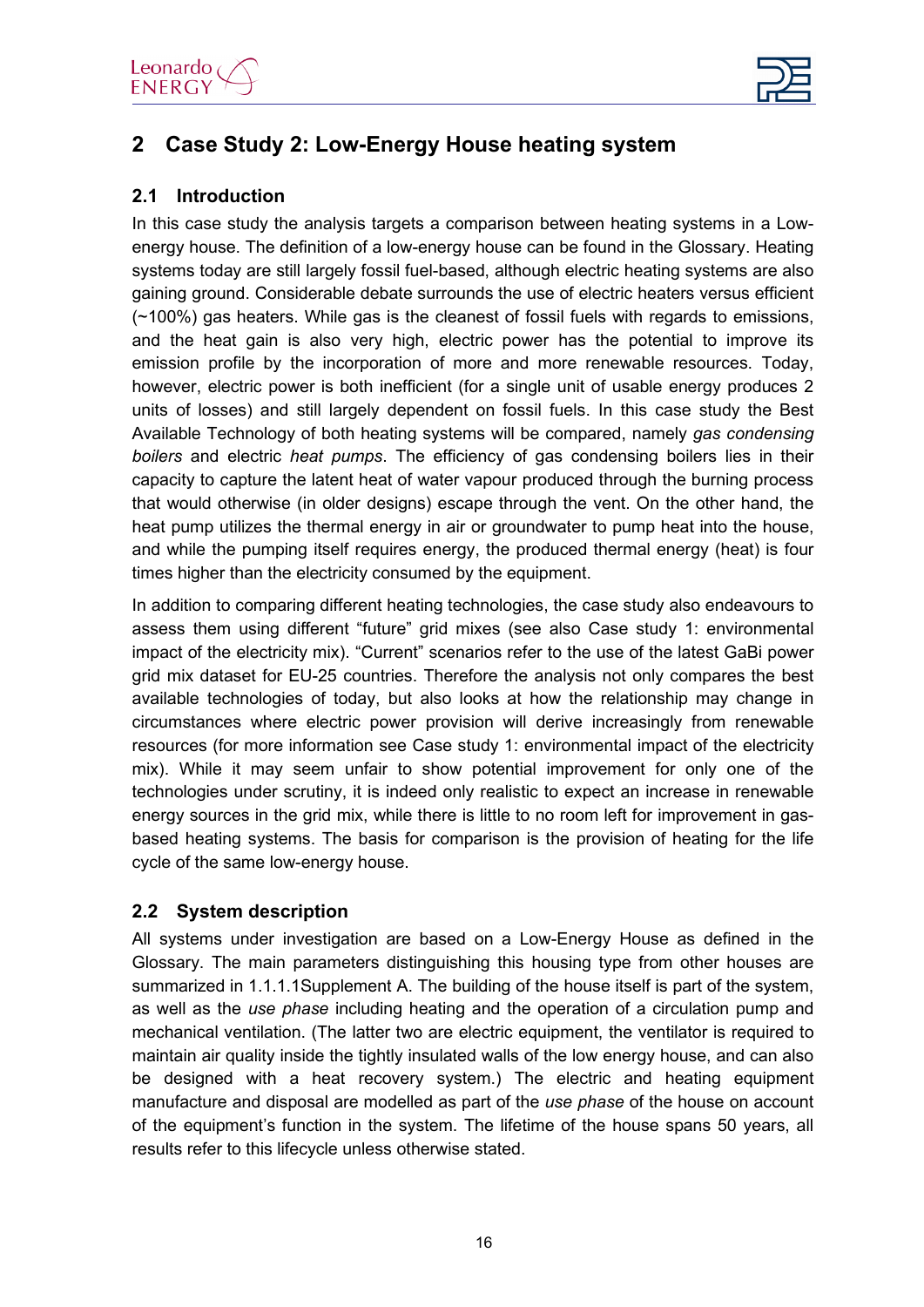



| Scenario name             | <b>Heating equipment</b> | Non-renewables in grid<br>mix               | Renewables in grid mix<br>(%) |
|---------------------------|--------------------------|---------------------------------------------|-------------------------------|
| <b>Heat pump: Current</b> | Heat pump                | Oil, coal, lignite, nuclear,<br>natural gas | 12.63                         |
| Gas condens:<br>Current   | Gas condensing heater    | Oil, coal, lignite, nuclear,<br>natural gas | 12.63                         |
| Heat pump: 2020           | Heat pump                | Coal, lignite, nuclear,<br>natural gas      | 34                            |
| Gas condens: 2020         | Gas condensing heater    | Coal, lignite, nuclear,<br>natural gas      | 34                            |
| Heat pump: 2030           | Heat pump                | Nuclear, natural gas                        | 50                            |
| Gas condens: 2030         | Gas condensing heater    | Nuclear, natural gas                        | 50                            |

<span id="page-16-2"></span>

|  |  |  |  | Table 2-1: Scenarios of heating equipment and grid mix |
|--|--|--|--|--------------------------------------------------------|
|--|--|--|--|--------------------------------------------------------|

#### <span id="page-16-0"></span>**2.3 Results & Discussion**

Overall, the heat pump is the more environmentally solution, although with today's grid mix, the advantage is not as clear as using the "future" grid mixes.

#### <span id="page-16-1"></span>**2.3.1 Primary Energy Demand (net calorific value): [Figure 2-1](#page-17-0) and [Figure 2-2](#page-18-1)**

- In the two "current" scenarios the Primary Energy Demand (PED) of the house using the heat pump is considerably lower than using the gas condensing heater, which is the best fossil fuel-based heating equipment available today. In one year over 9GJ of PED can be saved using the heat pump, amounting to over 450 GJ over the life cycle of the house
- In the "future" grid mix scenarios the PED of the houses using both heating equipments will decrease, but the house using the heat pump will benefit from the changed grid mix to a larger extent.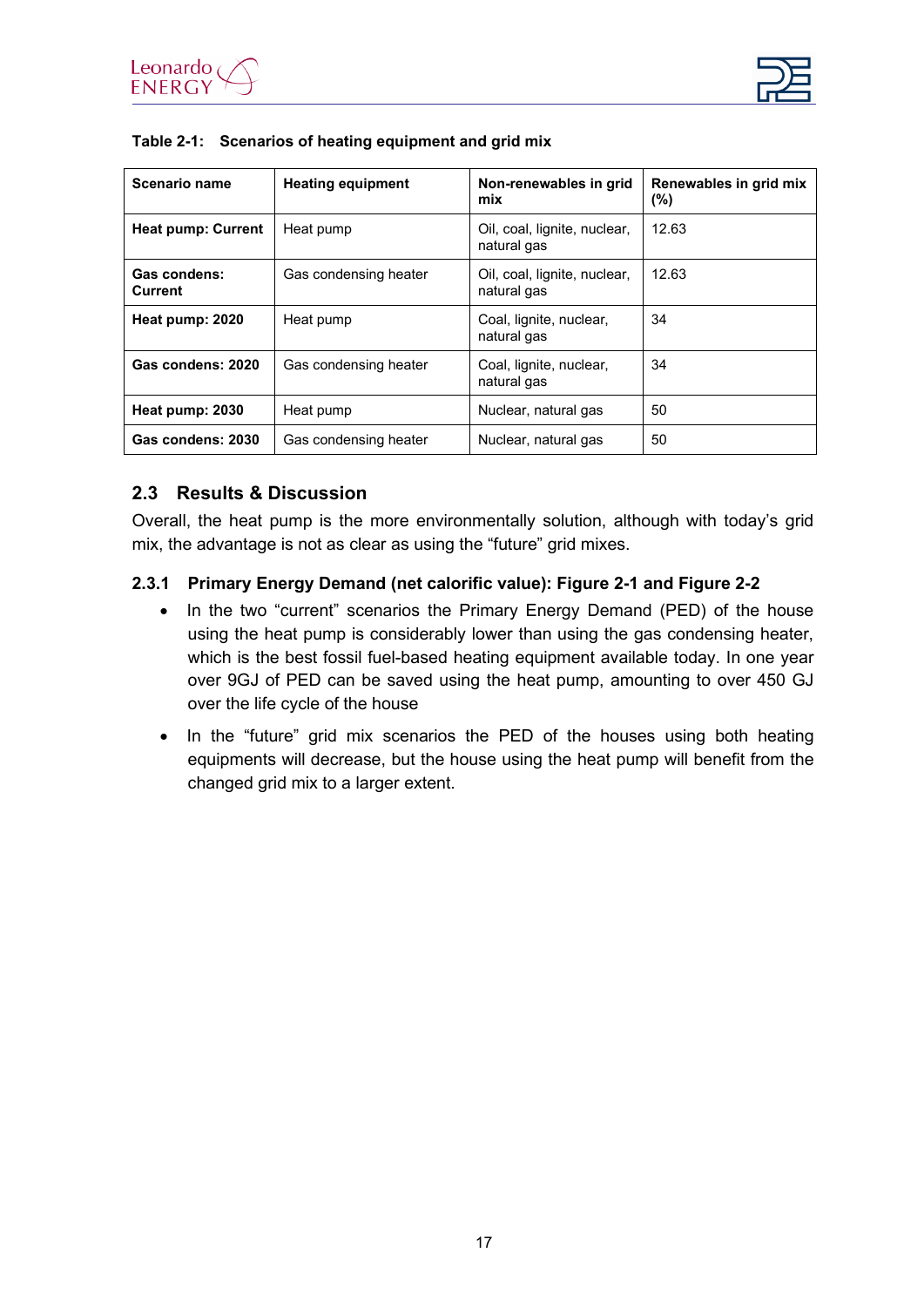



<span id="page-17-0"></span>**Figure 2-1: Primary Energy Demand (net calorific value, in GJ) over the life cycle of the house, as contributed by renewable and non-renewable energy sources**

• [Figure 2-2](#page-18-1) demonstrates the contribution of life cycle phases towards the total PED of the house in each scenario. The manufacture of the house itself is constant in all scenarios (shown only once, although relevant for all four scenarios), and contributes between about 26 and 18%. The use of electric equipment has a contribution in each scenario, since the system in each scenario is based on a lowenergy house, which requires the operation of a ventilator. In addition, the heat pump use is included in the electric equipment in the scenarios where a heat pump is used for heating. Fossil fuel-based heating equipment is only present in the "gas condens" scenarios. The figure demonstrates that already using today's grid mix, the heat pump option is much more energy-saving under the circumstances of the Low-Energy House.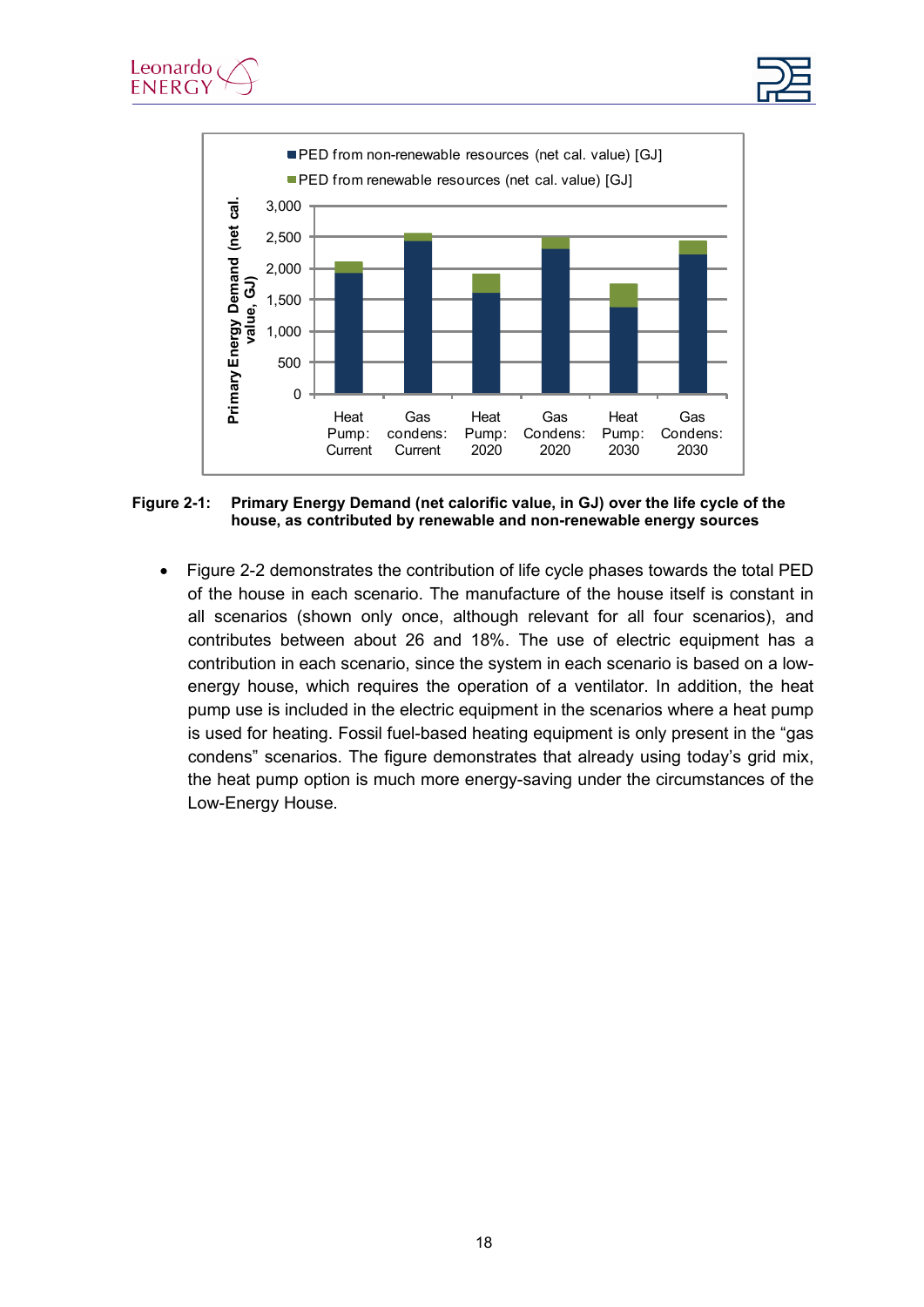





#### <span id="page-18-1"></span>**Figure 2-2: Primary Energy Demand (net calorific value, in GJ) of the life cycle phases of the house, as contributed by renewable and non-renewable energy sources. The manufacture phase contribution is shown only once, since it is the same for all scenarios.**

#### <span id="page-18-0"></span>**2.3.2 Global Warming and CO2 emissions: [Figure 2-3](#page-19-1)**

- Global Warming and  $CO<sub>2</sub>$  emissions show the same pattern as does PED: significantly lower impact coming from the house with heat pump than from the house with gas condensing heater.
- This pattern becomes more evident with the application of "future" grid mix scenarios, since the house with gas condensing heater does not benefit from the increasingly higher share of renewable resources as much, so long as the heating remains dependent on fossil fuels.
- Note that  $CO<sub>2</sub>$  emissions are sometimes higher than the GWP. This is in fact a result of the different methods in calculating the carbon footprint versus the impact category GWP. In the latter, carbon stored in materials such as wood is accounted for as a "negative emission" thereby reducing the total impact coming from carbon emissions. In calculating the carbon footprint on the other hand, this is not the case. The inherent assumption in the GWP calculation is that forests are being reforested at the same rate as they are cut down, and so for every tree turned into timber, for example, there will be another tree to continue  $CO<sub>2</sub>$  sequestration through photosynthesis. While this assumption holds true in Europe, in most other regions deforestation takes place at a much higher rate than re-forestation.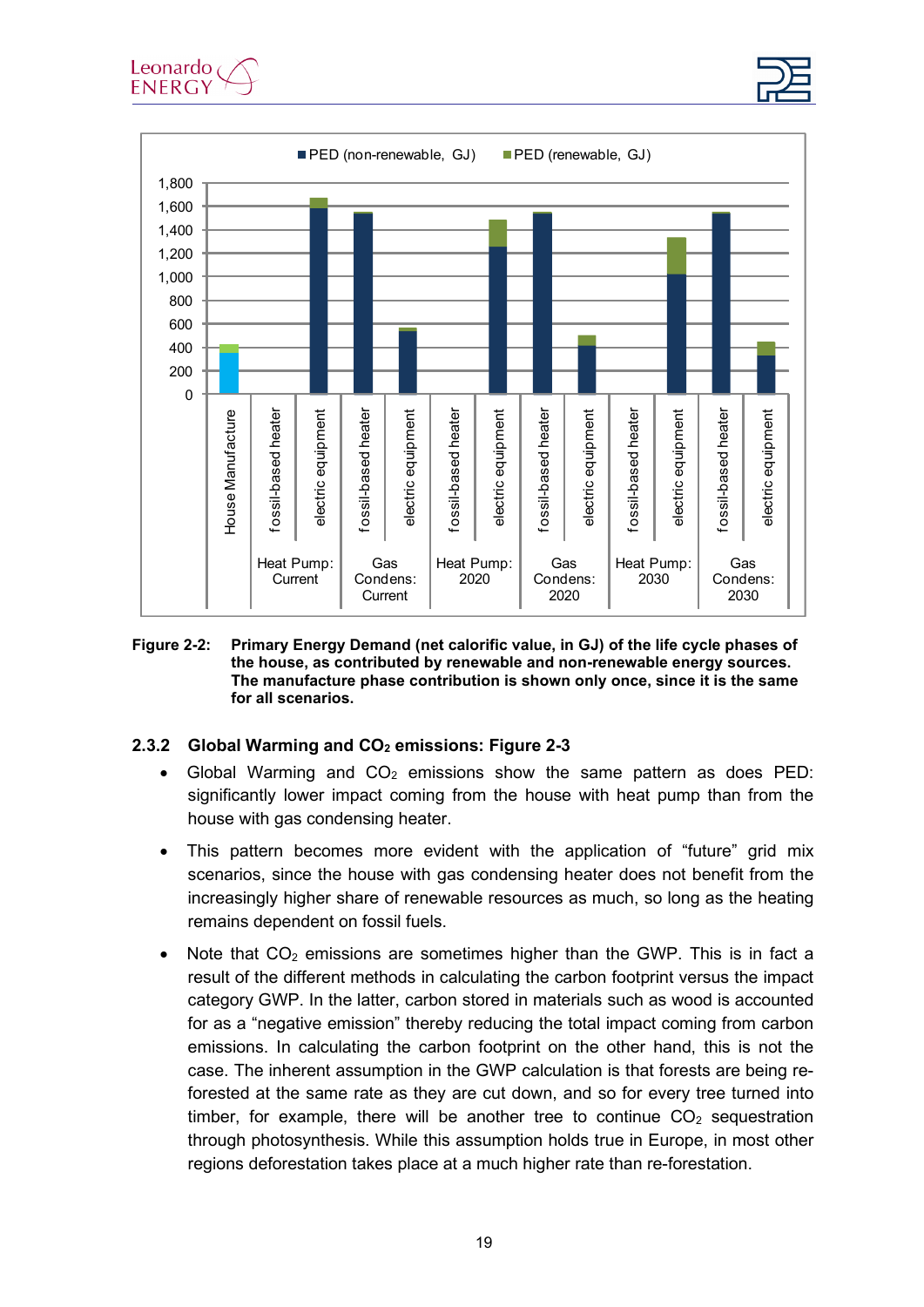



<span id="page-19-1"></span>**Figure 2-3: Global Warming Potential (ton CO2-eq.) and CO2 emissions (ton) throughout the life cycle of the house**

#### <span id="page-19-0"></span>**2.3.3 Selected impact categories: [Figure 2-4](#page-20-1)**

- Acidification Potential (AP) demonstrates a slightly different pattern than was seen from the PED and GWP figures. Compared with the house using the heat pump, the house that uses gas condensing heating has about 40% lower impact when the current grid mix is applied. Using the 2020 grid mix the heat pump still has a higher impact, but using the 2030 grid mix, heat pump becomes more beneficial for the environment. The reason for this is the low sulphur-content of natural gas fuelling the boiler, while high-sulphur containing fuels (like coal and lignite) are still included in the current and the 2020 grid mix (see also [Case study 1:](#page-10-0) [environmental impact of the electricity mix\)](#page-10-0). In the 2030 grid mix natural gas is the only fossil fuel, and since this resource constitutes only 17% of the grid, the impact of the heat pump becomes lower than that of the gas boiler.
- Eutrophication Potential (EP) demonstrates a similar but attenuated pattern: while using the current grid mix the gas heater is more advantageous, already in 2020 the heat pump becomes more beneficial. This is due to the fact that emissions of nitrogen oxides are associated with all fossil fuel burning processes and therefore only their complete elimination will decrease the EP impact category substantially.
- Photochemical Ozone Creation Potential (POCP) is influenced by  $NO<sub>x</sub>$  emissions as well, and therefore the pattern is very similar as with EP.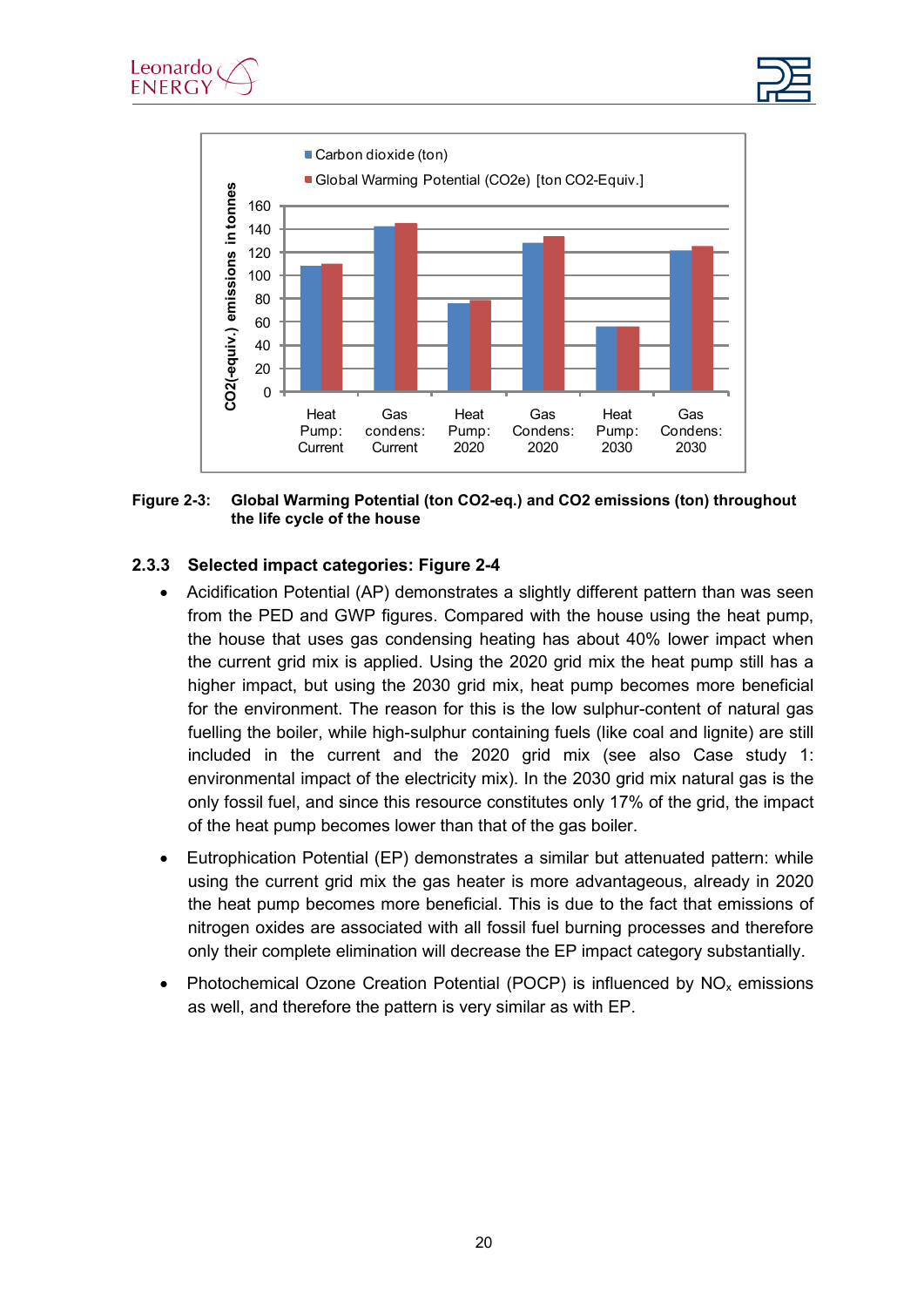



#### <span id="page-20-1"></span>**Figure 2-4: Relative contribution of the houses with different heating equipment to selected impact categories. The gas condensing heater with current grid mix scenario represents 100%.**

#### <span id="page-20-0"></span>**2.4 Conclusions**

- Heat pumps (assuming 4:1 output-to-input energy and no additional heating required) are a more environmentally friendly solution and still with potential for improvement in the future.
- With regards to Global Warming and Primary Energy, already with the current grid mix in place they provide the best available technology.
- With higher volume of renewable energy sources contributing to the power grid mix, however, heat pumps will beat gas condensing boilers in all impact categories. While today's gas boilers may show further improvements, they will always be dependent on a fossil resource, whose burning will produce  $CO<sub>2</sub>$ ,  $SO<sub>2</sub>$ and  $NO<sub>x</sub>$  emissions, among others, responsible for many of the environmental problems, such as Global Warming, Acid Rain, Eutrophication (over-fertilization), Summer Smog creation etc.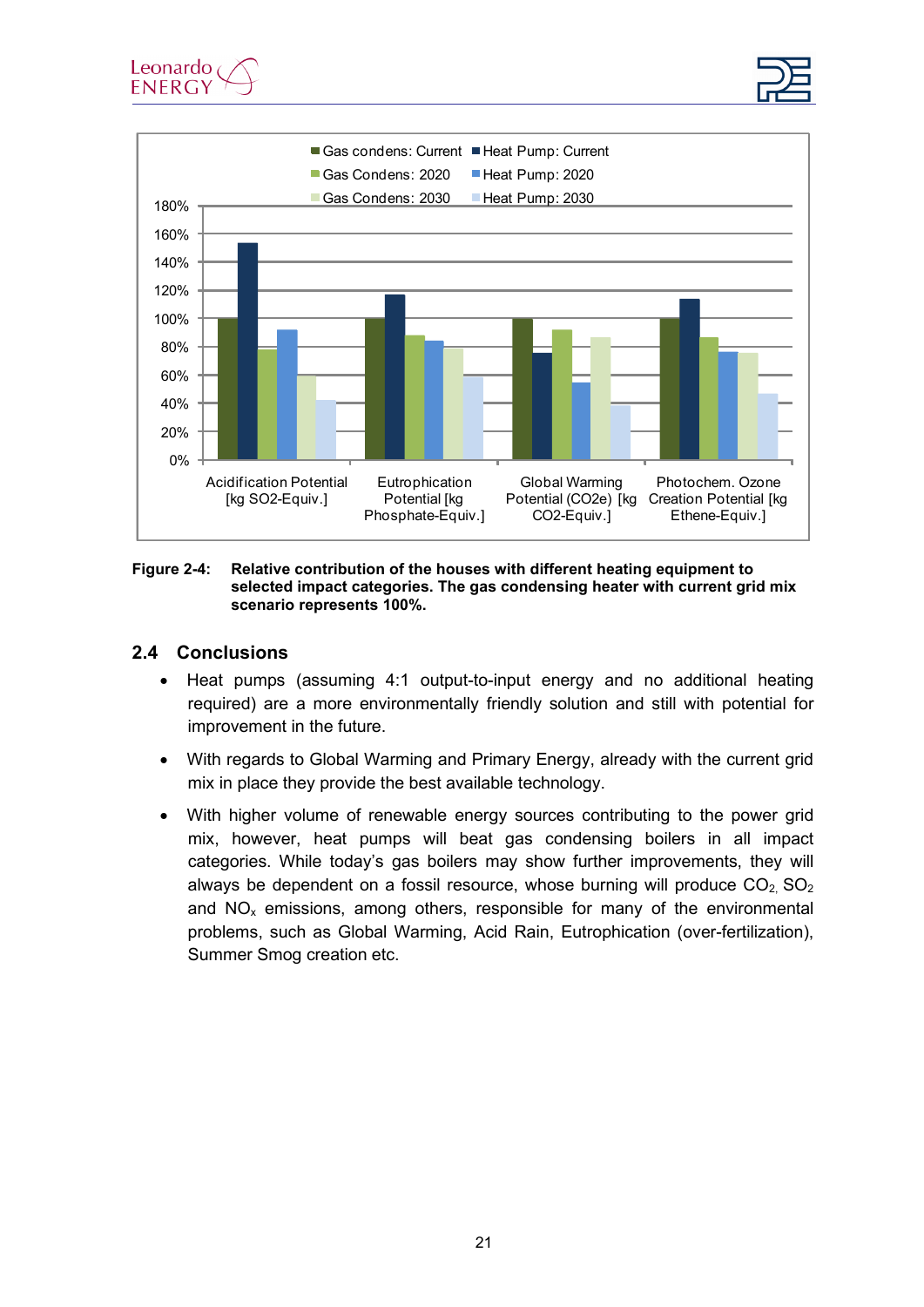

# <span id="page-21-0"></span>**3 Case Study 3: Low Energy House versus Passive House**

#### <span id="page-21-1"></span>**3.1 Introduction**

Low Energy and so-called Passive Houses (LEH and PH, respectively) represent innovative design and technologies implemented in favour of energy efficiency. Compared to a standard house, both of these housing types have increased window surface area facing South, increased insulation on both walls and windows, sand-lime brick replacing the traditional bricks. The general description of the housing types is provided in the Glossary, while the list of parameters defining the houses in the model is provided in [1.1.1.1Supplement A.](#page-60-0) The difference between LEH and PH is mostly question of degree of efficiency: insulation is better in the PH and therefore the total heat demand of the same size house is much reduced. To match this high level of efficiency an electric heat pump is the desirable choice, while in the LEH the best available fossil fuel-based heater, i.e. the gas condensing boiler, is implemented. (More on the two heating systems can be gleaned from [Case Study 2: Low-Energy House heating system.](#page-15-0)

In [Case Study 2: Low-Energy House heating system,](#page-15-0) the gas condensing heater was compared to the heat pump inside the LEH. In the present Case Study the comparison is between the two houses with their standard heating system, i.e. gas condensing boiler for LEH and heat pump for PH. In addition to comparing different heating technologies, the case study also endeavours to assess them using different "future" grid mixes (see also Case study 1: [environmental impact of the electricity mix\)](#page-10-0). "Current" scenarios refer to the use of the latest GaBi power grid mix dataset for EU-25 countries. Therefore the analysis not only compares the best available technologies of today, but also looks at how the relationship may change in circumstances where electric power provision will derive increasingly from renewable resources (for more information see [Case study 1:](#page-10-0) [environmental impact of the electricity mix.](#page-10-0)

#### <span id="page-21-2"></span>**3.2 System description**

Both LEH and PH have the same size and climate conditions, while differing slightly in their insulation materials etc (see [1.1.1.1Supplement A\)](#page-60-0). The heaters in both represent Best Available Technologies. The LCA study includes the building of the house itself in both cases, as well as their *use phase* including heating and ventilation. (The ventilator is an electric equipment required to maintain air quality inside the tightly insulated walls of both the LEH and PH, and can also be designed with a heat recovery system.) The electric and heating equipment manufacture and disposal are modelled as part of the *use phase* of the house on account of the equipment's function in the system. The lifetime of the house spans 50 years, all results refer to this lifecycle unless otherwise stated. [Table](#page-22-2)  [3-1](#page-22-2) summarizes the most important distinctions between the scenarios investigated in this study.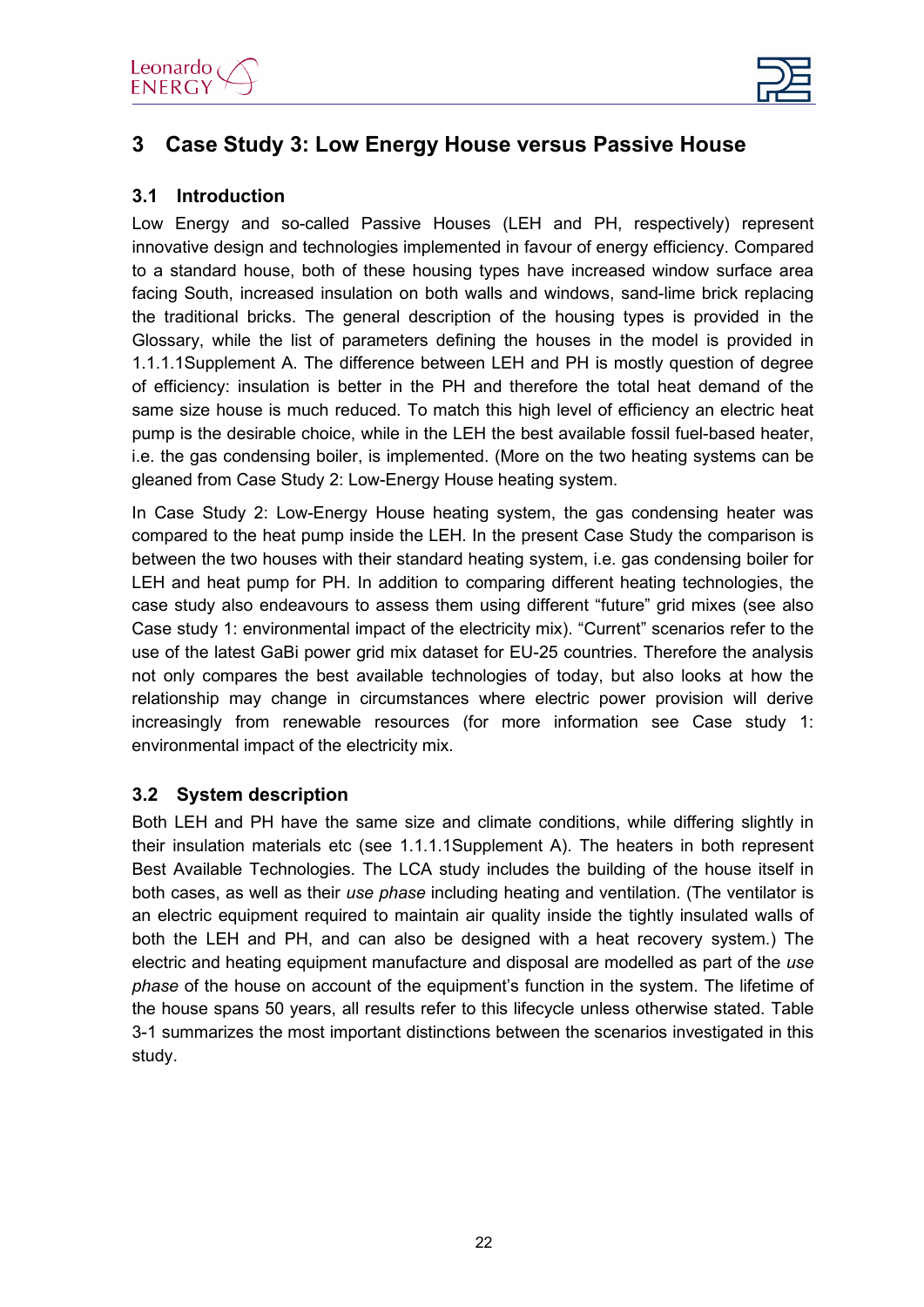

| Scenario name       | <b>Heating equipment</b> | Heat demand per<br>year (kWh) | Renewables in grid<br>mix(%) |
|---------------------|--------------------------|-------------------------------|------------------------------|
| <b>LEH: Current</b> | Gas condensing heater    | 4979.8                        | 12.63                        |
| <b>PH: Current</b>  | Heat pump                | 2168.6                        | 12.63                        |
| <b>LEH: 2020</b>    | Gas condensing heater    | 4979.8                        | 34                           |
| PH: 2020            | Heat pump                | 2168.6                        | 34                           |
| <b>LEH: 2030</b>    | Gas condensing heater    | 4979.8                        | 50                           |
| PH: 2030            | Heat pump                | 2168.6                        | 50                           |

#### <span id="page-22-2"></span>**Table 3-1: Scenarios considered in Case Study 3.**

#### <span id="page-22-0"></span>**3.3 Results & Discussion**

#### <span id="page-22-1"></span>**3.3.1 Primary Energy Demand (net calorific value): [Figure 3-1](#page-23-1) and [Figure 3-2](#page-23-2)**

- [Figure 3-1](#page-23-1) demonstrates that the total life cycle's Primary Energy Demand (PED) in the PH is considerably lower than in the LEH with the current grid mix in place.
- Changing the current grid mix to the 2020 and 2030 grid mixes further barely changes the scene, although the decrease in PED is more noteworthy in the PH, where heating is also electricity-based.
- The increase in the share of renewables is also more evident in the PH for the same reason: using electric heat pumps allows for higher penetration of renewables in the mix.
- [Figure 3-2](#page-23-2) demonstrates the individual contribution of the use phase and manufacture of the house. In both houses, the manufacture phase accounts for ca.450 GJ, a little less in case of the LEH and a little more in case of the PH. However, due to different energy demands, this translates into ca. 18% (LEH) up to 35% (PH) of the total impact including 50 years of use.
- It becomes obvious that while the manufacture phase is slightly more energyintensive for the PH, the extra input pays off rather quickly.
- With an electric heat pump meeting the heating needs, the PED is much lower in the PH in both current and "futuristic" scenarios. This is due to the combined effect of lower heat demand of the better insulated house (see heat demand in [Table](#page-22-2)  [3-1\)](#page-22-2) and the higher efficiency of the heat pump. While the gas boiler is roughly 100% efficient, the heat pump's 400% efficiency<sup>1</sup> overcompensates for the losses of the power grid mix (~65%).
- It is also quite clear from [Figure 3-2](#page-23-2) the decrease over time in total PED which is related to the power grid mix increasingly relying on renewable resources that are not subject to the same losses as with non-renewables.

<span id="page-22-3"></span><sup>1</sup> Coefficient of performance (COP) is equal to 4, meaning that the heat pump delivers 4 times more heat in kWh than the electricity it consumes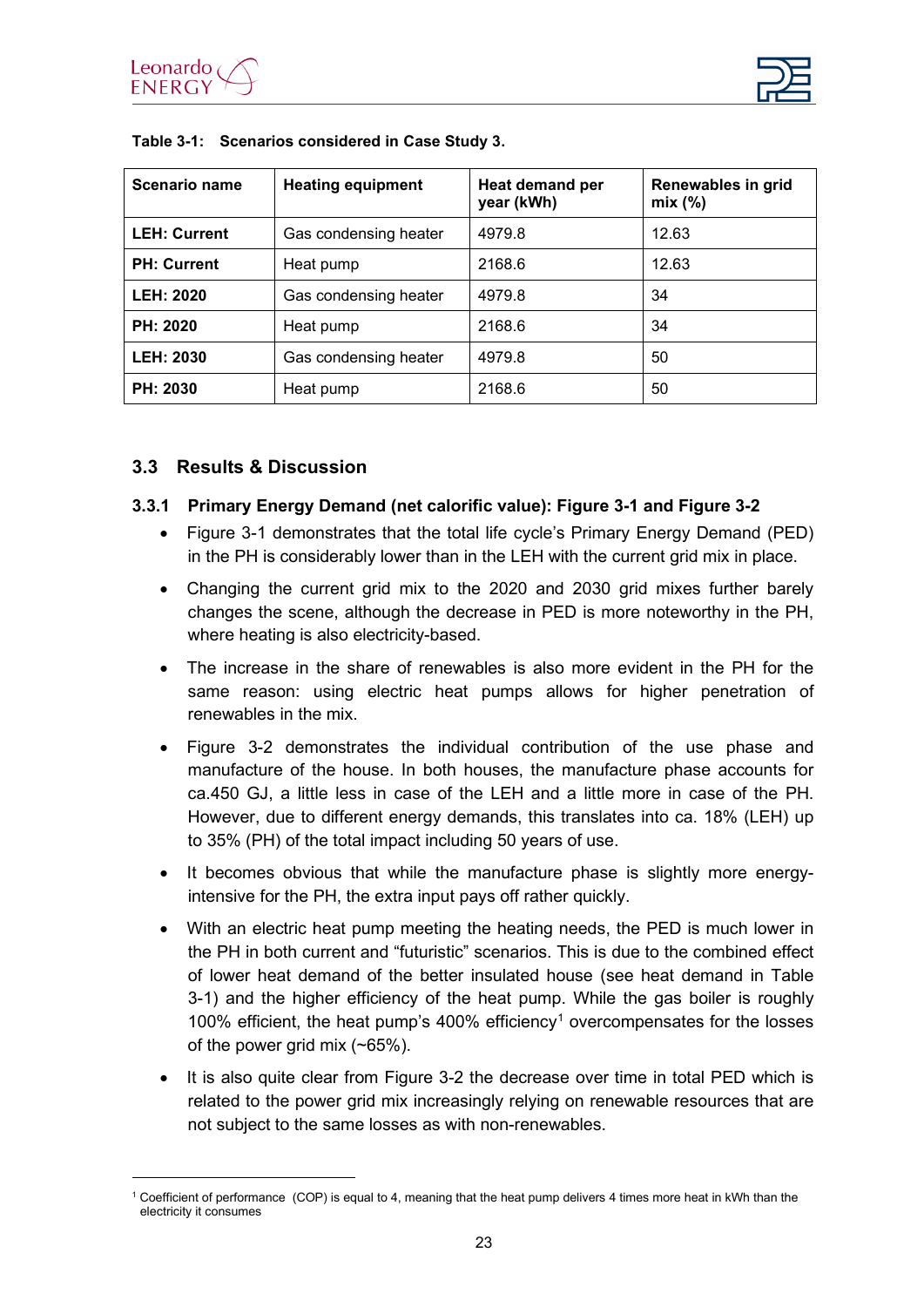





<span id="page-23-1"></span>**Figure 3-1: Primary Energy Demand (net calorific value, in GJ) over the life cycle of the house, as contributed by renewable and non-renewable energy sources**



<span id="page-23-2"></span>**Figure 3-2: Primary Energy Demand (net calorific value, in GJ) over the life cycle of the house, as contributed by house manufacture, gas heater life cycle and electric equipment (heat pump and ventilator) life cycle**

#### <span id="page-23-0"></span>**3.3.2 Global Warming and CO2 emissions: [Figure 3-3](#page-24-1)**

• As compared to the LEH with gas condensing boiler, the PH with an electric heat pump can save over 1 ton of  $CO<sub>2</sub>$  emissions every year already with today's grid mix in place.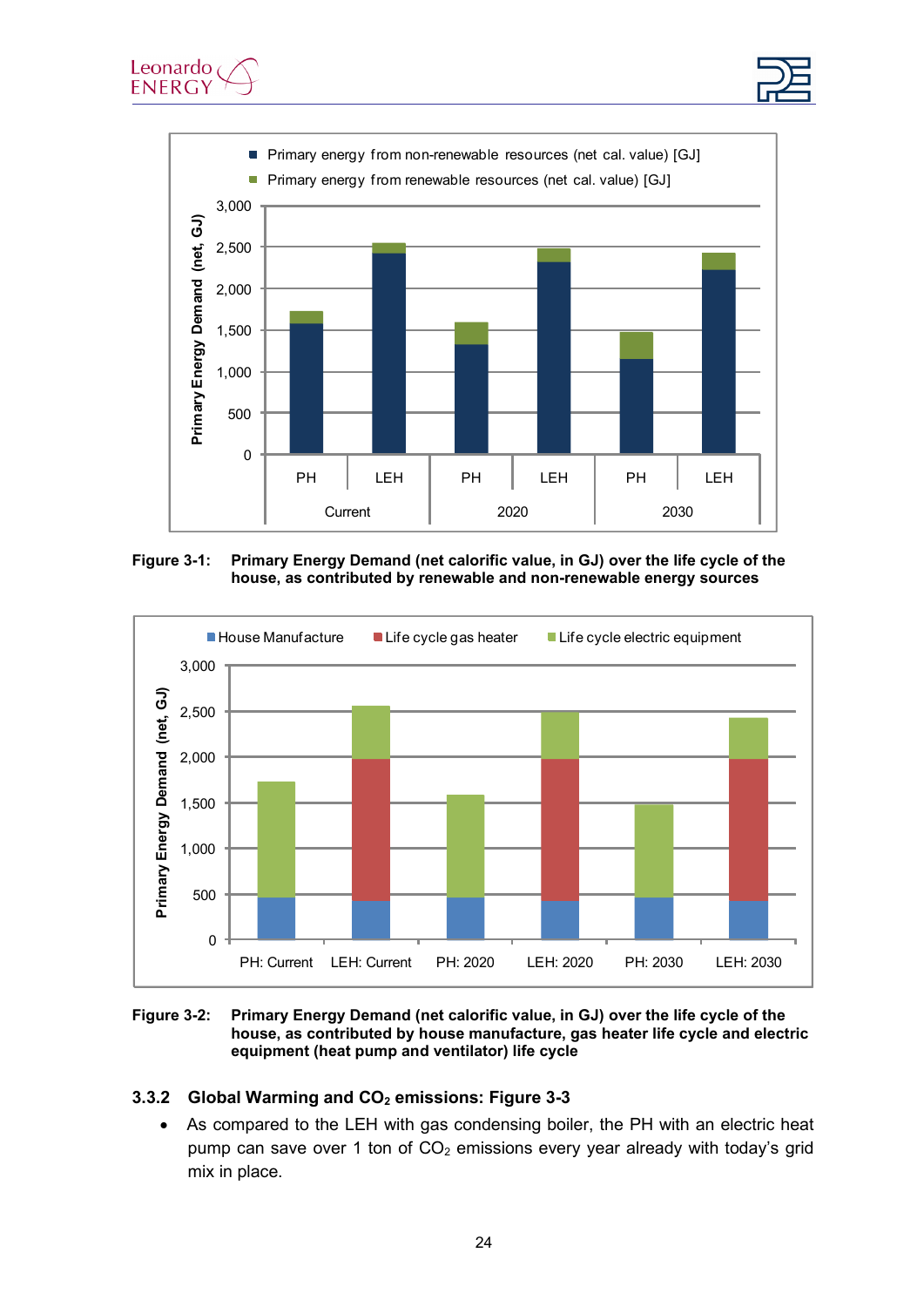



- In future scenarios, with increasing amount of renewable energy sources largely free of emissions, this can grow to be almost 1.5 tons a year!
- Note that  $CO<sub>2</sub>$  emissions are sometimes higher than the GWP. This is in fact a result of the different methods in calculating the carbon footprint versus the impact category GWP. In the former, carbon stored in materials such as wood is accounted for as a "negative emission" thereby reducing the total impact coming from carbon emissions (see also [Case Study 2: Low-Energy House heating](#page-15-0)  [system](#page-15-0) section [2.3.2\)](#page-18-0).



<span id="page-24-1"></span>

#### <span id="page-24-0"></span>**3.3.3 Selected impact categories: [Figure 3-4](#page-25-1)**

- Acidification Potential (AP) demonstrates a slightly different pattern than was seen from the PED and GWP figures. The PH has a higher AP than does the LEH under current conditions of power generation. Using the 2020 grid mix the PH has roughly the same impact as the LEH, but using the 2030 grid mix, the PH becomes more beneficial for the environment. This is almost the same pattern as was shown in [Case Study 2: Low-Energy House heating system](#page-15-0) where the two heating systems were compared within the LEH. The reason, as was explained there, is the low sulphur-content of natural gas fuelling the boiler, while high-sulphur containing fuels (like coal and lignite) are included in the current grid mix (see also Case study 1: [environmental impact of the electricity mix\)](#page-10-0) resulting in  $SO<sub>2</sub>$ emissions contributing to acidification. On the other hand, the PH has a lower heat demand than the LEH and therefore much less electric power needs to be consumed, therefore offsetting the difference in  $SO<sub>2</sub>$  emissions already with moderate renewable share in the grid mix (2020).
- The Eutrophication Potential (EP) of the two houses are identical assuming current grid mix conditions, but increasing the share of renewables (2020 and 2030) the balance is quickly tilted in favour of the PH. Fossil fuel burning generates  $NO<sub>x</sub>$ emissions, and gas burning is not so much more favourable than coal burning that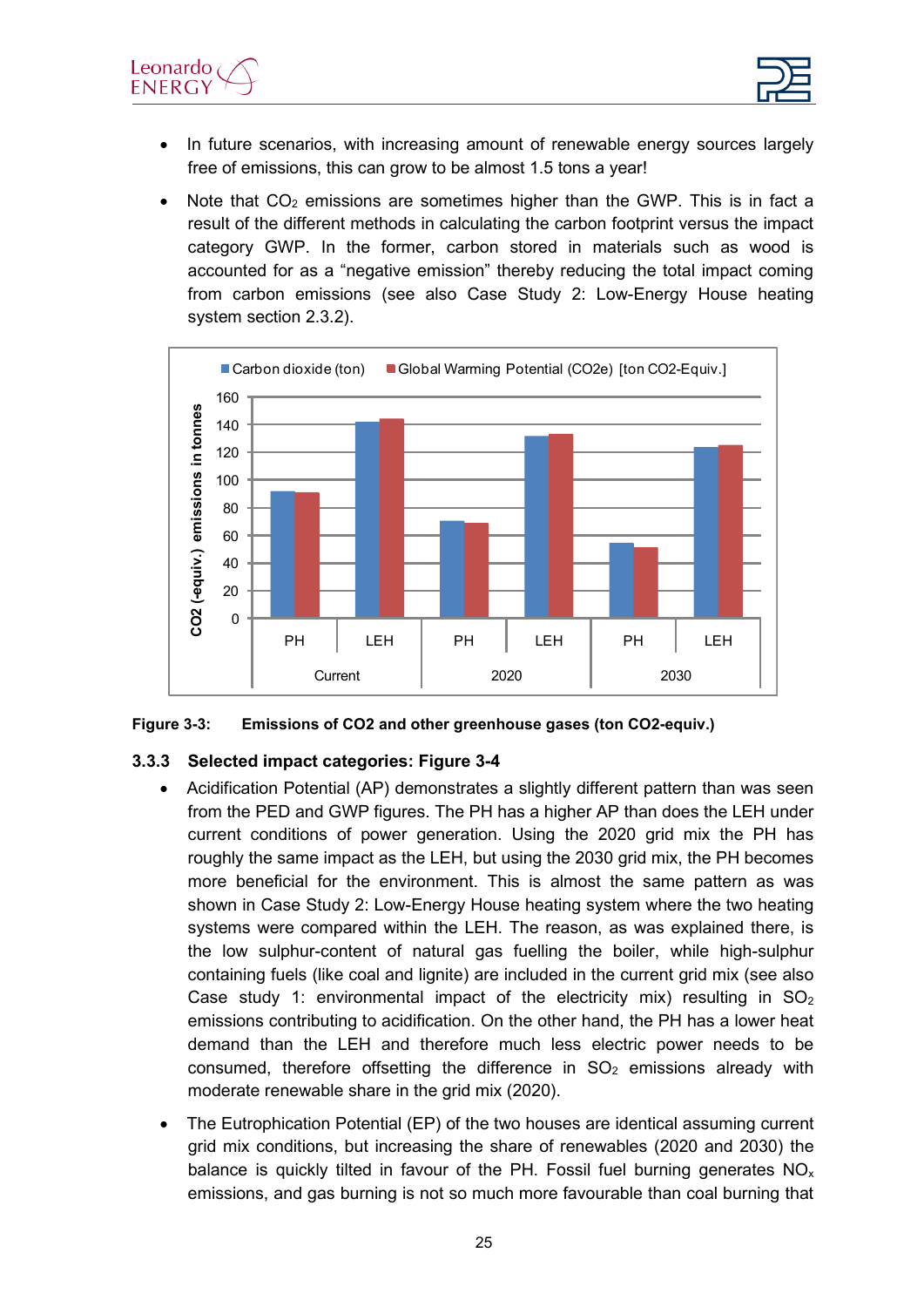



it could offset the advantage of the PH gained by the decreased heat demand and the higher efficiency of the heat pump. As more of fossil fuels are being replaced by renewable resources,  $NO<sub>x</sub>$  emissions reduce drastically together with EP.

• Photochemical Ozone Creation Potential (POCP) is influenced by  $NO<sub>x</sub>$  emissions as well as carbon monoxide and VOCs, and therefore the pattern visible is some sort of a mix between the EP and GWP patterns in the graph.



<span id="page-25-1"></span>**Figure 3-4: Relative contribution of the housing types to selected impact categories. The LH with current grid mix conditions represents 100%.**

#### <span id="page-25-0"></span>**3.4 Conclusions**

- The conclusion from [Case Study 2: Low-Energy House heating system](#page-15-0) was confirmed and reinforced: the system  $PH +$  electric heat pump is more environmentally advantageous than the system LEH  $+$  gas condensing heater, given the high efficiency of the heat pump and tight insulation of the PH.
- Building a PH results in environmental benefits that quickly offset the initial environmental "investments", e.g. PED, due to consequent low energy needs.
- The combined effect of a lower heat demand (as a direct result of better insulation and other building parameters) and the high-efficiency heat pump compensate for the losses incurred through electric power provision in both energetic and environmental terms
- Although in most impact categories (with the exception of AP) the PH fares better already using the current grid mix, the future holds much potential for improvement with increasing shares of renewable resources contributing to the power grid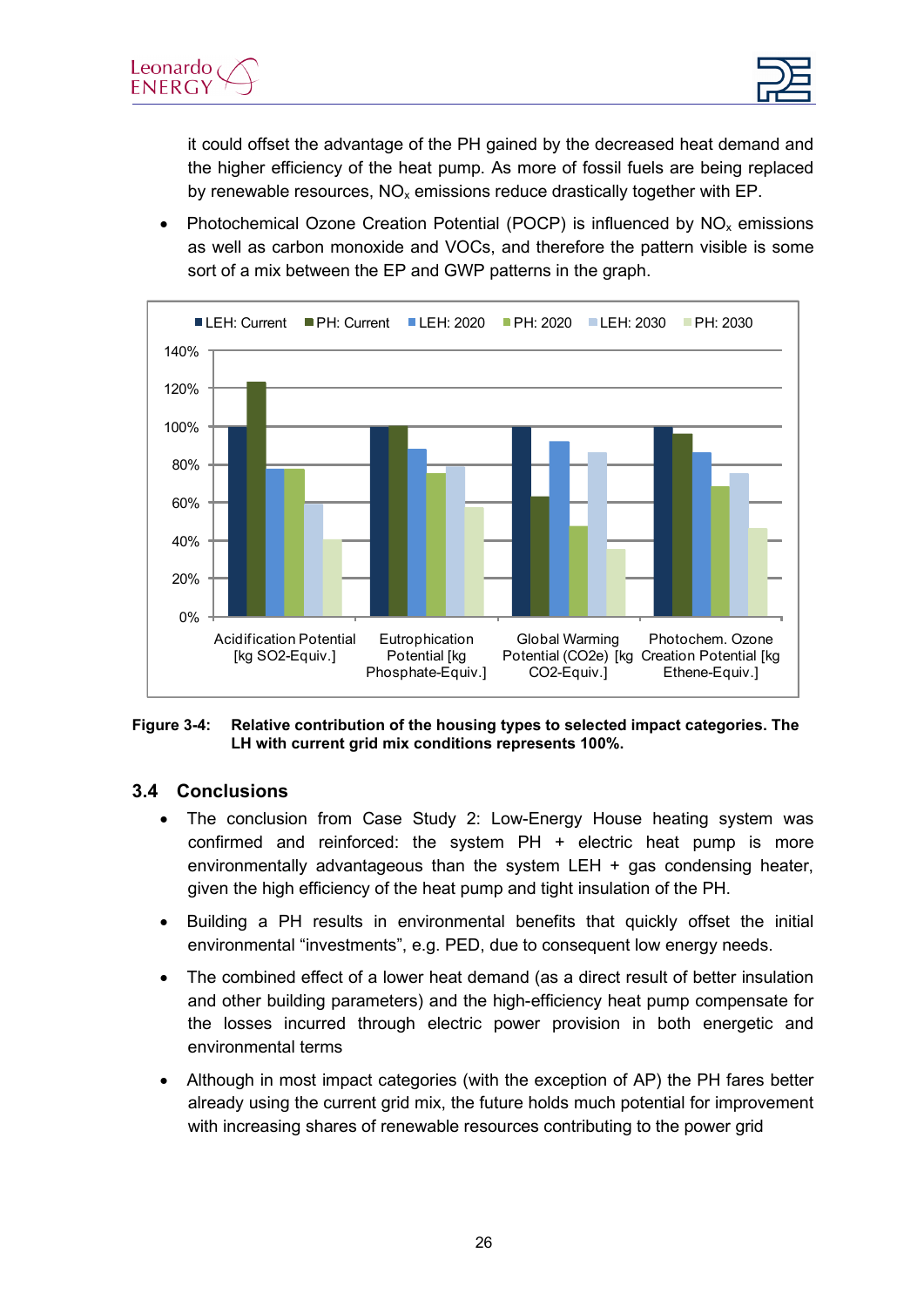

# <span id="page-26-0"></span>**4 Case Study 4: Primary Energy versus Global Warming**

#### <span id="page-26-1"></span>**4.1 Introduction**

In previous case studies, the best available fossil fuel-based heating system was compared with the best available electric heating system [\(Case Study 2: Low-Energy](#page-15-0)  [House heating system,](#page-15-0) [Case Study 3: Low Energy House versus Passive House\)](#page-21-0). A relatively outdated technology of heaters, however, may in the future prove to imply the environmentally cleaner solution. *Night storage* (or accumulation) heaters are electric appliances that produce and store heat overnight when electricity from the grid is cheaper due to a situation of more available provision than demand, and release it throughout the day. Although intended more as an economical incentive for customers, the long-term environmental consequences are worth considering and re-visiting. On the one hand, using night time electricity may re-distribute the power demand over day slightly better resulting in so-called "peak-shaving" or a decrease in the peak-time energy demand. This effect is very difficult to quantify though and is therefore purely speculative. On the other hand, future power grid mixes may contain sufficiently high shares of renewable resources that make it possible to (partially) shut down the fossil-fuel based plants overnight. While electricity is still consumed, and the losses through the grid are considerable (~65%), the benefits in terms of emissions can become significant, and shall be investigated with this case study.

#### <span id="page-26-2"></span>**4.2 System description**

In the scenarios investigated, four out of the six have already been looked into in [Case](#page-21-0)  [Study 3: Low Energy House versus Passive House](#page-21-0) (LEH and PH, respectively). The additional scenarios are the LEH fitted with a night storage heater using today's power grid mix (GaBi 2006 Databases), and the LEH fitted with a night storage heater using the "night tariff" of the grid mix in 2030 (theoretical mix, for more information see [Case study](#page-10-0)  1: [environmental impact of the electricity mix\)](#page-10-0). The "night tariff" in this case means that during the night, which is when the night storage heater is operational, the grid mix contains 7% natural gas, 42% nuclear power, 19.2% hydropower, and 31.8% wind power. Compared to the day tariff, this means that the natural gas plant was downscaled, the solar panels are not functional and the other three sources are proportionally compensating for the decreased sources. [Table 4-1](#page-27-3) summarizes the scenarios investigated according to the major differences between them.

The LCA study includes the building of the house itself in all cases, as well as the house's *use phase* including heating and ventilation. (The ventilator is an electric equipment required to maintain air quality inside the tightly insulated walls of both the LEH and PH, and can also be designed with a heat recovery system.) The electric and heating equipment manufacture and disposal are modelled as part of the *use phase* of the house on account of the equipment's function in the system. The lifetime of the house spans 50 years, all results refer to this lifecycle unless otherwise stated.

According to the model, the night storage heaters work with 90% efficiency. This means that about 10% of the consumed power is lost and 90% is converted to heat used to warm the house to the required temperature. This efficiency figure is a worst-case estimate, also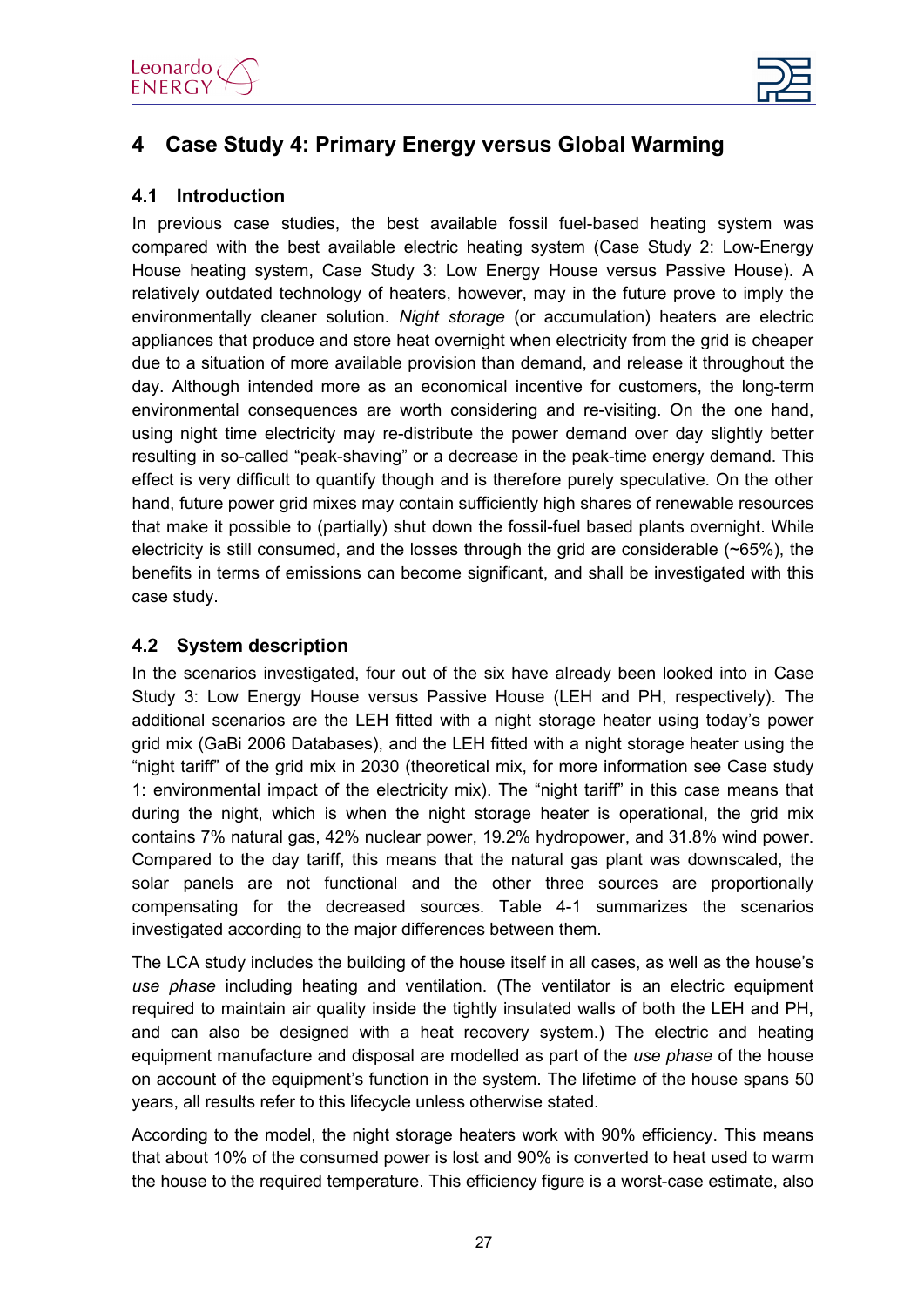

accounting for any extra heating required if the storage heater proves insufficient for the house.

| Scenario name               | <b>Heating equipment</b> | Heat demand per<br>year (kWh) | Renewables in grid<br>mix(%) |
|-----------------------------|--------------------------|-------------------------------|------------------------------|
| <b>LEH: Current</b>         | Gas condensing<br>heater | 4979.8                        | 12.63                        |
| <b>PH: Current</b>          | Heat pump                | 2168.6                        | 12.63                        |
| <b>LEH: Storage Current</b> | Night storage heater     | 4979.8                        | 12.63                        |
| <b>LEH: 2030</b>            | Gas condensing<br>heater | 4979.8                        | 50                           |
| PH: 2030                    | Heat pump                | 2168.6                        | 50                           |
| LEH: Storage 2030           | Night storage heater     | 4979.8                        | 50                           |

#### <span id="page-27-3"></span>**Table 4-1: Scenarios considered in Case Study 4**

#### <span id="page-27-0"></span>**4.3 Results**

#### <span id="page-27-1"></span>**4.3.1 Primary Energy Demand (net calorific value, in MJ): [Figure 4-1](#page-28-0) and [Figure 4-2](#page-28-1)**

- Primary Energy Demand (PED) is lowest for the PH with the heat pump under both current and future grid mix scenarios.
- The LEH with gas condensing heater ranks second in terms of PED in both current and future grid mix scenarios.
- The LEH with the night storage heater has ca. 1.5 times higher PED than the LEH and ca. 2.5 times greater PED than the PH in both grid mix scenarios.
- The increased share of renewable sources of energy benefits the electric equipment using houses the most.
- In [Figure 4-2](#page-28-1) one can observe that the manufacture phase of all scenarios is relatively small and roughly the same. It becomes obvious that the differential total PED derives from the use phase of the house, i.e. the use of heating equipment.

#### <span id="page-27-2"></span>**4.3.2 Global Warming and CO2 emissions: [Figure 4-3](#page-29-1)**

- The picture painted by the chart showing Global Warming Potential and  $CO<sub>2</sub>$ emissions demonstrates a strikingly different pattern from that of PED: The PH is still the environmentally least harmful option among the systems observed in both grid mix scenarios, but the LEH fitted with night storage heating is almost equally low in emissions when taking into account night tariffs and the renewable resources in the grid mix of 2030.
- Although both night storage heaters and heat pumps are electric equipment, the night tariff system has only 7% of fossil fuel dependence under the 2030 grid mix scenario, while heat pump continues to rely on daytime tariff, therefore utilizing 17% of fossil fuels. This difference compensates for the lower efficiency of the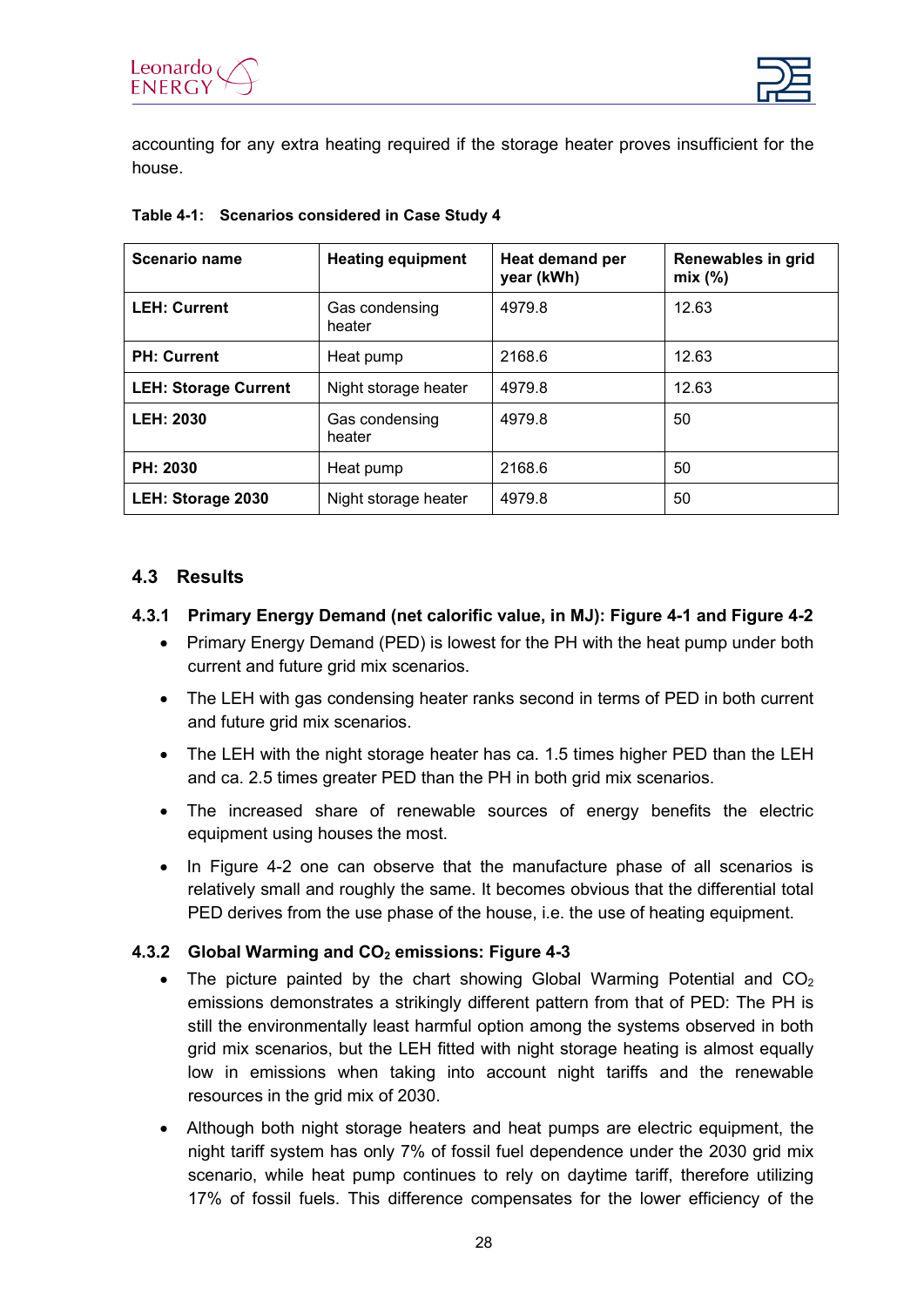



night storage heater, making both PH and the LEH with night storage heater almost equally advantageous options in this category.



#### <span id="page-28-0"></span>**Figure 4-1: Primary Energy Demand (net calorific value, in GJ) over the life cycle of the house, as contributed by renewable and non-renewable energy sources**



<span id="page-28-1"></span>**Figure 4-2: Primary Energy Demand (net calorific value, in GJ) over the life cycle of the house, as contributed by house manufacture, gas heater life cycle and electric equipment (heat pump and ventilator) life cycle**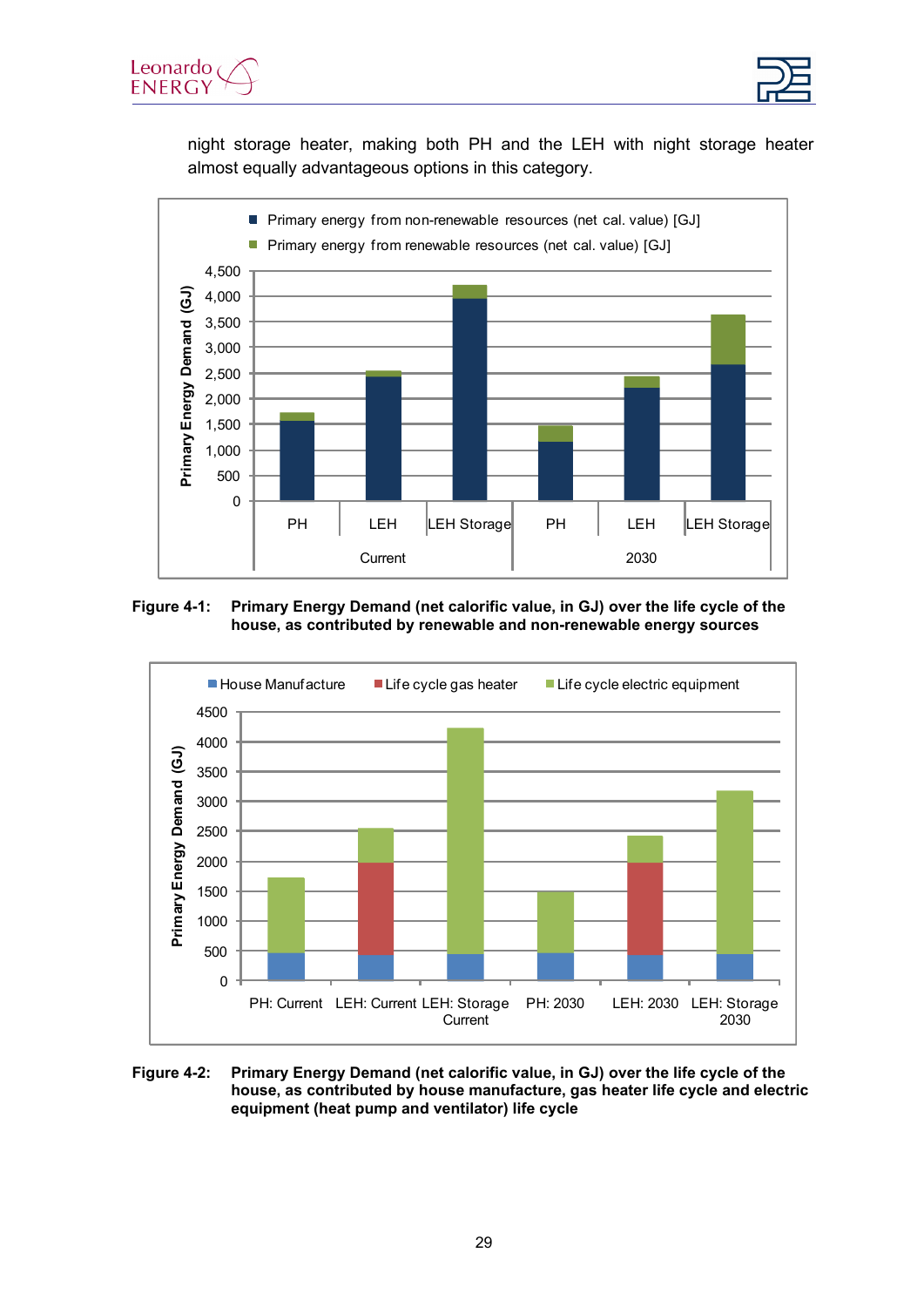





<span id="page-29-1"></span>Figure 4-3: Emissions of CO<sub>2</sub> and other greenhouse gases (ton CO<sub>2</sub>-equiv.)

#### <span id="page-29-0"></span>**4.3.3 Selected impact categories: [Figure 4-4](#page-30-1)**

- Using the current grid mix, the LEH with the night storage heater has by far the highest impact in all investigated categories
- By contrast, using the future grid mix and night tariff of 2030, the LEH with night storage heater competes with the PH for the best place
- Acidification Potential (AP) behaves slightly differently from other categories due to the influence of  $SO<sub>2</sub>$  on this category. Fossil fuels have general high sulphur content, and when burnt, release  $SO<sub>2</sub>$ . However, comparing a gas condensing boiler with an electric heat pump, natural gas has a low sulphur content and therefore reliance on purely gas has a relatively lower impact than reliance on the current grid mix which contains other fossil fuels. (See also [Case study 1:](#page-10-0) [environmental impact of the electricity mix.](#page-10-0))
- Eutrophication Potential (EP) is affected by nitrogen oxides  $(NO_x)$ , which are associated with any fossil fuel burning process to different degrees. Therefore, the general rule is that the more fossil fuels are burnt the higher this impact scored in a category.
- Photochemical Ozone Creation Potential is impacted by a combination of combustion gases, and therefore it behaves somewhat similarly to  $NO<sub>x</sub>$  in this specific case.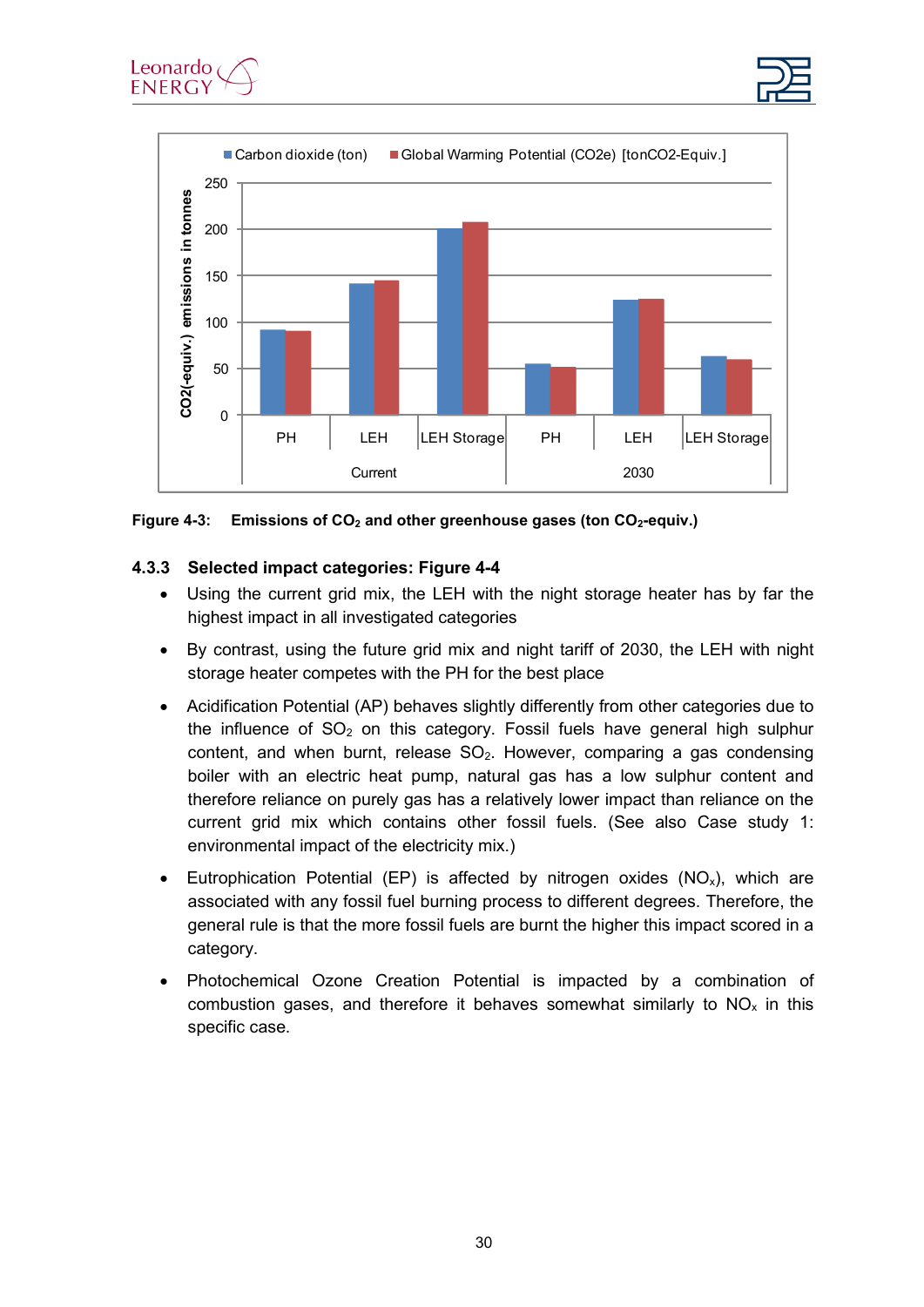



<span id="page-30-1"></span>**Figure 4-4: Relative contribution of the houses fitted with various heating equipment to selected impact categories. The LEH with current grid mix represents 100%.**

#### <span id="page-30-0"></span>**4.4 Conclusions**

- Night storage heaters, due to the relatively low efficiency of energy provision and conversion, have the highest environmental impact considering today's power grid mix composition.
- With higher shares of renewable resources in the grid mix, however, the night tariff could become almost completely independent of fossil resources. Harvesting this off-peak energy, night storage heaters would avoid considerable amounts of emissions making them comparable to heat pumps.
- In addition to decreased emissions resulting from the heating of the house, the power demand could become better distributed and possibly allow for diminished total power production in the grid given the two-tariff system. On the other hand, the re-distribution of power usage must go hand-in-hand with an increase in utilization of renewable resources. Otherwise the renewable share of the grid will not be able to meet the demand posed by the night tariff system. The long term effects of an increasing number of night storage heaters on the grid is difficult to predict and especially to quantify. Although the outcome may be overall positive, structural and functional requirements of such a system are numerous. This system would have to be capable of covering for unexpected power surges during the day, while also ensuring that increasing power demand during the night due to more and more storage heaters can be provided from renewable resources.
- The impact of a single house with night storage heater on the other hand, is predictable: the energy requirements (PED) will still be higher than other heating solutions even if the energy provision becomes more and more burden-free for the environment. In other words, the (primarily) technical challenge of higher energy demand must be tackled.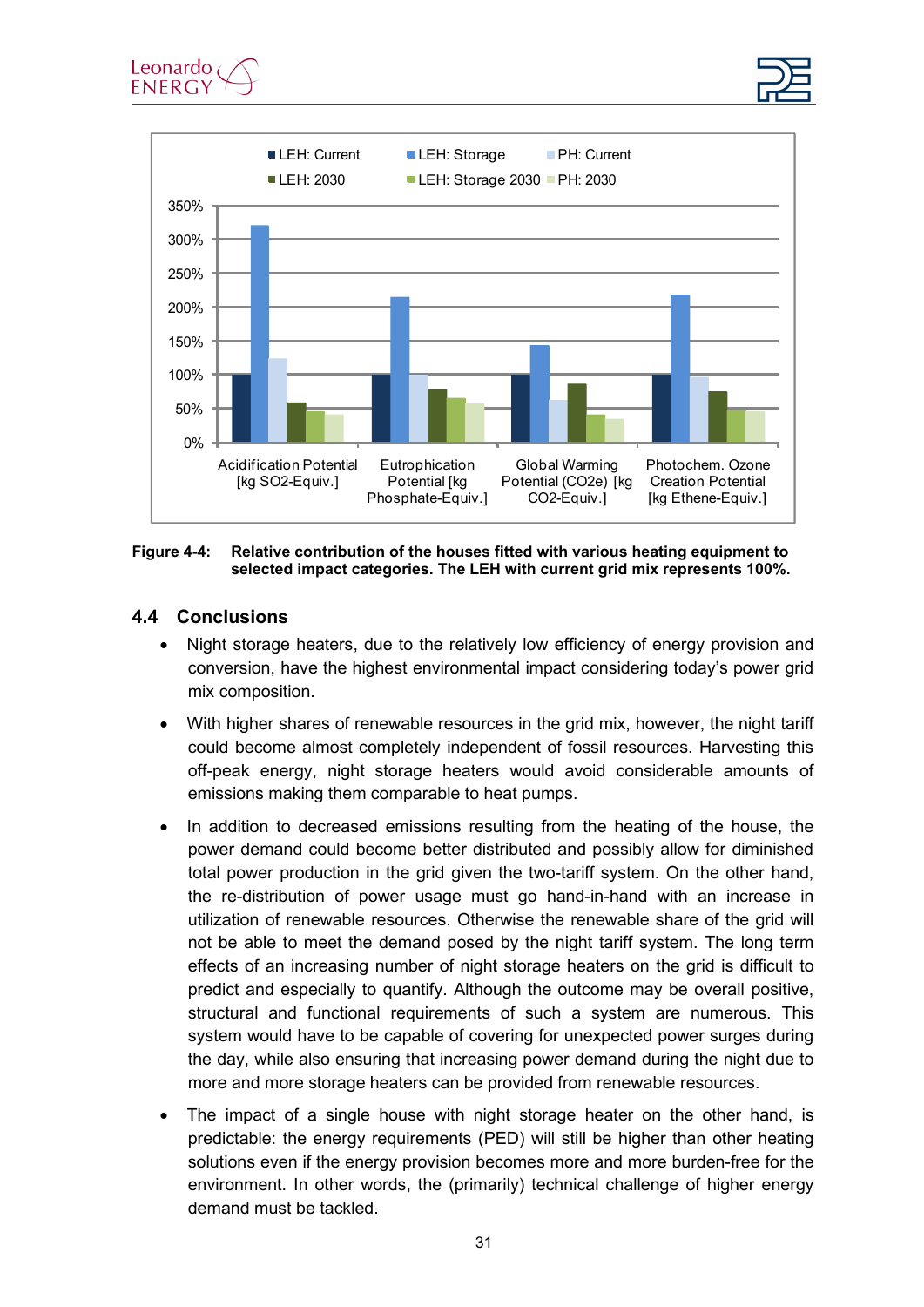



• At the same time, the heat pump, while requiring higher initial investment for installation, already today and even more so with the prospect of a cleaner grid mix, offers to reduce both environmental impacts and PED, given the assumptions on efficiency in our system (see [Case Study 2: Low-Energy House heating](#page-15-0)  [system\)](#page-15-0).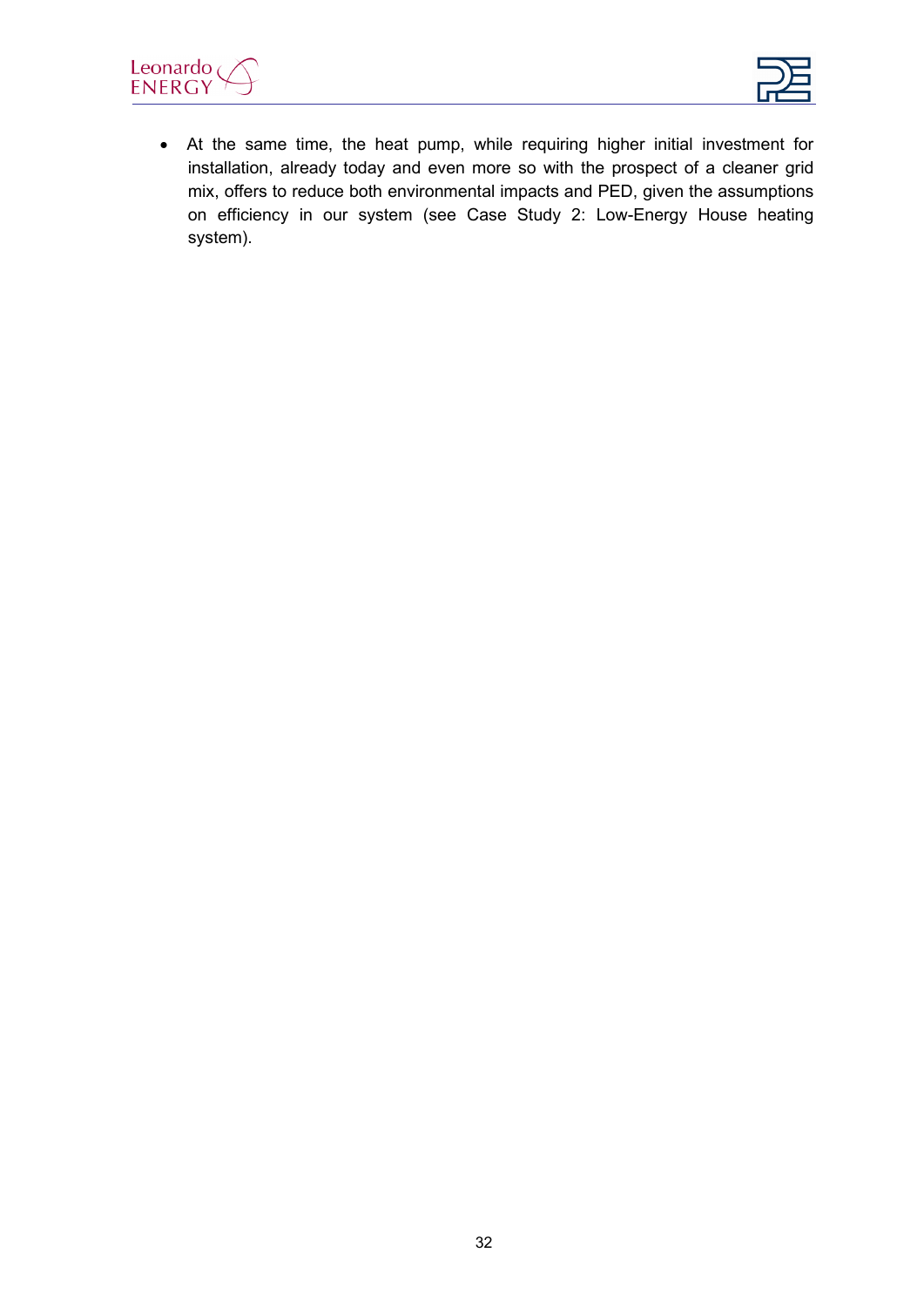

### <span id="page-32-0"></span>**5 Case Study 5: Investment into higher efficiency motors or wind turbines**

#### <span id="page-32-1"></span>**5.1 Introduction**

In case studies 1-4, considerations of energy use were purely environmental. Decisionmaking processes, however, need to factor in economics as this may change rankings entirely: if a limited amount of money has to be spent, cheaper solutions may be implemented numerous times and thus the multiple uses of smaller changes may even outperform a single grandiose scheme. To assess the economic aspects of electricity use, a simple yet powerful exercise will be conducted in this chapter. A million Euros can be invested a million ways, but two of them were chosen for this purpose: (1) a wind-power turbine that will allow electric power generation with almost no carbon dioxide emissions, and (2) an electric motor with a high efficiency construction. While the one creates practically emission-free power, the other reduces the electricity consumed. The question investigated here is which one prevails when environmental gains are factored in with their costs.

#### <span id="page-32-2"></span>**5.2 System description**

There are two systems compared: investment of 1 million Euros into wind power and 1 million Euros into higher efficiency motors.

#### <span id="page-32-3"></span>**5.2.1 Wind turbine Life Cycle Costing (LCC)**

Wind turbine installations and maintenance costs have been on the decrease as developing technologies facilitate these operations more and more. The following assumptions are based on the German on-shore wind farms (ISET2005, WINDGUARD2007) representing average European continental conditions.

- The installation cost of turbines average around 1304.75 €/kW capacity
- The maintenance cost of turbines average around 50 €/kW capacity per year
- The average lifetime of a turbine is 20 years
- This means that a 1MW(=1000kW) turbine would cost:

1304.75 \*1000 + 50 \*20\*1000 = **2.305 million €**

- **With 1 million investment 0.43 MW wind turbine capacity can be bought**
- The average efficiency of a continental wind turbine in Central Europe is ca. 20%. This includes wind availability as well technical limitations of power conversion.
- The power production capacity of a 1MW wind turbine is then: 1\*0.2MW
- Over the lifetime of the wind turbine this means: 0.2MW\*24\*365\*20\*1000 = 35,040,000 kWh
- Therefore the buying power of 1 million translates to 35,040,000 kWh **\*** 0.43 = **15,203,384 kWh of energy**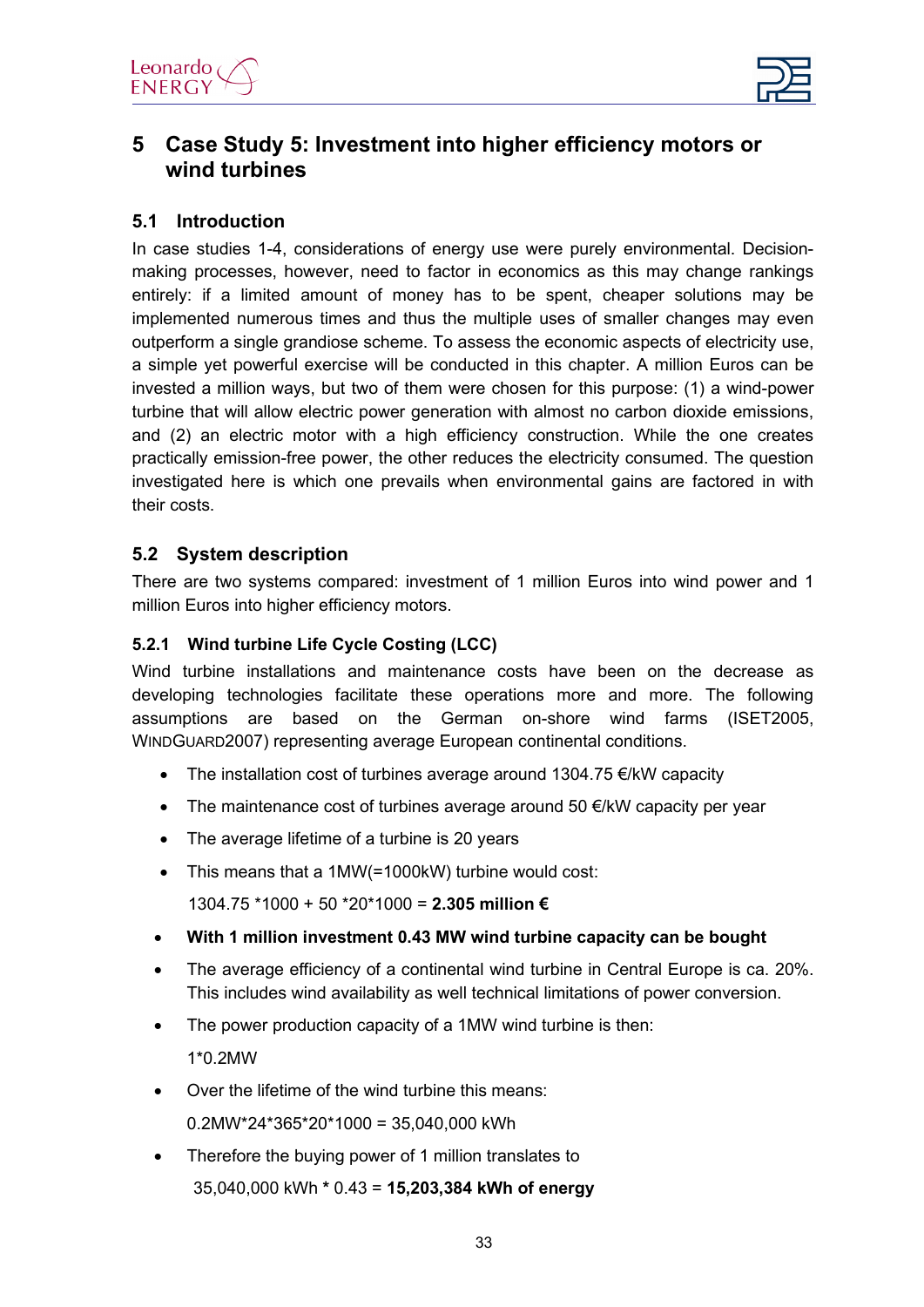



The improvement potential will be quantified by comparing the environmental impact of the equivalent amount of energy from the current EU-25 grid mix with the energy from the wind power bought.

#### <span id="page-33-0"></span>**5.2.2 Electric motor LCC**

Industrial-scale uses of electric motors (e-motors henceforth) require medium or large motors. In this case study we examined a medium-sized e-motor, with 11kW power and 4 poles at 50Hz (European standard). Efficiency classes today can be ranked into one of three categories: Standard (IE1), High (IE2) and Premium (IE3). The material specifications of the different efficiency classes are taken into account (based on ECOMOTORS2008). The efficiency scenarios considered are summarized in [Table 5-1.](#page-33-1) Efficiencies are taken from the Motors MEPS Guide (MEPS2009). The standard (IE1) scenario represents the baseline against which the improvement potential of the other two efficiency classes can be measured.

| <b>Specification</b>   | <b>Efficiency Class</b> |            |               |  |
|------------------------|-------------------------|------------|---------------|--|
|                        | <b>Standard (IE1)</b>   | High (IE2) | Premium (IE3) |  |
| Load $(0-1)$           | 0.5                     | 0.5        | 0.5           |  |
| Efficiency             | 87.6                    | 89.8       | 91.4          |  |
| Operation (hours/year) | 4000                    | 4000       | 4000          |  |
| Lifetime               | 15                      | 15         | 15            |  |

#### <span id="page-33-1"></span>**Table 5-1: Efficiency scenarios of the e-motor (11kW, 4 poles)**

The costs of two improvement scenarios specified above are summarized in [Table 5-2](#page-33-2) (taken from ECOMOTORS2008).

<span id="page-33-2"></span>**Table 5-2: LCC of the e-motors in the different efficiency scenarios. Figures are taken from ECOMOTORS2008, but the costs of electric power are excluded since these depend on the amount used, and this will be calculated anew in this study.**

|                            | <b>Efficiency Class</b> |               |  |
|----------------------------|-------------------------|---------------|--|
| Costs                      | High (IE2)              | Premium (IE3) |  |
| Product price $(\epsilon)$ | 563                     | 675           |  |
| Maintenance $(\epsilon)$   | 289                     | 289           |  |
| Total (€)                  | 852                     | 964           |  |

Based on the total costs in [Table 5-2,](#page-33-2) 1174 IE2- and 1037 IE3-class motors can be afforded with the investment of 1 million Euros.

To calculate the electric power utilized by motors, only losses were quantified since the useful energy produced by the motors must be attributed to the process drawing this power, and not to the motors themselves.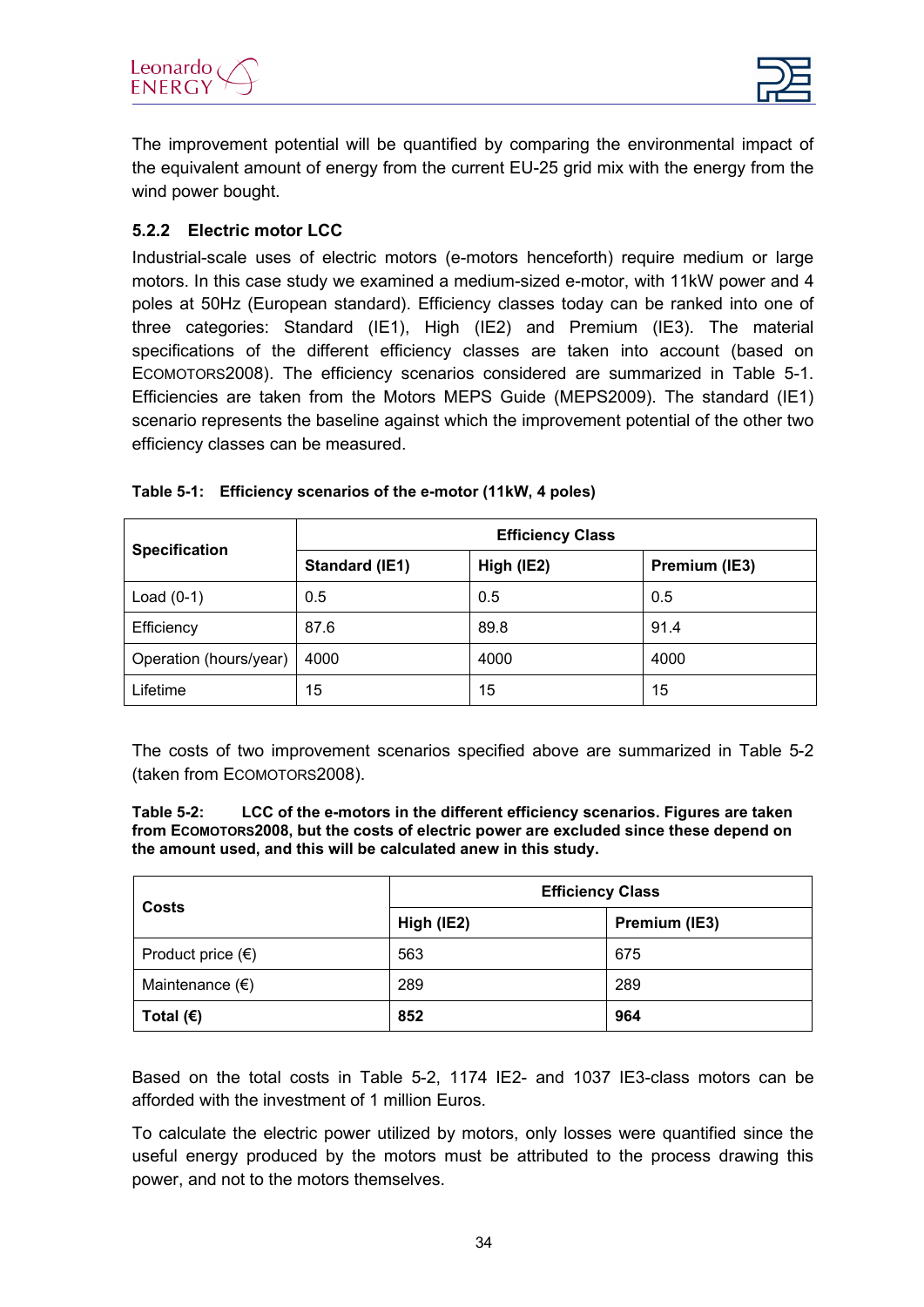

The calculations were as follows:

#### *(Output power / Efficiency)\*(1-Efficiency)\*Load\*Hours of operation during lifetime*

This calculation resulted in 46.71MWh used by standard e-motors, 37.48MWh by IE2 class e-motors, and 31.05MWh by IE3-class e-motors. The source of electric power was in each case the current EU-25 grid mix. In order to quantify the electric power *costs* associated with the losses data from the European Energy Portal [\(www.energy.eu\)](http://www.energy.eu/) was retrieved and averaged over the EU27 countries for industrial uses up to 2000 MWh (€0.127/kWh). Adding electricity to the initial and maintenance costs of the e-motors, only 179 high-efficiency and 204 premium efficiency e-motors could be afforded with a million Euros. Since these costs are normally borne by the factory/plant utilizing the useful energy of the motors, calculations were made both excluding and including these costs, and correspond to e-motor scenarios (a) and (b) in the results section.



#### <span id="page-34-0"></span>**5.3 Results & Discussion**

#### <span id="page-34-1"></span>Figure 5-1: Left: Relative GWP (in kg CO<sub>2</sub>-equivalents) contributed by the manufacture and **use phases of the scenarios considered; Right: Relative PED (net calorific value, MJ) contributed by the manufacture and use phases of the scenarios considered.**

[Figure 5-1](#page-34-1) demonstrates the difference in the wind turbine and the e-motor systems: while the turbines generate electricity, the e-motors use it and convert it; therefore the wind turbine system's impact (GWP) derives predominantly from the manufacture phase due to the material-intensive installation, while the e-motor's use phase is almost exclusively responsible for the impact the motors generate. While the relative contribution of manufacture and use phases of the scenarios looks very similar in case of PED, the difference is that the use-phase PED from the wind turbine derives almost exclusively from wind energy, and is therefore impact-free, while the e-motors' PED is drawn from the grid mix and is associated with emissions burdensome for the environment.

In the section below the reduction/saving potential of the different scenarios will be shown with regards to various environmental aspects. Unlike in other case studies where impacts were compared, the environmental gains are quantified and visualized relative to the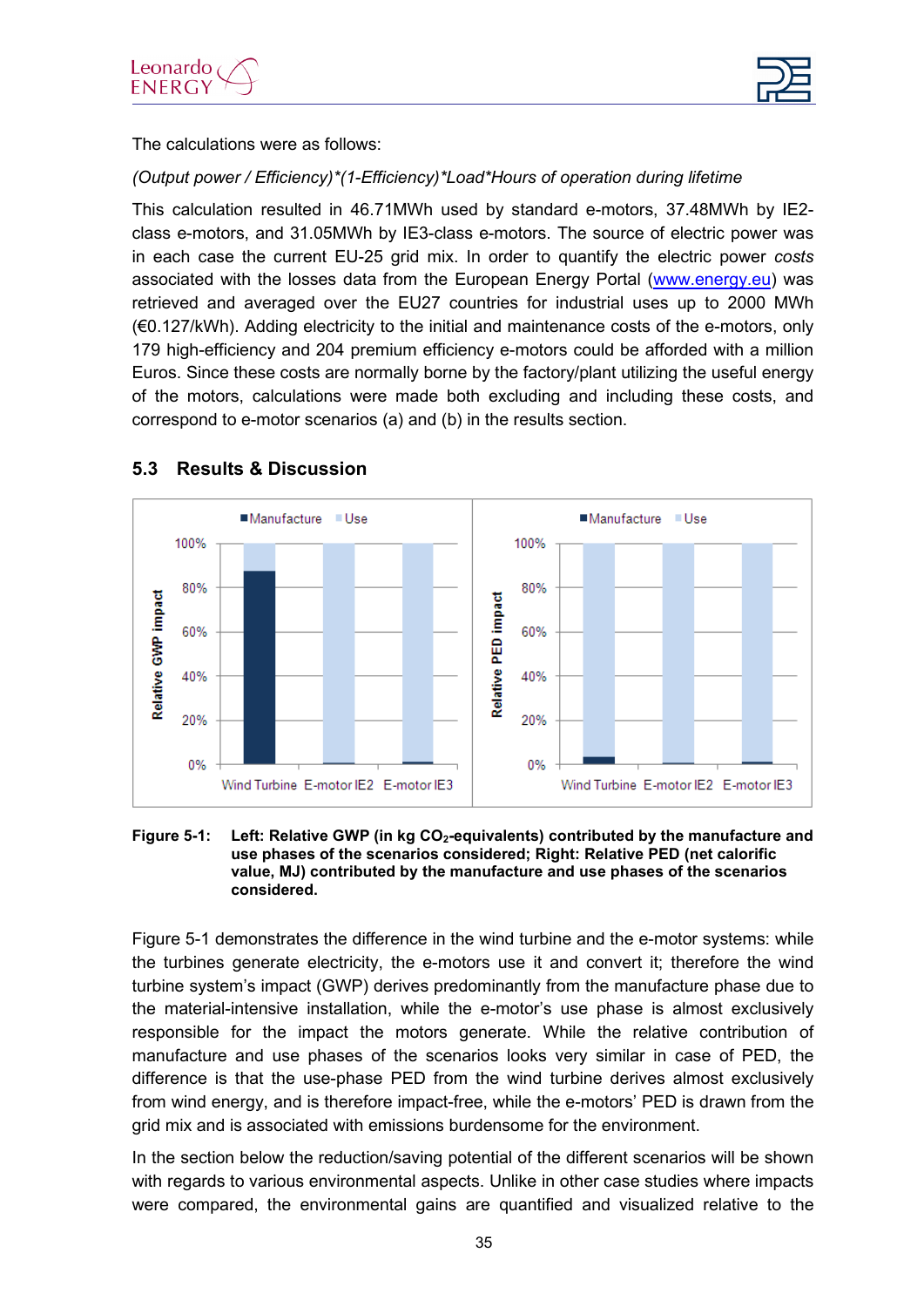



baseline scenarios. The baselines are, in case of the wind turbines, the provision of energy from the current EU-25 grid mix, and in case of the e-motors, the standard efficiency (IE1) e-motor. Therefore, in all figures below larger (positive) values mean larger environmental benefit, while negative values mean an environmental impact larger than that of the baseline.



#### <span id="page-35-0"></span>**5.3.1 Primary Energy Demand reduction (net calorific value, in MJ): [Figure 5-2](#page-35-1)**

<span id="page-35-1"></span>**Figure 5-2: Reduction of PED (net calorific value, in GJ) by investment into wind turbine or higher efficiency e-motors. E-motor scenarios (a) exclude costs of electricity for running the motors, scenarios (b) include costs of electricity.**

- With regards to PED the Premium efficiency-class (IE3) e-motor shows the largest improvement, when excluding electricity costs of use phase.
- The second rank is debatable since the total PED is lower in case of the highefficiency e-motor, but taking only non-renewable resources into account the wind turbine shows by far the greatest reduction. Since the increase in non-renewables does not lead to either resource depletion issues or emissions increases, the wind power should be considered more beneficial.
- This pattern is a result of (1) the energy provision by the wind power utilizing almost exclusively renewable energy sources, while (2) the energy use from the power grid mix during manufacture is dwarfed by the use phase energy provision (see [Figure 5-1\)](#page-34-1).
- Including the costs of energy provision during the use phase of motors make their reduction potential incomparably small relative to that of the wind power plant.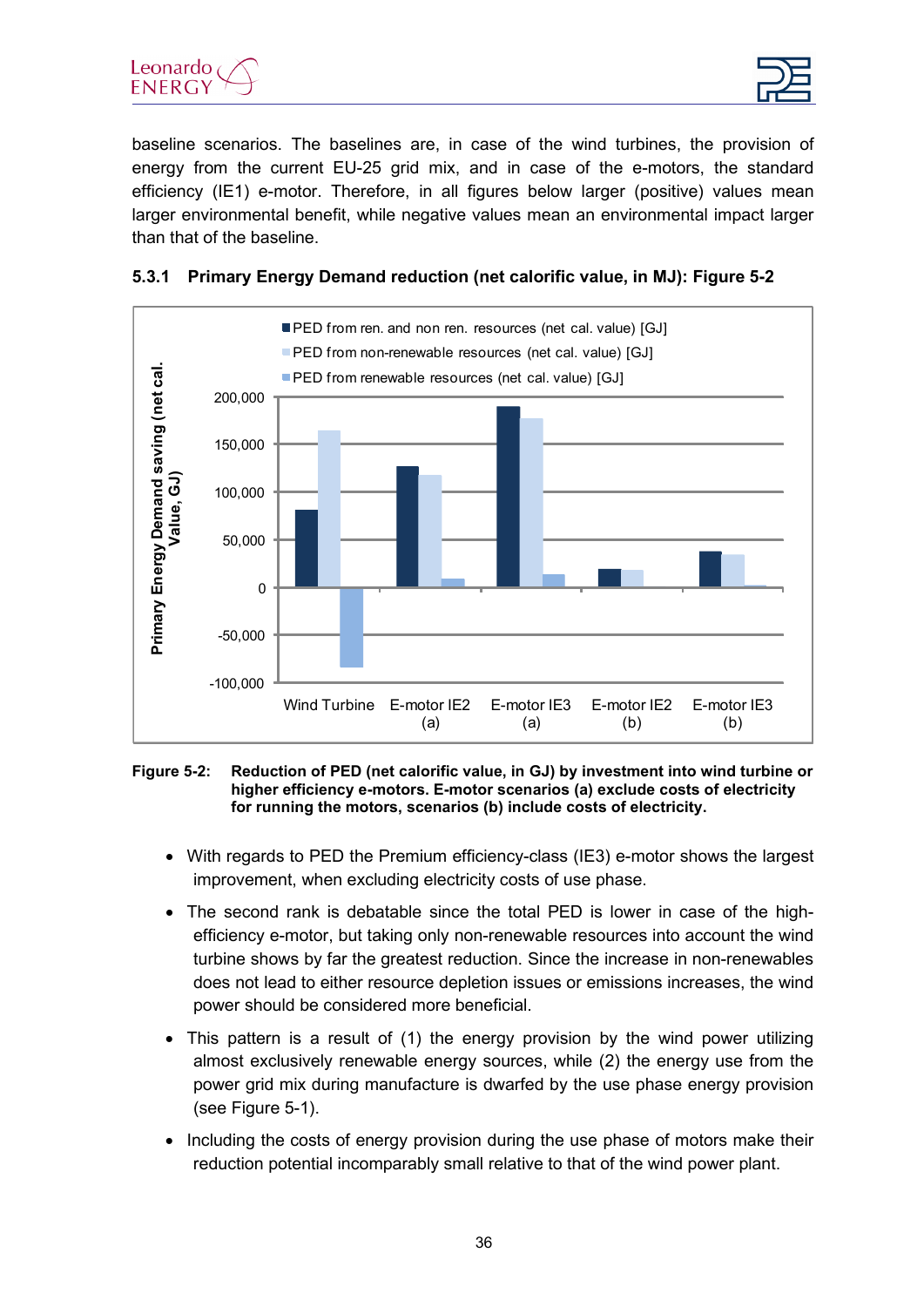





#### <span id="page-36-0"></span>**5.3.2 Global Warming and CO2 emission reduction: [Figure 5-3](#page-36-2)**

#### <span id="page-36-2"></span>**Figure 5-3: Reduction of CO2(-equivalent) emissions (ton) by investment into wind turbines or higher efficiency e-motors. E-motor scenarios (a) exclude costs of electricity for running the e-motors, scenarios (b) include costs of electricity.**

In case of GWP and  $CO<sub>2</sub>$  emissions, the largest reduction takes place by the emotor with Premium efficiency class (IE3), if electric power costs are excluded. Including these costs on the other hand, makes investment into wind turbine capacity by far the most advantageous solution.

#### <span id="page-36-1"></span>**5.3.3 Reduction in selected impact categories: [Figure 5-4](#page-37-1)**

- The reduction in selected impact categories paints the same picture as was seen before in GWP: as long as the price of electricity consumed by the e-motors is outside the system boundaries (i.e. assumed to be borne by the factory owner not the investor, scenario (a)), the Premium efficiency (IE3) e-motors have the highest potential to reduce environmental impacts
- If costs of electricity for the losses of the e-motors are borne by the investor, on the other hand (scenario (b)), wind turbines offer a much greater reduction potential in all considered environmental impact categories for the same amount of investment.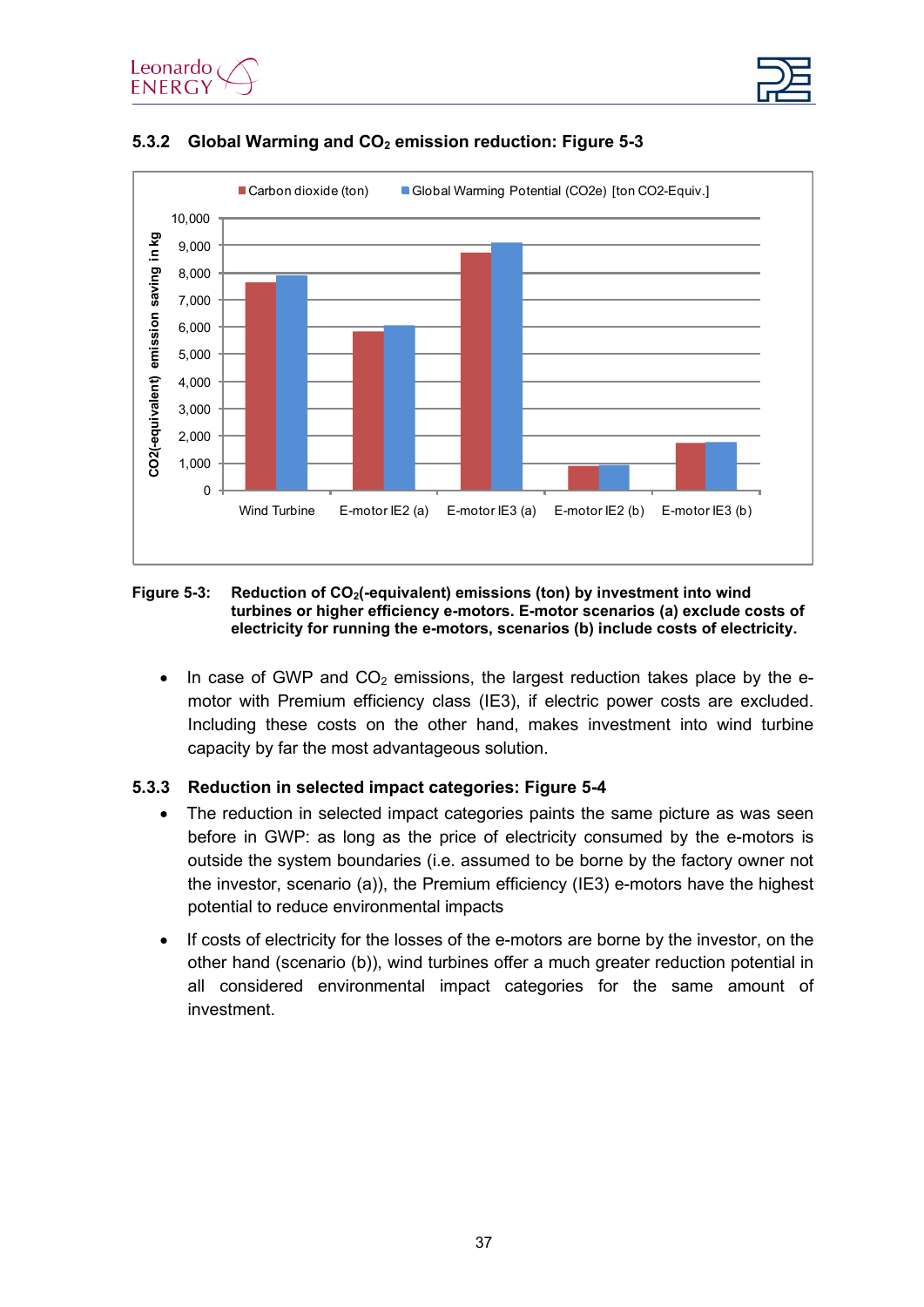



#### <span id="page-37-1"></span>**Figure 5-4: Relative reduction in selected impact categories by investment into wind turbines or higher efficiency e-motors. The reduction by the wind turbine scenario represents 100%.**

#### <span id="page-37-0"></span>**5.4 Conclusions**

- While the wind power can generate large quantities of practically emission-free energy, the power plant's manufacture phase is both material and energy intensive resulting in large environmental burdens even though these burdens are equally allocated per kWh produced during the lifetime of the plant.
- On the other hand, the impact of e-motors is determined largely by their use phase through the energy consumed by the losses. It becomes clear that the manufacture-phase investment into relatively larger quantities of electric steel and copper [\(Figure 5-1\)](#page-34-1) pays off quickly during the use phase as efficiency increases [\(Figure 5-2](#page-35-1) - [Figure 5-4\)](#page-37-1).
- The cost of electric power for the losses created by the e-motors is a crucial factor in this analysis. Whether this cost is considered along with the investment depends on the situation: if the investor is also the manufacturer using the e-motors, these costs must be taken into account as part of the investment. In this case, a wind turbine capacity affordable with a million Euros would be the straightforward choice for investment. On the other hand, if the cost of electricity lost by the motors is not carried by the investor, then the Premium efficiency (IE3) e-motors' environmental benefits prevail, since more of the same motors can be bought with the same amount of money.
- Many small investments (e.g. e-motors) can outweigh the environmental benefit of a single large-scale investment (wind turbine), if and only if, the considered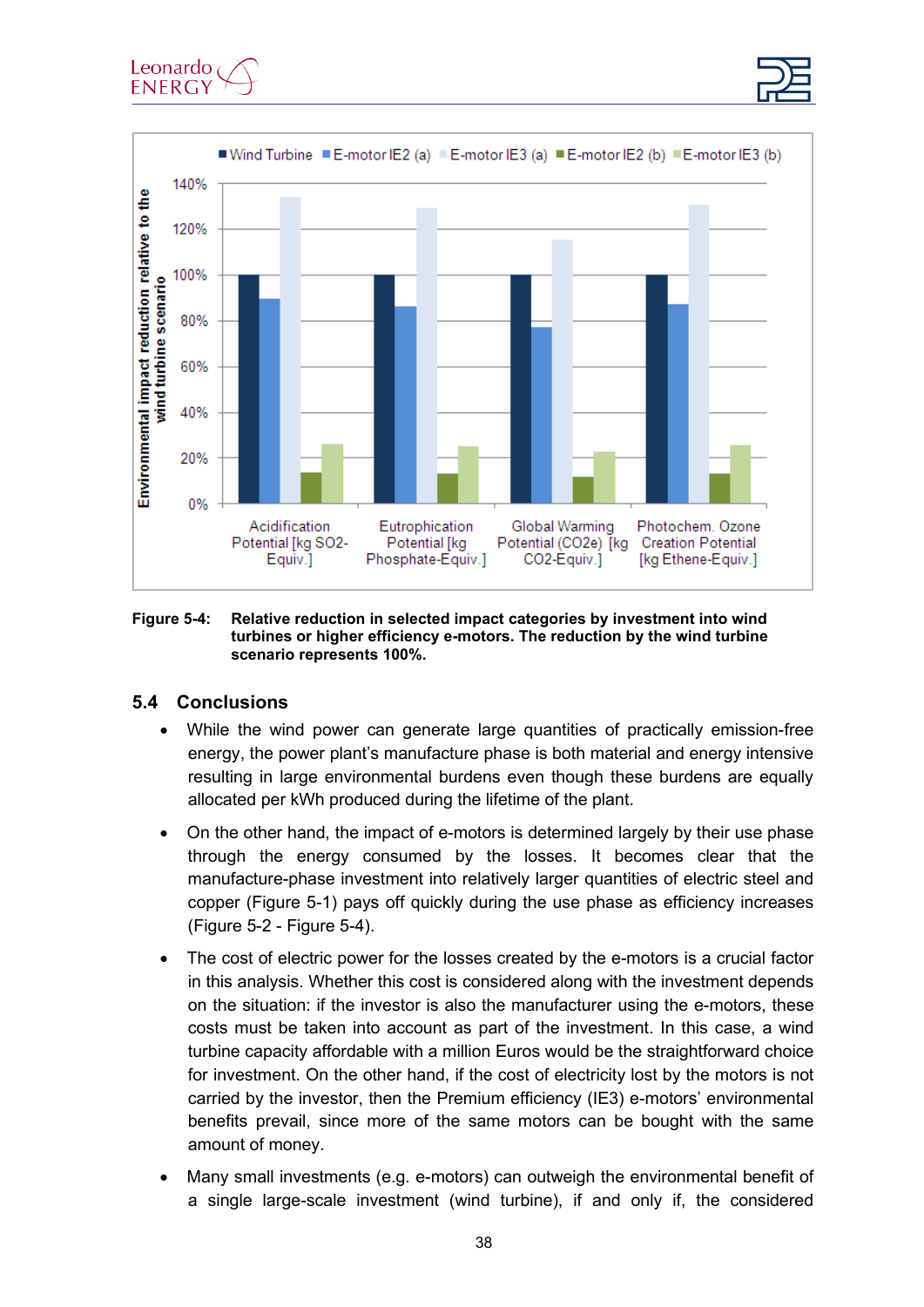



scenario accounts for the economic costs of the e-motors only up to enabling their use (i.e. production and maintenance). In costs of electricity is borne by the investor, the number of e-motors affordable become too few to compete with the clean energy provision by the wind turbine. In conclusion, this study has demonstrated that life cycle costing is a necessary tool for making decisions regarding environmental investment.

- It should be noted that, in terms of financing energy efficiency, this is as a worstcase-scenario: a new investment. If we consider motors that failed (or with low running performance), the purchase of a replacement motor would occur anyway but, in this case, the  $\epsilon$ 1 million would only be used to finance the premium – buying a high efficiency motor as opposed to buying a normal efficiency one. For this reason, we would finance many more motors and the environmental impact reduction – the sustainability one could "buy" with  $\epsilon$ 1 million – would be much higher!
- Furthermore, the scrap value of an old motor is considerable and could be reinvested into the new motor purchase, making the business case even more attractive.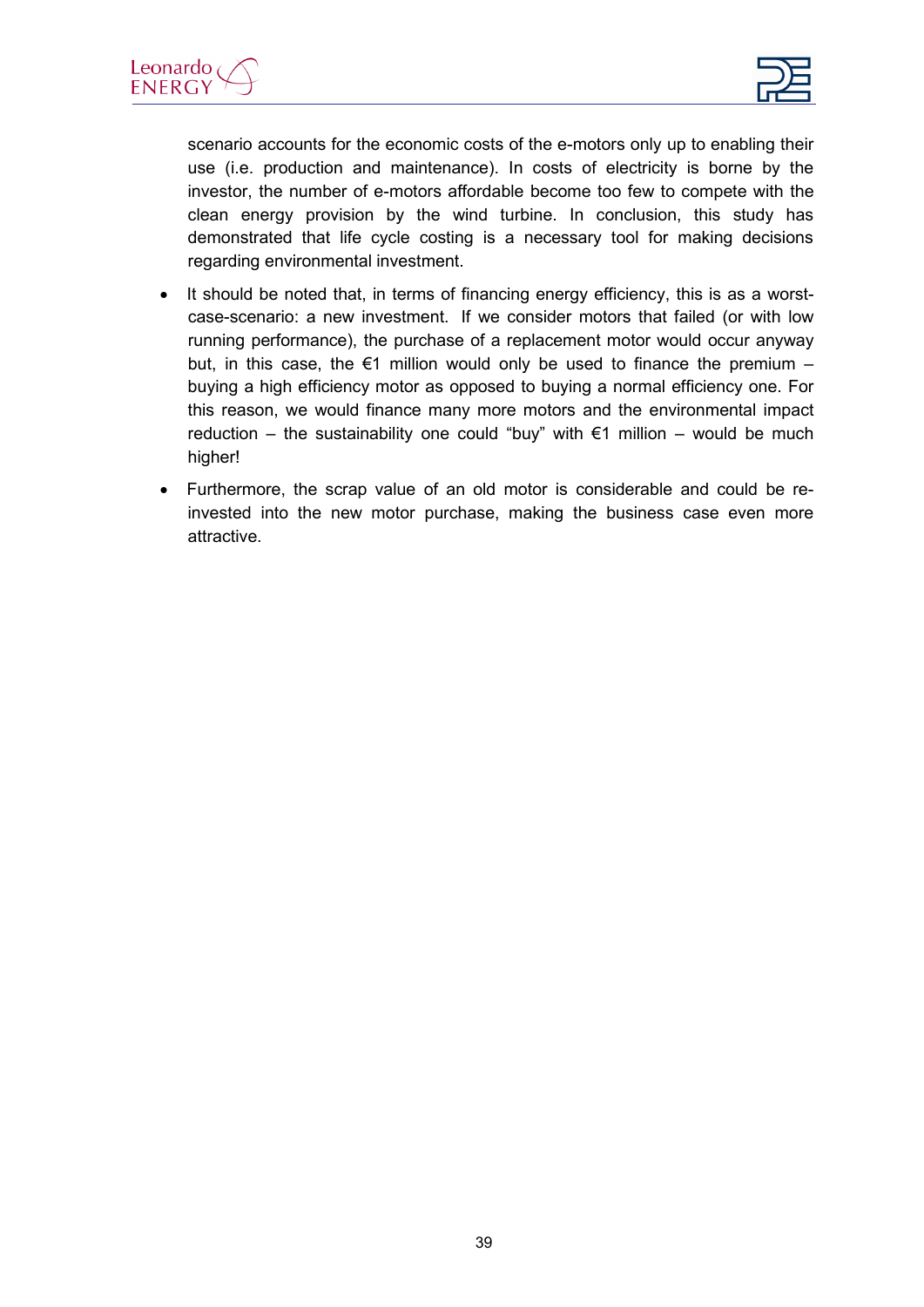

## <span id="page-39-0"></span>**6 Case Study 6: building a new house for 1 million Euros**

#### <span id="page-39-1"></span>**6.1 Introduction**

In case studies 3-4 the environmental benefits of a Low-Energy House (LEH) were compared to a Passive House (PH) both equipped with the best available technology to suit the house type (see [Case Study 3: Low Energy House versus Passive House](#page-21-0) and [Case Study 4: Primary Energy versus Global Warming\)](#page-26-0). In this case study, the environmental comparison was complemented with an economic assessment of the decision alternatives. This case study can be thought of as a cost-benefit analysis of building a new house with different environmental and economic costs and benefits. Basically, the study aims at analysing the sustainability one can "buy" investing €1 million in different concepts.

Three alternatives for improvement are considered, using a "Standard house" as the baseline (see definition in the Glossary and parameter settings in the Appendix). The LEH with gas condensing heater represents one option, the PH with heat pump another, while the PH with night storage heater a third one. The environmental benefits of the first two options have been discussed before [\(Case Study 3: Low Energy House versus Passive](#page-21-0)  [House\)](#page-21-0) and will only be referred to here. The storage heater benefits have been discussed in the context of the LEH [\(Case Study 4: Primary Energy versus Global](#page-26-0)  [Warming\)](#page-26-0), and so this scenario is expected to show improvement compared to that in Case Study 4. The night storage heater (NSH) scenario will also be investigated using the future grid mix of 2030 with a night tariff system in place.

#### <span id="page-39-2"></span>**6.2 System description**

The systems considered in this case study are summarized in [Table 6-1.](#page-40-2) More elaborate descriptions of the house types can be found in [Case Study 3: Low Energy House versus](#page-21-0)  [Passive House](#page-21-0) and regarding the night storage heater [Case Study 4: Primary Energy](#page-26-0)  [versus Global Warming](#page-26-0) can be referred to. In all four scenarios the system boundaries include the manufacture of the house and its use phase including heating and ventilation. The quantification of the benefits of each scenario takes place by calculating the reduction of environmental impacts compared to the standard house. The system analyses the benefits from the perspective of a larger scale housing investment, and quantifies investment into the alternative building types (PH or LEH) relative to an investment into a new standard house. Therefore both financially and environmentally the investment into the standard house is considered the baseline, and this includes its manufacture phase. The lifetime of the houses are in each case 50 years, use phase comparisons are considered over this period in the LEH, the PH and the standard house.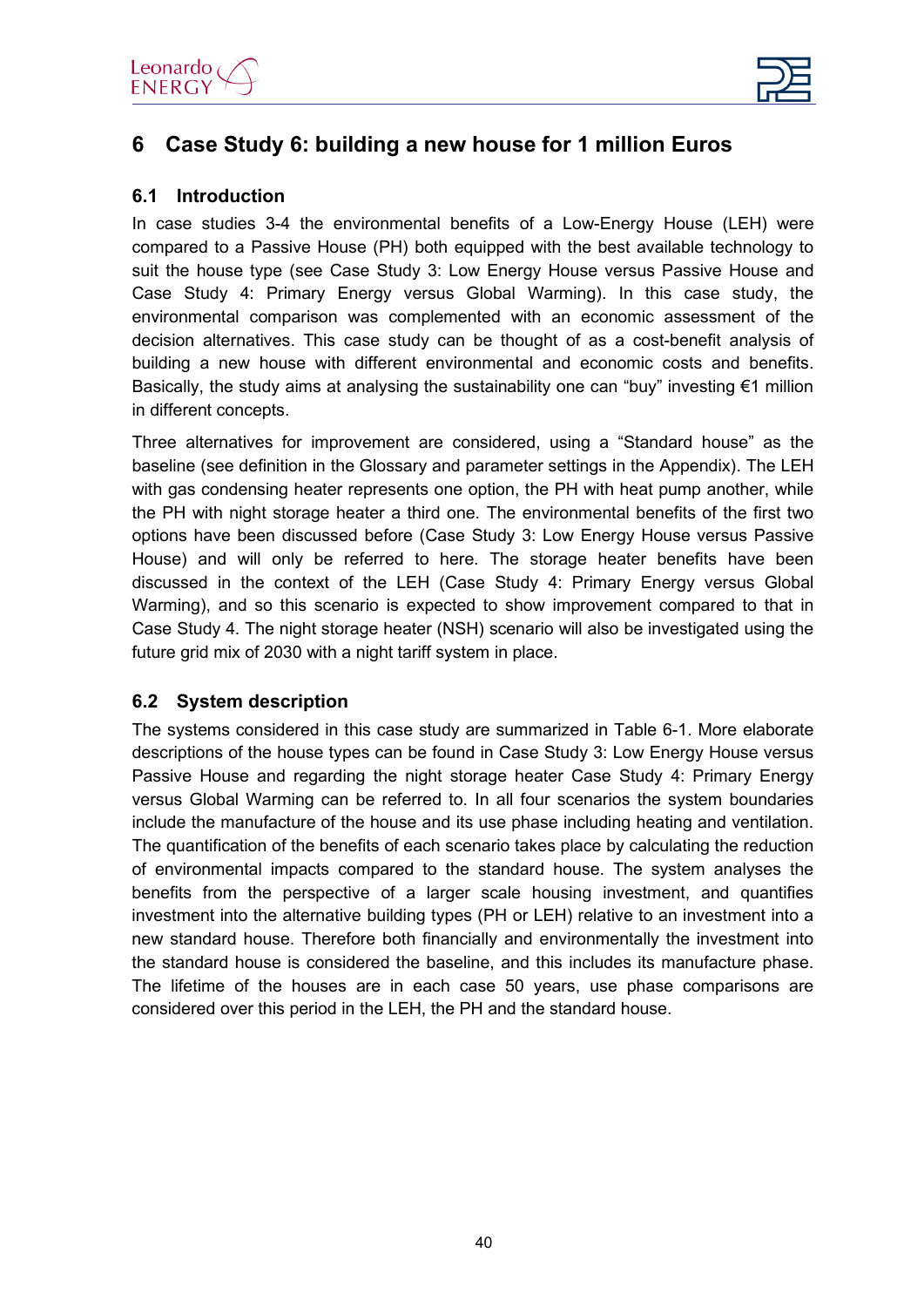



| <b>Scenario name</b> | <b>Heating equipment</b> | Heat demand per<br>year (kWh) | Renewables in grid<br>mix(%) |
|----------------------|--------------------------|-------------------------------|------------------------------|
| <b>LEH</b>           | Gas condensing<br>heater | 4979.8                        | 12.63                        |
| PH with heat pump    | Heat pump                | 2168.6                        | 12.63                        |
| PH with NSH today    | Night storage heater     | 2168.6                        | 12.63                        |
| PH with NSH 2030     | Night storage heater     | 2168.6                        | 50                           |

#### <span id="page-40-2"></span>**Table 6-1: Basic settings of the systems considered in case study 6**

#### <span id="page-40-0"></span>**6.3 Life Cycle Costing (LCC) of the LEH and the PH**

#### <span id="page-40-1"></span>**6.3.1 Construction costs**

Costs are averages and are rounded based on figures from [http://www.energiesparen-im](http://www.energiesparen-im-haushalt.de/)[haushalt.de.](http://www.energiesparen-im-haushalt.de/) The costs sum up the **initial** investment relative to the investment cost of a standard house [\(Table 6-2\)](#page-41-3), and as such exclude maintenance costs and cost of electricity over the lifetime of the buildings. Taking the cost difference for the alternative building types as shown in [Table 6-2,](#page-41-3) €1 million allows investing into improving roughly 33 houses from Standard to LEHs or 17 Standard to PHs Therefore the results presented in section [6.4.](#page-41-1)2 will in fact reflect:

- 1. **LEH with gas condensing heater**: ∆ Impact [{(33 X manufacture of standard house) + (33 X use phase of standard house)}  $-$  {(33 X manufacture of LEH with gas condensing heater) + (33 X use phase of LEH with gas condensing heater)}]
- 2. **PH with heat pump**: ∆ Impact [{(17 X manufacture of standard house) + (17 X use phase of standard house)} –  $\{(17 \times \text{manufacture of PH with heat pump}) + (17 \times \text{Time})\}$ use phase of PH with heat pump)}]
- 3. **PH with storage heater today**: ∆ Impact [{(17 X manufacture of standard house) + (17 X use phase of standard house} – {(17 X manufacture of PH with storage heater) + (17 X use phase of PH with storage heater)}]
- 4. **PH with storage heater in 2030**: ∆ Impact [{(17 X manufacture of standard house) + (17 X use phase of standard house}  $-$  {(17 X manufacture of PH with storage heater) + (17 X use phase of PH with storage heater and 2030 night tariff)}]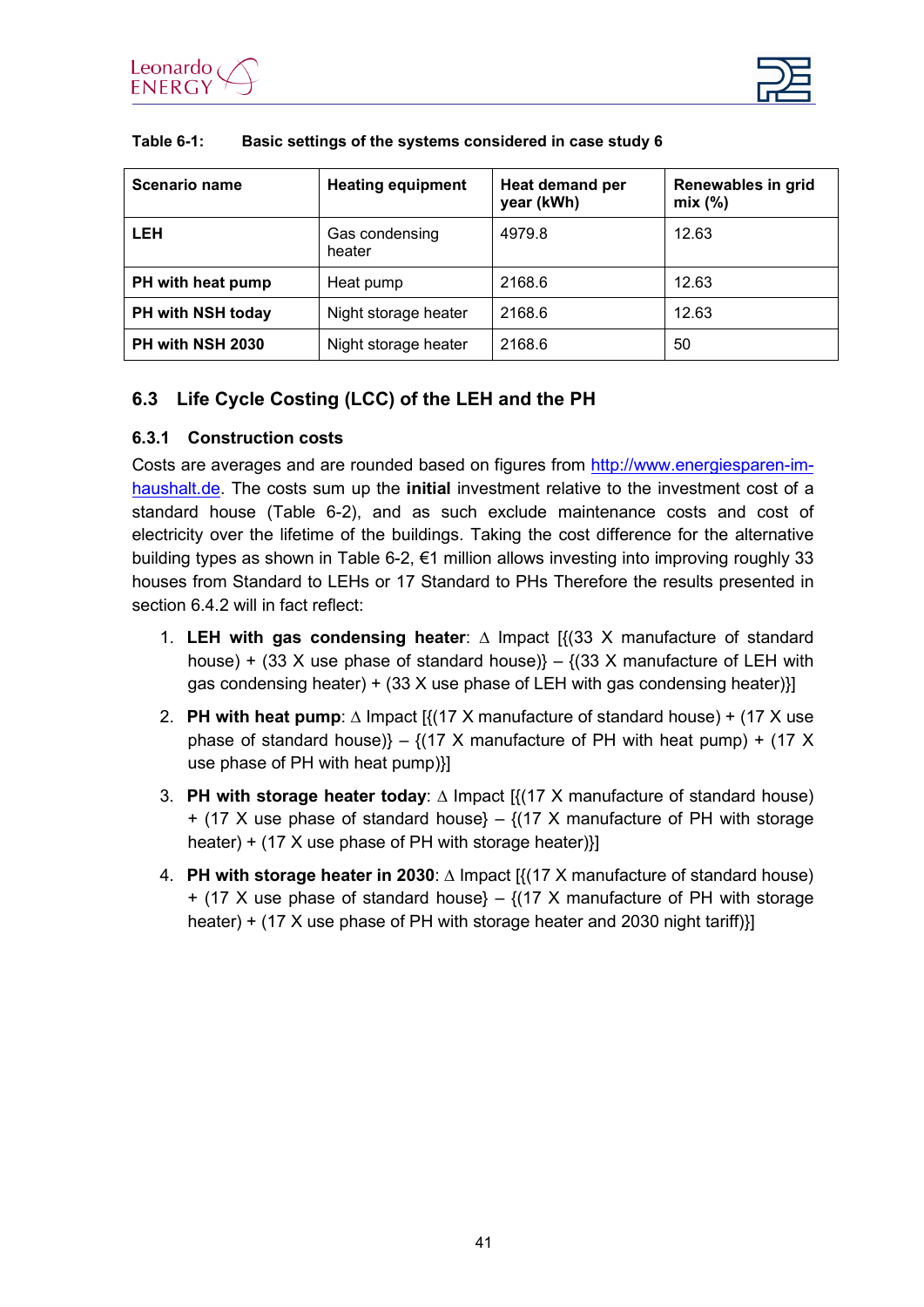



#### <span id="page-41-3"></span>**Table 6-2: Construction costs of the two housing types considered.**

| Costs                                                      | <b>LEH</b>  | <b>PH</b>   | <b>Standard</b><br><b>House</b> |
|------------------------------------------------------------|-------------|-------------|---------------------------------|
| Price per m <sup>2</sup> ( $\epsilon$ )                    | 1600        | 1850        | 1380                            |
| Total cost of house (130m <sup>2</sup> ) ( $\varepsilon$ ) | Ca. 210,000 | Ca. 240,000 | Ca. 180,000                     |
| <b>Cost difference from Standard</b><br><b>House</b>       | 30,000      | 60,000      | <b>NA</b>                       |

#### <span id="page-41-0"></span>**6.3.2 Use phase costs**

In addition to examining the buying power of  $€1$  million regarding construction of new houses only, it was deemed valuable to estimate the use phase costs of each house, and calculate the potential savings of the alternative houses. [Table 6-3](#page-41-4) summarizes these costs for all the houses considered as well as the savings made during the lifetime of the alternative houses relative to the standard house.

#### <span id="page-41-4"></span>**Table 6-3: Use phase costs of the various building types, each 130m2. Key: LEH – LEH with gas condensing boiler; PH – PH with heat pump; PH (NSH) – PH with night storage heater; Standard – standard house with conventional gas boiler.**

| <b>House</b><br>type | Gas<br>consumptio<br>n (kWh) | Gas<br>consumption<br>$costs^*(\epsilon)$ | <b>Power</b><br>consumptio<br>n (kWh) | <b>Power</b><br>consumption<br>$costs^*(\epsilon)$ | <b>Total use</b><br>phase<br>costs $(\epsilon)$ | <b>Total</b><br>savings<br>(€) |
|----------------------|------------------------------|-------------------------------------------|---------------------------------------|----------------------------------------------------|-------------------------------------------------|--------------------------------|
| <b>LEH</b>           | 344849                       | 25,236                                    | 48492                                 | 8,612                                              | 33,848                                          | 65,381                         |
| PH                   | 0.00                         | ۰                                         | 99565                                 | 17,682                                             | 17,682                                          | 81,547                         |
| PH (NSH)             | 0.00                         | $\overline{\phantom{0}}$                  | 167765                                | 29,794                                             | 29,794                                          | 69,435                         |
| Standard             | 1302250                      | 95,299                                    | 22131                                 | 3,930                                              | 99,299                                          | $\blacksquare$                 |

\*Gas and electricity prices were taken from the European Energy Portal [\(www.energy.eu\)](http://www.energy.eu/) and averaged over EU countries in 2009. The average gas price was 0.07€/kWh for domestic use under 500m<sup>3</sup> consumption. The average electricity price was 0.18€/kWh for domestic use under 3500kWh/year consumption.

#### <span id="page-41-1"></span>**6.4 Results & Discussion**

In the section below each environmental impact category will be evaluated from two different aspects. First, the impact of the single houses (standard house along with the various alternatives) will be shown in absolute numbers. Then the reduction/saving potential of the four different alternative scenarios will be presented.

#### <span id="page-41-2"></span>**6.4.1 Comparison of single houses**

In the figures below, one single house of each type is compared with the others in terms of their environmental impact. The standard house (1) as the baseline option is shown along with the LEH (2), the PH with heat pump (3), the PH with NSH today (4) and using the grid mix of 2030 with night tariff system (5).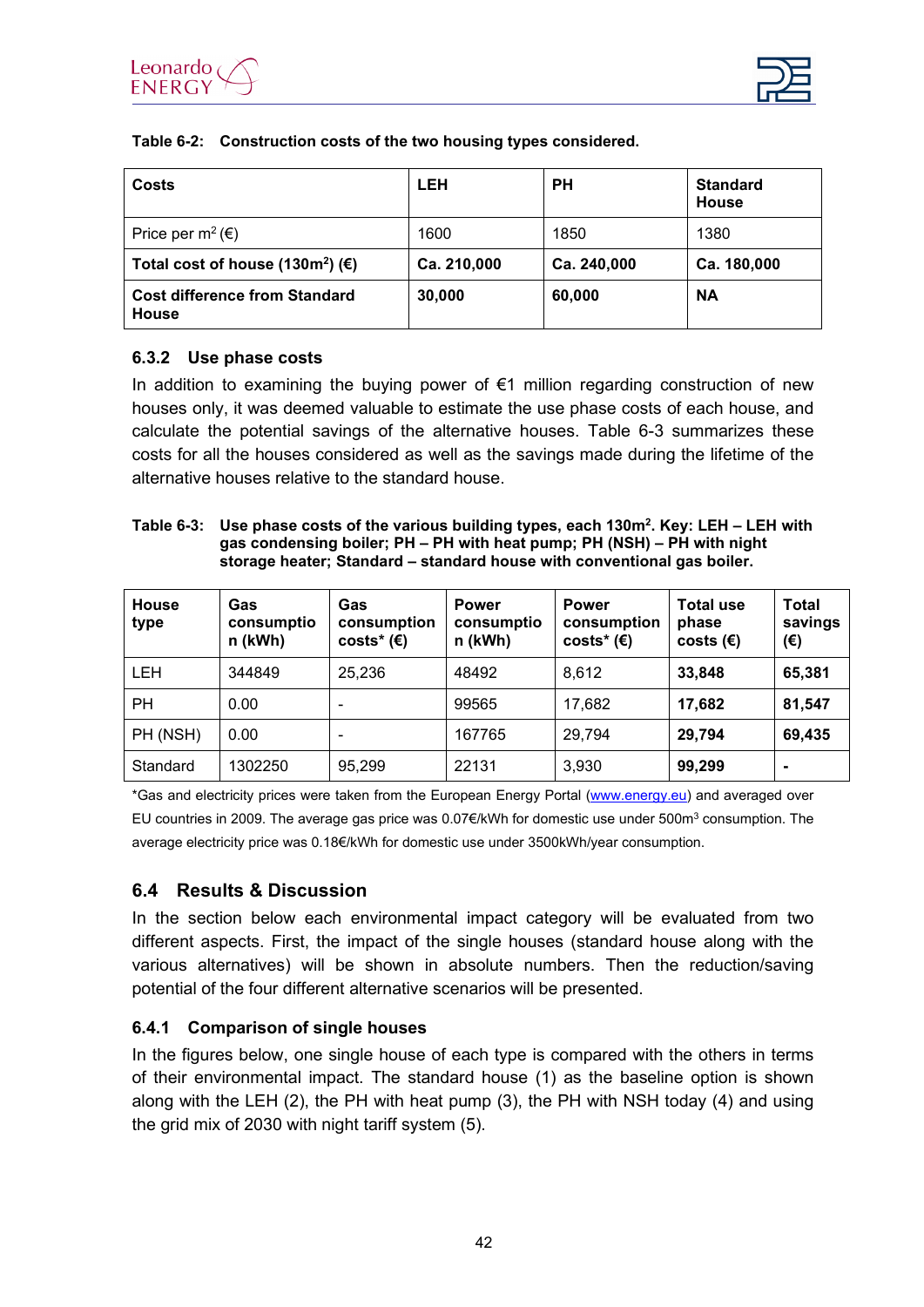



#### **6.4.1.1 Primary Energy Demand (PED) (net calorific value, in GJ): [Figure 6-1](#page-42-0)**

- The PED of the standard house is about twice as high as any of the alternative housing options
- Among the alternative housing options, the PH with the heat pump has the lowest total PED; considering, however, only the PED from non-renewable resources, the PH with NSH and the 2030 grid mix has an even lower impact. As described in Case study 1: [environmental impact of the electricity mix,](#page-10-0) the 2030 grid mix has a very high share of renewables, which is clearly visible in the figure.
- The PH with the NSH and today's grid mix is the most energy intensive alternative to the standard house. With over 4 times lower efficiency than the heat pump, combined with the inherent losses through the grid mix, this solution has the least to offer in environmental terms (see also [Case Study 4: Primary Energy versus](#page-26-0)  [Global Warming\)](#page-26-0).



<span id="page-42-0"></span>**Figure 6-1: Primary Energy Demand (GJ, net calorific value) of the various housing options.**

#### **6.4.1.2 Global Warming Potential (GWP) and CO2 emissions (tonnes): [Figure 6-2](#page-44-0)**

- As seen in case of PED, the standard house has the highest contribution to GWP and CO<sub>2</sub> emissions.
- The pattern seen here follows that of PED from non-renewable resources. Since fossil-based non-renewable resources are carbon chains that emit  $CO<sub>2</sub>$  when burnt, GWP is directly linked to this impact. The PH with the future grid mix of 2030 containing 50% renewables, as well as a night tariff system in which even fewer emissions are generated (see [Case Study 4: Primary Energy versus Global](#page-26-0)  [Warming\)](#page-26-0), has by far the lowest impact in these categories.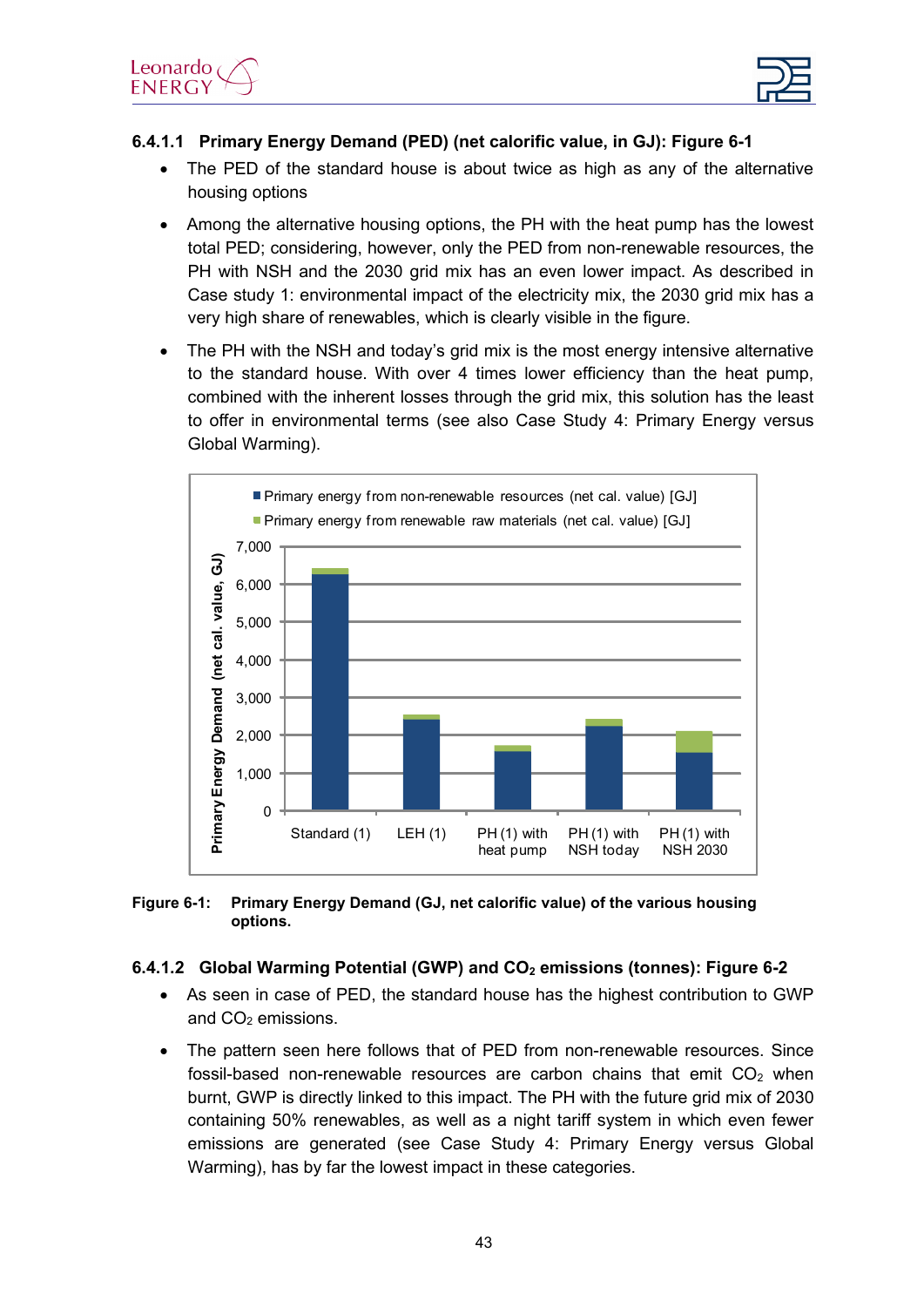



- Considering only today's alternatives, the PH with heat pump stands out as the most environmentally friendly option in this category.
- As in case of PED, the PH with the NSH has the highest impact among the alternatives to the standard house, but as we move towards an energy mix (2030 scenario) with lower CO2 content, this situation inverts.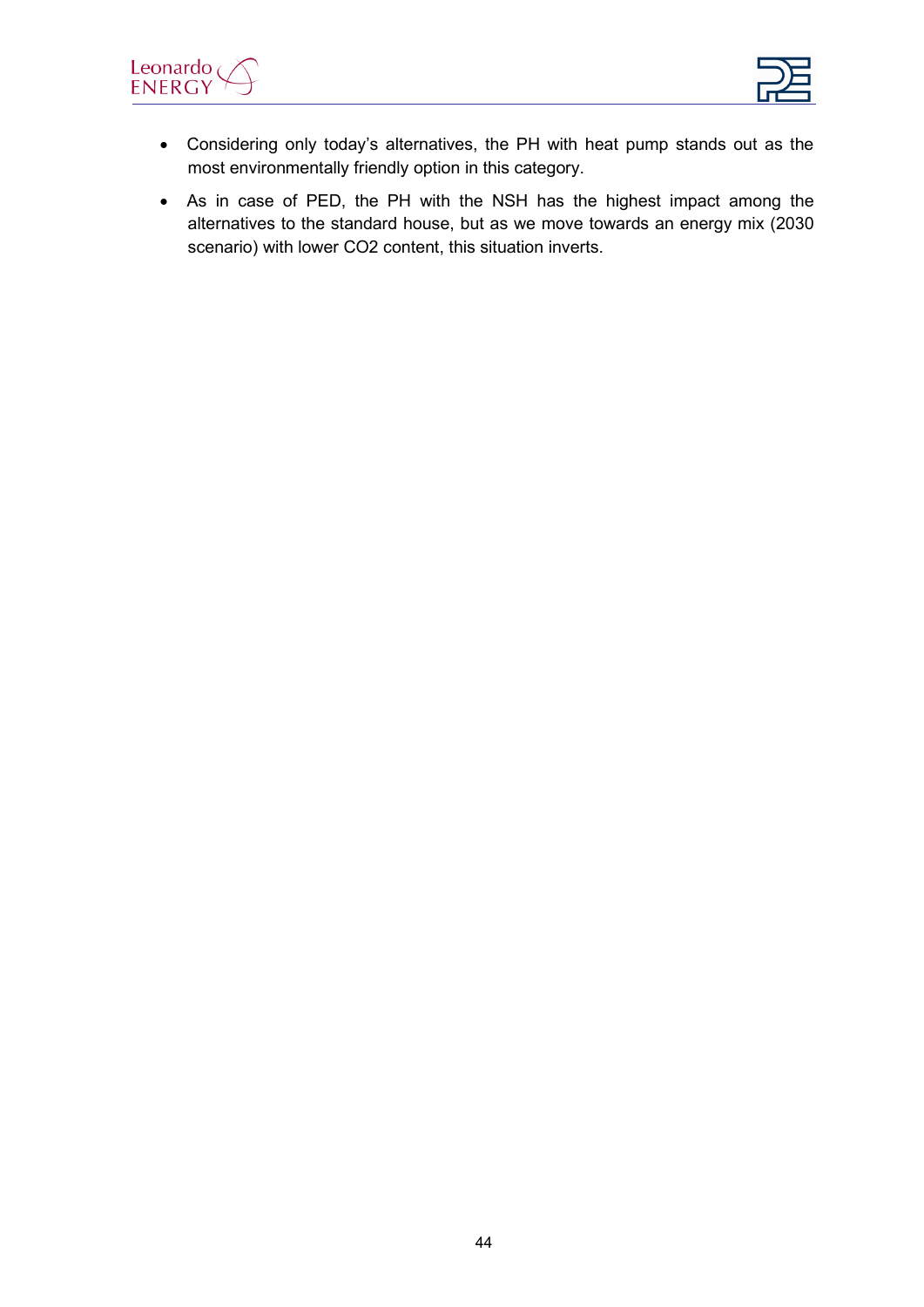





#### <span id="page-44-0"></span>**Figure 6-2: Global Warming Potential (ton CO2-eq.) and CO2 emissions (both in tonnes)**

#### **6.4.1.3 Selected impact categories: [Figure 6-3](#page-44-1)**



#### <span id="page-44-1"></span>**Figure 6-3: Contribution of the five housing types to selected impact categories.**

- In the selected impact categories somewhat different patterns emerge from what we have seen so far
- While GWP closely follows the PED from non-renewable resources, Acidification Potential (AP) differs significantly. This can be attributed to the fact that GWP is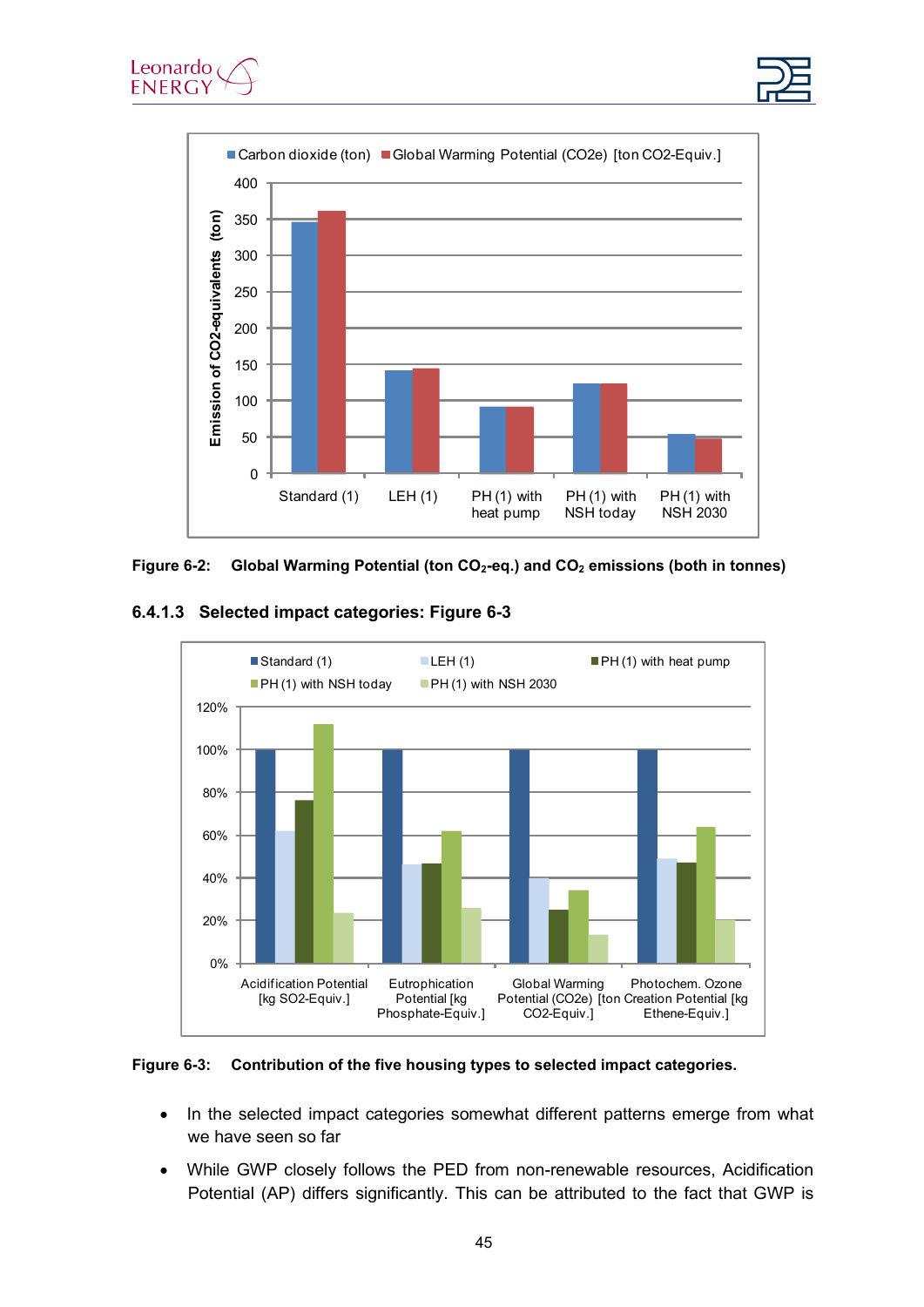

influenced by burning all fuels including natural gas used for the boiler of the LEH. On the other hand, natural gas burning results in far lower  $NO<sub>x</sub>$  and  $SO<sub>2</sub>$  emissions than some other fuel sources (oil, hard coal etc.) which are present in the power grid mix providing the energy for the PH.  $SO<sub>2</sub>$  emissions influence AP directly, while  $NO<sub>x</sub>$  emissions influence Eutrophication Potential directly. Therefore the electric (power grid-based) heating systems suffer from this effect.

• With higher efficiency (see PH with heat pump) and lower reliance on fossil fuels (see PH with 2030 grid mix), this effect can be diminished and even overcompensated.

#### **6.4.2 Investment power of 1 million Euros**

In the figures below, the environmental gains are quantified and visualized *relative to* the baseline scenario of the standard house – meaning we look only at the investment premium for the more efficient house types and to the impact reduction these return. Therefore, in these figures positive values mean larger environmental benefit, while negative values mean an environmental impact larger than that of the baseline (due to the construction of the house). The results shown are for the €1 million investment equivalent, meaning LEH refers to the 33 LEHs and PH refers to the 17 PHs one can finance with €1 million, and not to an individual house. The data is then compared with the same number of Standard houses.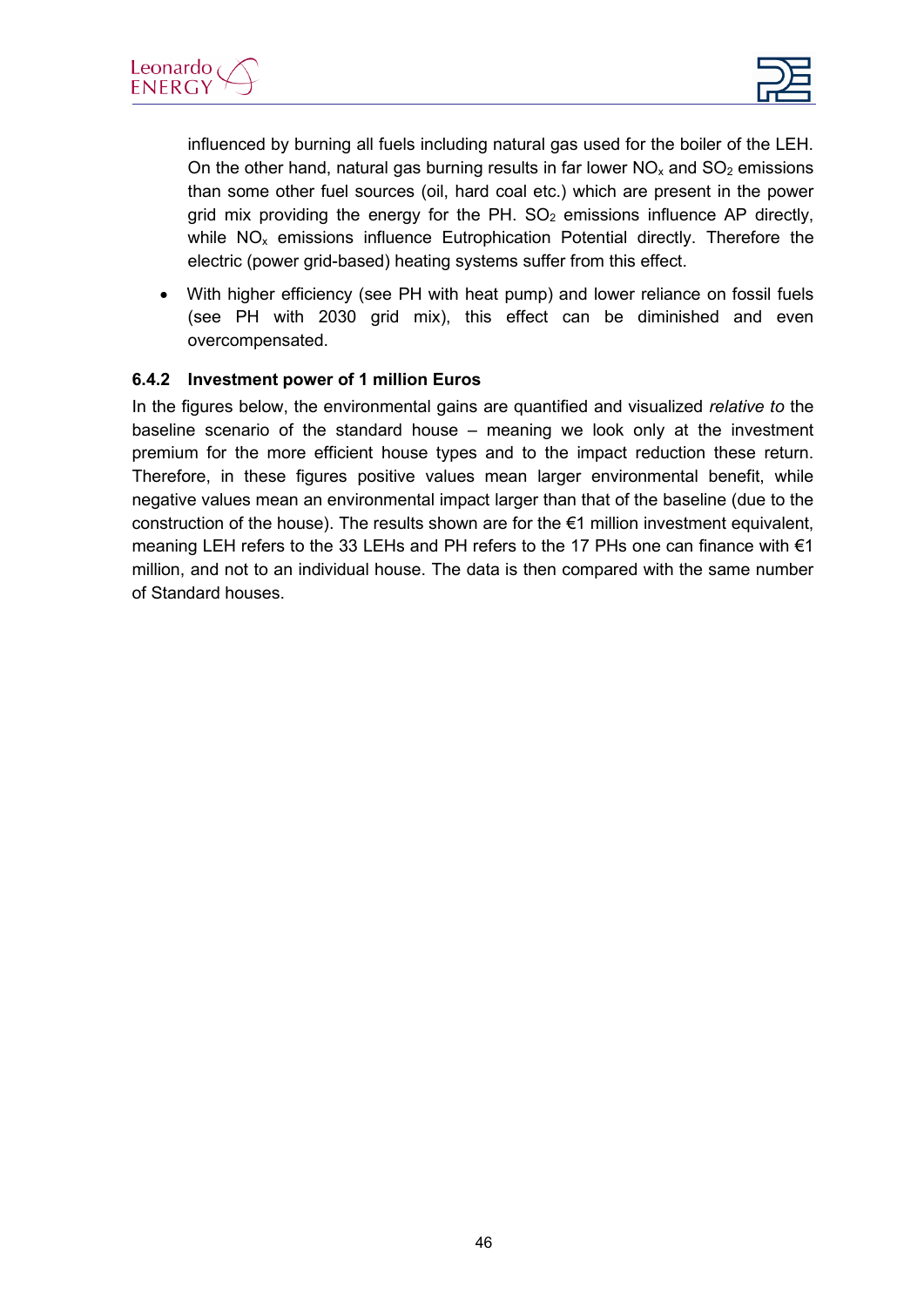





#### **6.4.2.1 Reduction in Primary Energy Demand (PED) (net calorific value, in GJ):**

#### <span id="page-46-0"></span>**Figure 6-4: Primary Energy (net calorific value, in GJ) reduction in the various investment scenarios and their life cycle phases (total life cycle impacts are shown in red).**

- In Figure 6-4 it becomes clear that the contribution of the use phase is the dominant phase of the life cycle of the houses. Even though the manufacture phase is a costly investment in environmental and economical terms, relative to the baseline of the standard house's manufacture, there is little (in case of the LEH) or no gain from this phase. .
- In both Figure 6-4 and [Figure 6-5](#page-47-0) it is evident that the LEH scenario has the highest reduction potential, with twice as many houses affordable as in case of the PH scenarios. While the single LEH could not compete with the energy efficiency of the PH with the heat pump, twice as many LEHs become more environmentally friendly than the PH alternative.
- The PH with the heat pump and the futuristic scenario of PH with night storage heater and the 2030 grid mix and night tariff system, are a close match in terms of environmental gain. The night storage heater in the PH results in a lower PED given the futuristic energy provision scenario of 2030 than using today's grid mix. This is due to the increased share of renewables (see [Case study 1:](#page-10-0) [environmental impact of the electricity mix\)](#page-10-0).
- In [Figure 6-5](#page-47-0) one can also note that while the total PED is reduced greatly compared to the standard house in all scenarios, the share of renewables increases in the three PH options (see negative increase). This is due to the fact the energy required for heating comes from the power grid mix which also contains renewable energy sources, unlike the gas-dependent boiler of the LEH. This effect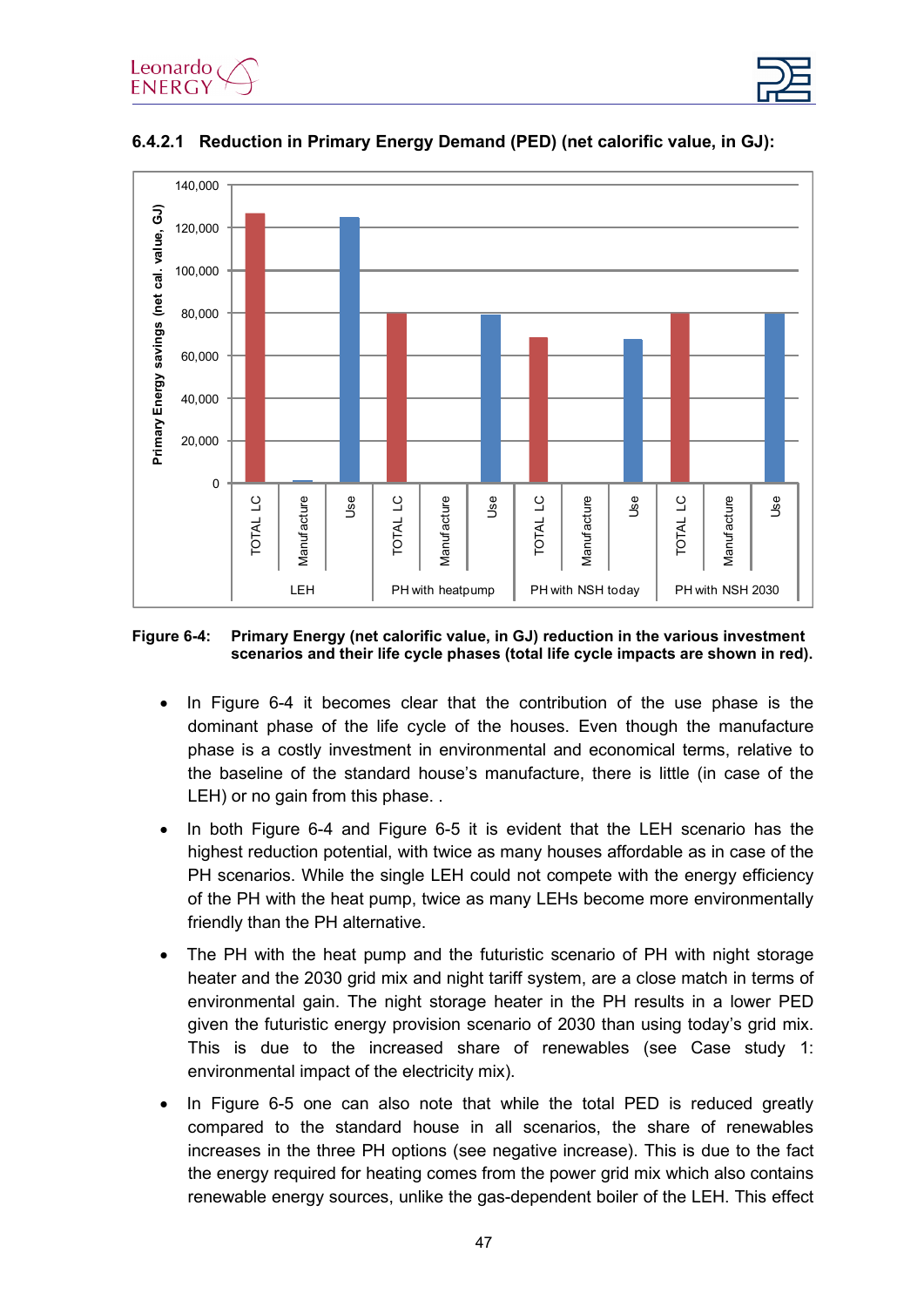



is most notable in the futuristic scenario where half of the energy derives from renewables.



#### <span id="page-47-0"></span>**Figure 6-5: Primary Energy Demand (net calorific value, in GJ) reduction in the various investment scenarios, showing the total PED as well as the share of renewable and non-renewable resources. PED from renewable resources shows a "negative reduction" to be interpreted as an increase compared to the baseline scenario. NSH - night storage heater**

- [Figure 6-6](#page-48-1) allows the consideration of all three aspects of the investment decision: cost, reduction potential and housing space. One can read off what decision alternatives are available with a certain amount of money, as well as the alternatives capable of reaching a given goal of reduction, or the financial and environmental consequences of a residential project.
- Interestingly, while a single LEH is environmentally far less favourable than the PH with heat pump (ca. 1.3 times in GWP), due to the cost differences existing today (ca. 2 times costlier PH than LEH), the investment will always favour the LEH. This means that the cost difference has to reduce to below the factor of environmental dominance (i.e. ca. 1.3), in order for the PH alternative to become the more optimal investment alternative.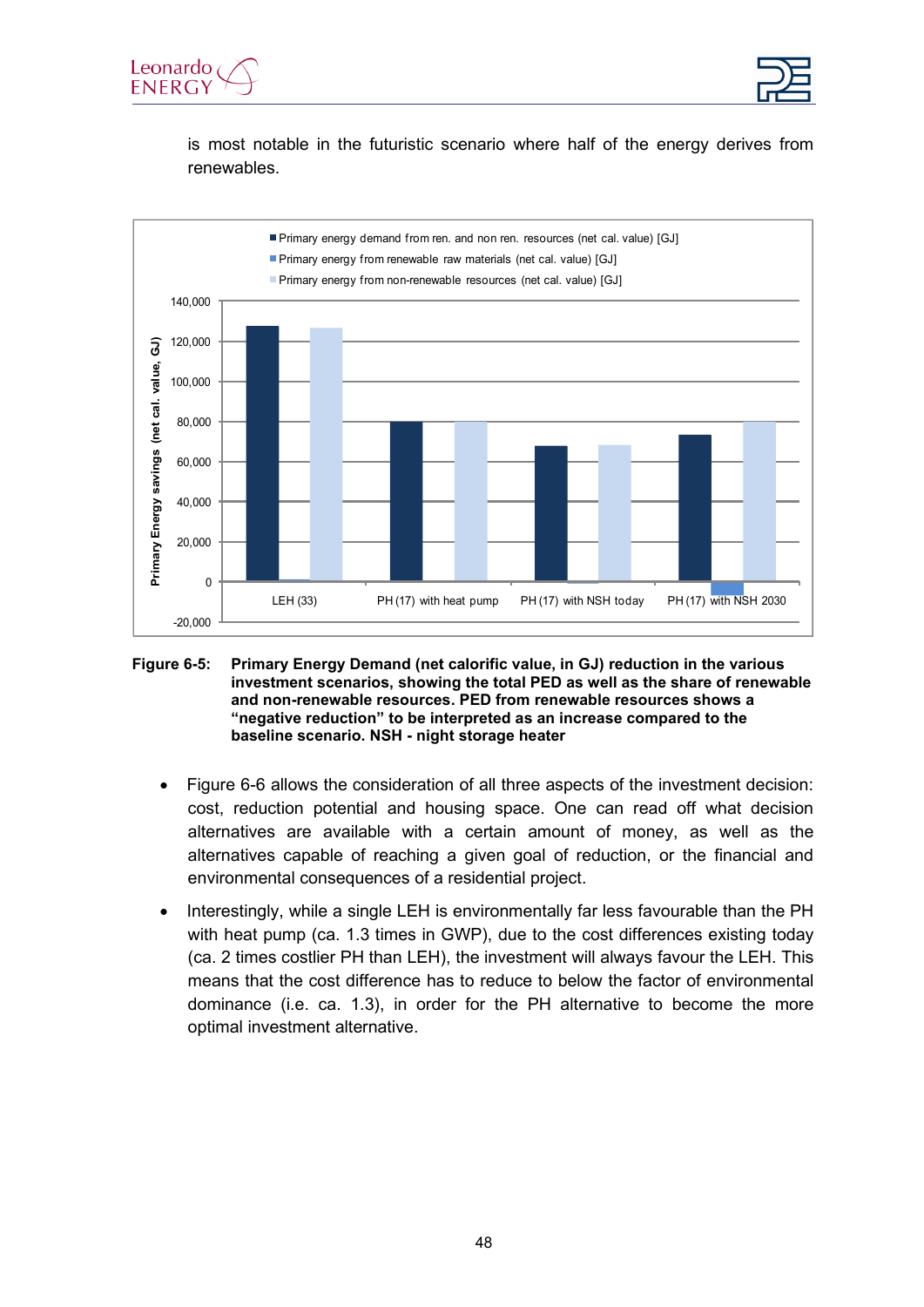





#### <span id="page-48-1"></span>**Figure 6-6: Net reduction of Primary Energy Demand (net calorific value, in GJ) affordable with given expenditure. Key: Blue diamonds – LEH; Red squares – PH with heat pump; Green triangles – PH with night storage heater (NSH).**

#### <span id="page-48-0"></span>**6.4.2.2 Global Warming and CO2 emission reduction: [Figure 6-7](#page-49-0) and [Figure 6-8](#page-50-1)**

- The pattern of Global Warming Potential (GWP) looks slightly different from the pattern in total PED, although it follows the pattern of PED from non-renewables. The supremacy of the LEH alternative remains unbeatable due to the number of houses affordable (33 vs. 17 PHs).
- While in terms of the total PED the PH with heat pump could not be distinguished from the PH with NSH with the 2030 grid mix, in terms of GWP and  $CO<sub>2</sub>$  emissions the latter has a clearly greater reduction potential. With the 50% renewable share in the 2030 grid mix, not only does the total PED decrease but also the associated emissions decline drastically, enabling an enormous reduction in  $CO<sub>2</sub>$  and GWP.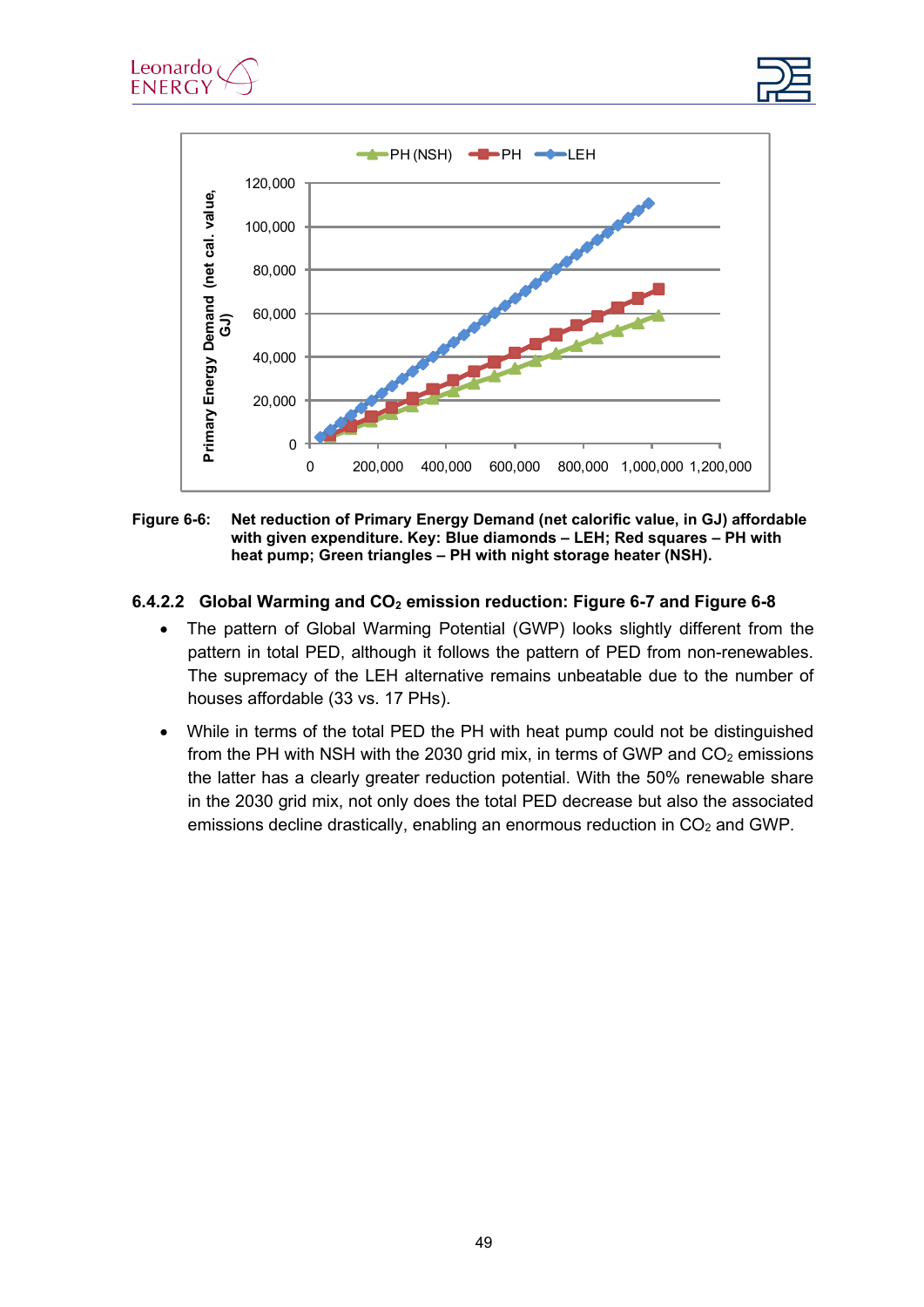



<span id="page-49-0"></span>Figure 6-7: Reduction of CO<sub>2</sub>(-equivalent) emissions (tonnes) under the various **investment scenarios. NSH – night storage heater.**

- [Figure 6-8](#page-50-1) allows the consideration of all three aspects of the investment decision: cost, reduction potential and housing space. One can read off what decision alternatives are available with a certain amount of money, as well as the alternatives capable of reaching a given goal of reduction, or the financial and environmental consequences of a residential project.
- As seen already in [Figure 6-6,](#page-48-1) due to the cost differences the PH alternatives cannot compete with the LEH. Prices must reduce to allow a cost difference of no more than 1.3 times in order to make the PH scenario the alternative with a higher reduction potential.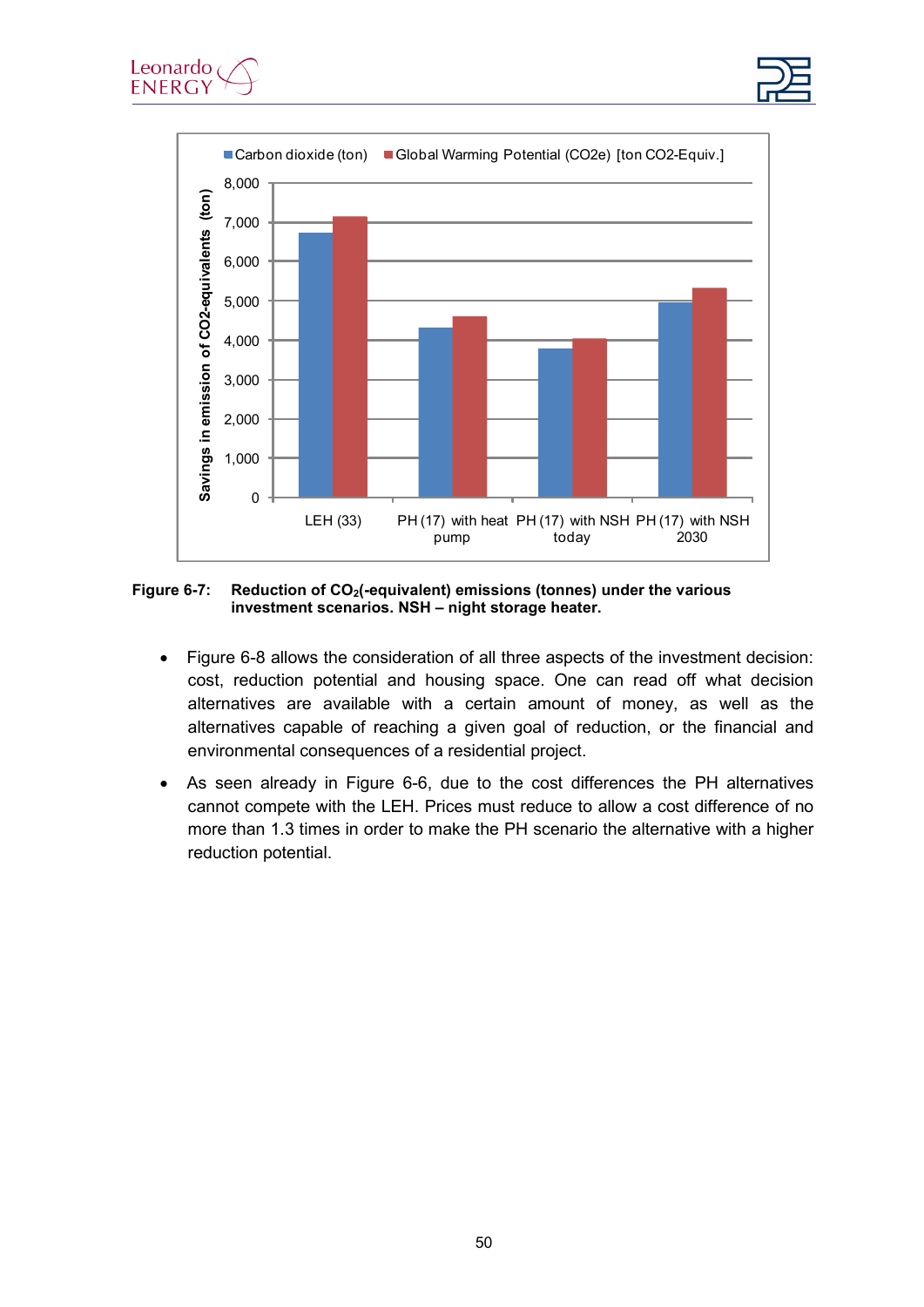



#### <span id="page-50-1"></span>Figure 6-8: Net reduction of Global Warming Potential (in ton CO<sub>2</sub>-equivalents) affordable **with given expenditure. Key: Blue diamonds – LEH; Red squares – PH with heat pump; Green triangles – PH with night storage heater (NSH).**

#### <span id="page-50-0"></span>**6.4.3 Reduction in selected impact categories: [Figure 6-9](#page-51-1)**

- As in the case of GWP, other impact categories also demonstrate that the highest environmental benefits today can be reaped from the LEH investment scenario given current conditions.
- As regards to the future, electric heating through the 2030 grid mix (especially with the night tariff system) has a higher reduction potential in terms of Acidification Potential, since the grid mix composition in this theoretical scenario does not rely on any fossil fuels.
- Under current conditions, the PH with the night storage heater is the least worthwhile investment. Not only is the reduction potential the lowest in all impact categories, but in fact its Acidification Potential (AP) is higher than that of the standard house. This is because the current grid mix contains fossil fuels (Coal, Oil, Lignite) that have much higher sulphur content than does natural gas (the fuel burnt in the standard house), thus result in high  $SO<sub>2</sub>$  emissions upon burning. This and the inefficiency of the grid means that the impact becomes very high.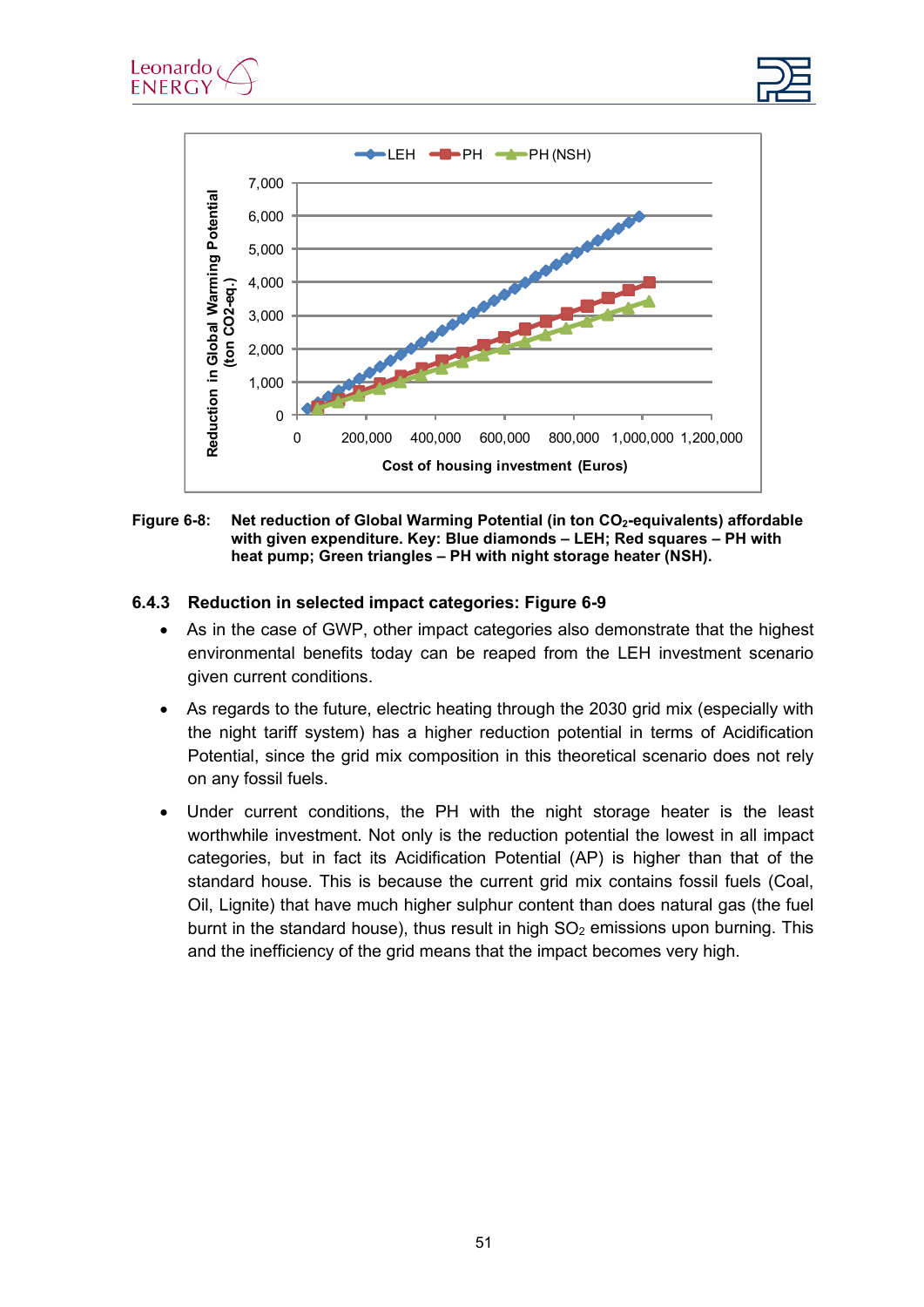





#### <span id="page-51-1"></span>**Figure 6-9: Reduction in selected impact categories by the various investment scenarios. Reduction by the LEH scenario is considered as 100% in each of the impact categories, reduction by the other scenarios is given in percentages relative to this scenario. NSH – night storage heater.**

#### <span id="page-51-0"></span>**6.5 Conclusions**

- Long-term and all-inclusive life cycle costing is imperative to making sound judgements in investment scenarios.
- The power is in numbers: investing into buying 33 LEHs outcompetes the alternative of 17 PHs in all environmental categories, given current grid mix conditions. Taking the example of GWP, a single PH with heat pump offers a 1.3 times higher reduction than a single LEH with gas condensing boiler:

 $\Delta$ GW<sub>PH</sub> = 1.3 \*  $\Delta$ GWP<sub>LEH</sub>

But 17 times this reduction is still smaller than the reduction by 33 LEHs:

 $17^*$ ∆GW<sub>PH</sub> = 22  $*$  ∆GWP<sub>LEH</sub>

If the (premium) construction costs of the PH reduce to 1.5 times that of the LEH, the two housing alternatives would become equivalent in environmental as well as economic terms. This trend is predictable with the spreading of these new housing types and the expansion of the construction industry in this direction. Not only is there more and more supply and demand for these houses but technologies are still improving and diversifying. With the concurrently growing interest in renewable energy supplies, the focus of development in both the energy and the construction sector is likely to turn more and more towards optimization of electric heating systems (as in the PH).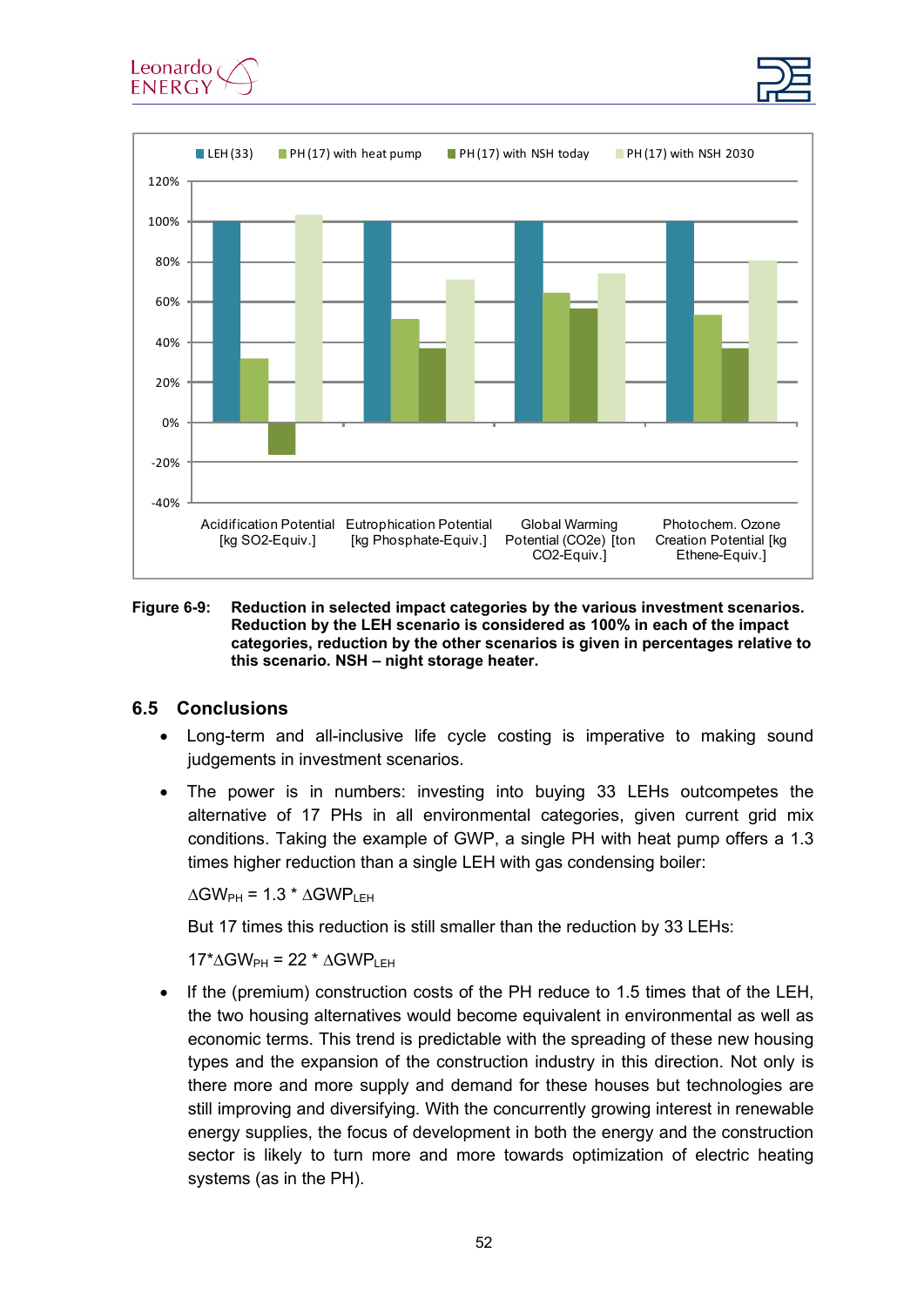



- The presented comparative assessment is not applicable to investment scenarios when living space is the first priority
- In the results section the use phase savings were not considered since the savings over the lifetime of both the LEH and the PH with heat pump would have resulted in a net financial gain (ca. 65,000 Euros saved overcompensate the 30,000 invested in a single LEH, while ca. 81,000 Euros saved overcompensate the 60,000 invested in the PH). It is noteworthy, however, that considering the absolute investment costs, the LEH would compensate for the initial building costs in a little over 3 years, while the investment into the PH would already be returned before the end of the 3<sup>rd</sup> year!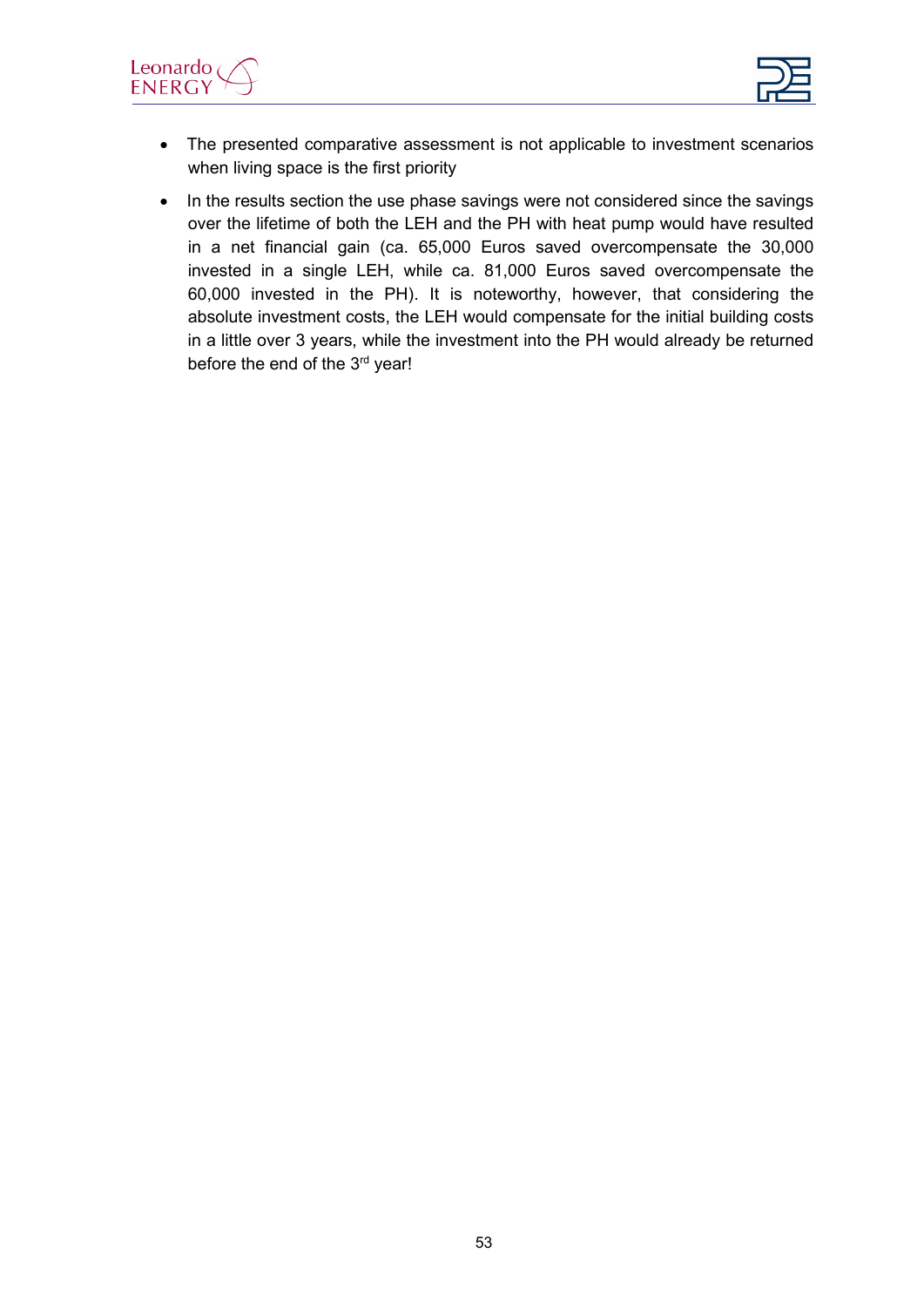

### <span id="page-53-0"></span>**7 Case Study 7: renovating/improving a standard house for 1 million Euros**

#### <span id="page-53-1"></span>**7.1 Introduction**

In [Case Study 6: building a new house for 1 million Euros](#page-39-0) the investment costs and environmental payoffs of newly built houses were compared. In this case study, the renovation options of a standard house (see Glossary and parameter settings in Appendix) will be compared both in terms of the environmental benefits obtainable with the investment of 1 million Euros in each case. Two alternatives are considered: in scenario (1) the standard house will simply be equipped with a gas condensing heater, the Best Available Technology among fossil fuel-based heating systems; in scenario (2) the standard house will be renovated with additional insulation and equipped with gas condensing heater. While one option represents a very economical but short-sighted approach, the alternative represents a financially more burdensome, yet far-sighted approach. The question addressed here is whether the lower investment costs can compensate for the higher consumption in the use phase of the standard house versus the newly insulated house.

#### <span id="page-53-2"></span>**7.2 System description**

The systems considered in this case study are summarized in [Table 7-1.](#page-54-3) In both scenarios the baseline system is a standard house (see definition in the Glossary and parameter settings in the Appendix) that should undergo improvements from an energetic point of view. The manufacture phase includes the renovation in the second scenario, while excluding the manufacture of the house itself since it is assumed to have existed for about 30 years at the time of the investment. The use phase consists of the manufacture of the new boilers as well as the heating of the house by a gas condensing boiler with hot water storage (virtual efficiency 106%). Some electric power is utilized for the operation of the boiler and the pump circulating the hot water. Mechanical ventilation is not installed in either the standard or the renovated house. The lifetime of the house is 20 years, considering that the house was built about 30 years earlier. The quantification of the benefits of each scenario takes place by calculating the reduction of environmental impacts compared to the use phase of a standard house with a lower-efficiency *conventional* gas boiler (efficiency 93.5%).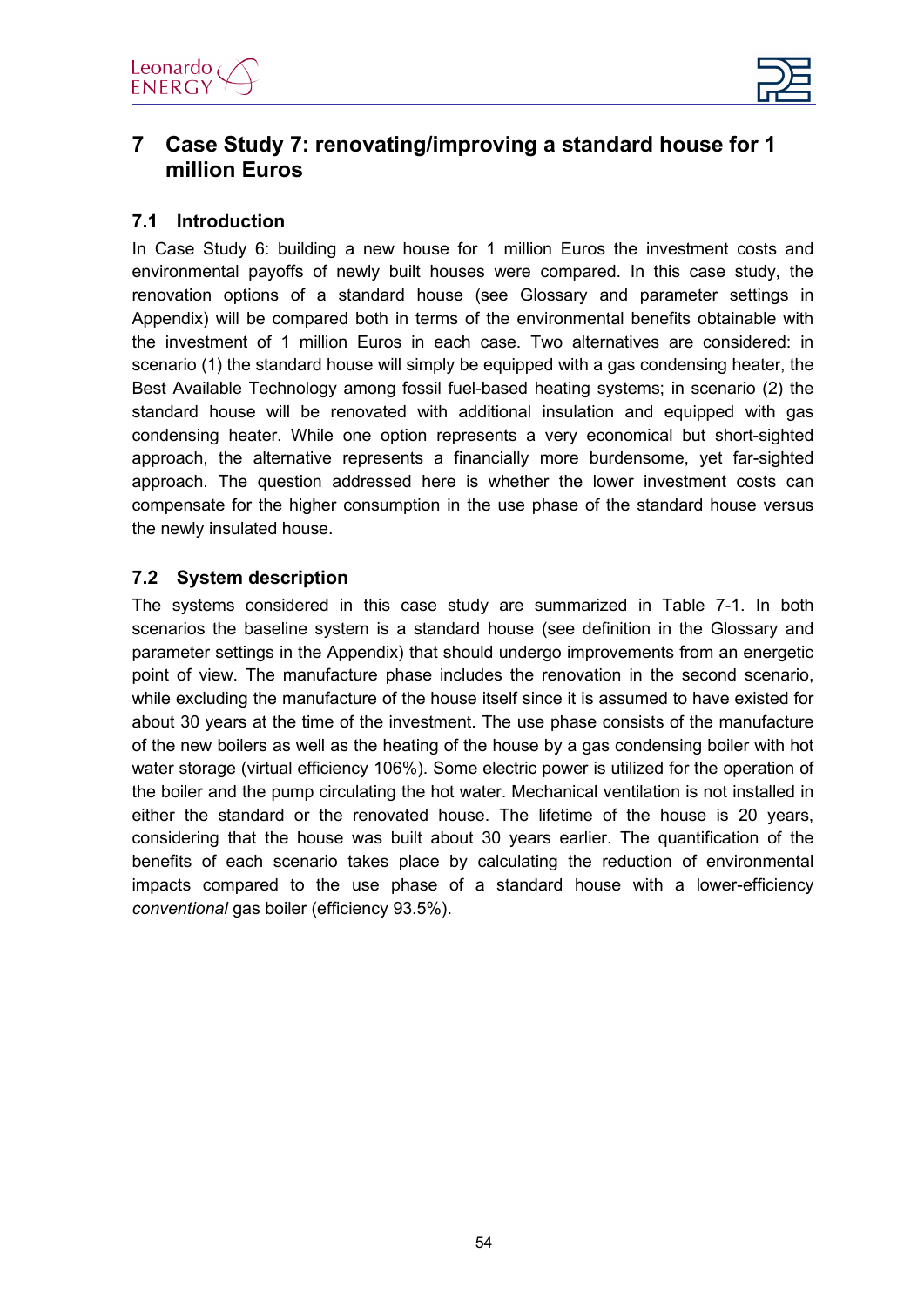



| Scenario name          | <b>Heating equipment</b>                                       | <b>Insulation (U-value)</b> |      |        | <b>Heat demand</b> |  |
|------------------------|----------------------------------------------------------------|-----------------------------|------|--------|--------------------|--|
|                        |                                                                | Exterior wall               | Roof | Window | per year<br>(kWh)  |  |
| New boiler only        | Gas condensing<br>heater, virtual<br>efficiency factor<br>106% | 0.43191                     | 0.4  | 3      | 27216              |  |
| <b>Full renovation</b> | Gas condensing<br>heater, virtual<br>efficiency factor<br>106% | 0.06159                     | 0.3  | 1.2    | 18884              |  |

#### <span id="page-54-3"></span>**Table 7-1: Basic parameters of the scenarios of case study 7.**

#### <span id="page-54-0"></span>**7.3 Life Cycle Costing (LCC) of the scenarios**

#### <span id="page-54-1"></span>**7.3.1 LCC for construction only**

As in [Case Study 6: building a new house for 1 million Euros,](#page-39-0) the base case considers only the construction/realization costs of the two alternative improvement scenarios. These costs are summarized in [Table 7-2.](#page-54-4) Based on these costs 167 standard houses can be equipped with the gas boiler, while only 28 houses can be fully renovated, given the financial limit of 1 million Euros. As in Case Study 6, the calculation of the environmental improvement was done by taking the 20-year use phase of the standard house and subtracting the environmental burdens of the alternative systems (including renovation). The gains over a single house were then multiplied by the number of affordable solutions, i.e. 167 for the "new boiler only" scenario and by 28 for the "full renovation" scenario. This means almost six times as many of the former as of the latter types of improvements.

| <b>Alternatives</b>    | Improvement                                                            | Cost $(E)$ |
|------------------------|------------------------------------------------------------------------|------------|
| New boiler only        | Equipment with gas condensing boiler                                   | $6,000*$   |
| <b>Full renovation</b> | Renovation including insulation, new windows, gas<br>condensing boiler | 35,644**   |

<span id="page-54-4"></span>

| Table 7-2: | Costs of construction of the improvement options |
|------------|--------------------------------------------------|
|------------|--------------------------------------------------|

[\\*http://www.buderus.de/Online\\_Anwendungen/Heizsystemberater-2229947.html](http://www.buderus.de/Online_Anwendungen/Heizsystemberater-2229947.html)

\*\* Costs of a single family house were taken from [http://www.energiesparen-im-haushalt.de/energie/bauen](http://www.energiesparen-im-haushalt.de/energie/bauen-und-modernisieren/modernisierung-haus/modernisierung-kosten-haus.html)[und-modernisieren/modernisierung-haus/modernisierung-kosten-haus.html.](http://www.energiesparen-im-haushalt.de/energie/bauen-und-modernisieren/modernisierung-haus/modernisierung-kosten-haus.html) Taking into account the reduced material costs of a row house, 67% of those costs was used here.

#### <span id="page-54-2"></span>**7.3.2 LCC for construction plus use phase**

[Table 7-3](#page-55-2) summarizes the costs associated with the use phase of the scenarios considered. It becomes clear that compared to the unimproved standard house with conventional gas heater both improvement scenarios demonstrate considerable savings, financially speaking. While the total savings are over fourfold in case of the renovated house's use phase, the sum gained would suffice to cover only 0.45 more renovations,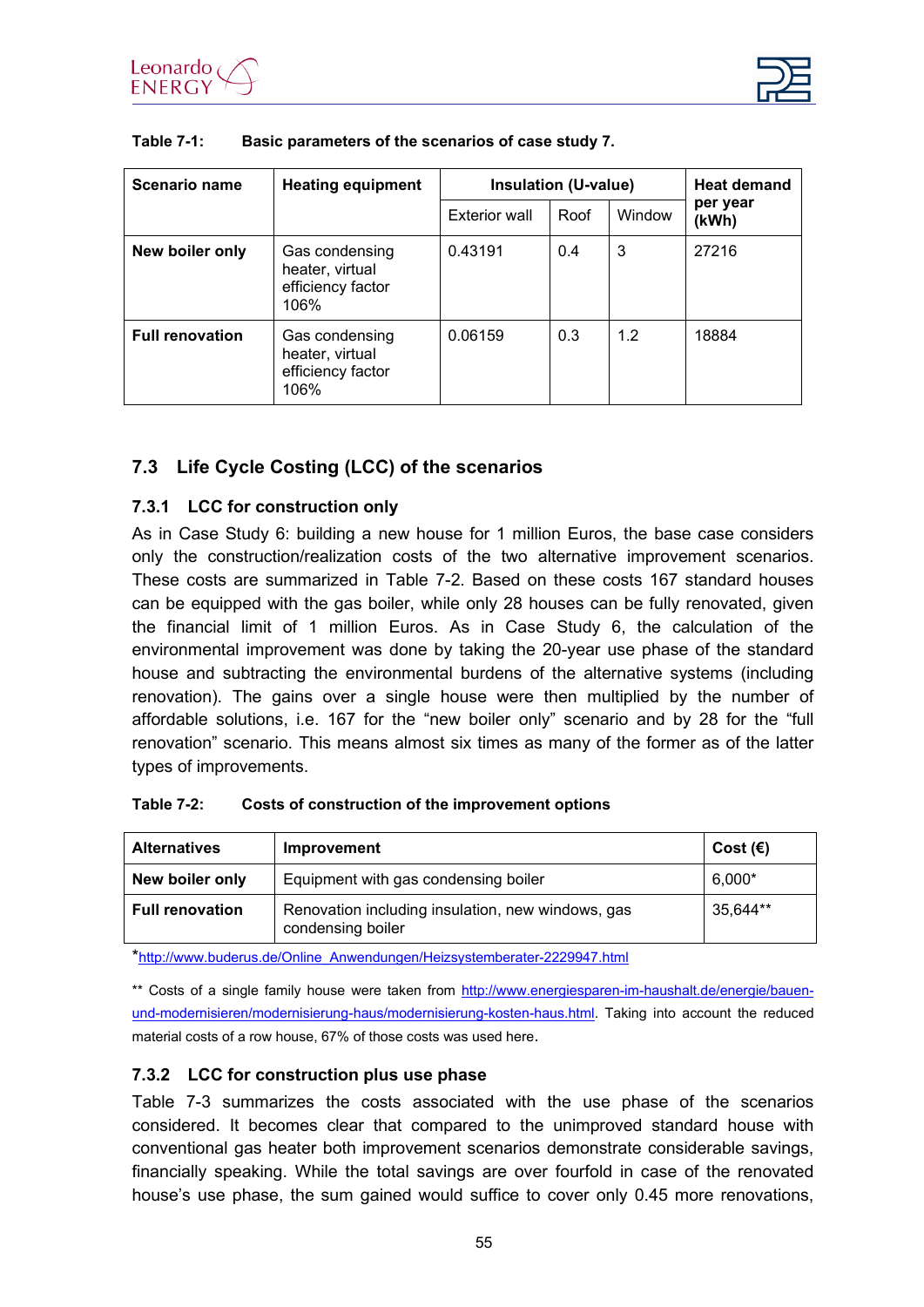

compared with 0.57 new boilers affordable with the gain from the scenario "new boiler only". This means that if we deduct the savings of the use phase from the construction costs, the available number of new boilers amount to 383, and the number of full renovations to 51, that is, about 7.5 more new boilers than full renovations.

|                    | <b>Consumption (kWh) over 20 years</b> |             | Energy costs over 20 years $(\epsilon)$ |                |                |
|--------------------|----------------------------------------|-------------|-----------------------------------------|----------------|----------------|
|                    | gas                                    | electricity | renovation                              | standard house | savings<br>(€) |
| New boiler<br>only | 474,158.94                             | 9015.28     | 36300                                   | 39,691.58      | 3,391.58       |
| Full<br>renovation | 313,619.56                             | 8651.67     | 23565                                   |                | 16,126.31      |

<span id="page-55-2"></span>

| <b>Table 7-3:</b> | Costs and savings of the use phase of improvement options |  |
|-------------------|-----------------------------------------------------------|--|
|                   |                                                           |  |

#### <span id="page-55-0"></span>**7.4 Results & Discussion**

In the section below the reduction/saving potential of the different scenarios will be shown with regards to various environmental aspects. Unlike in other case studies where impacts were compared, the environmental gains are quantified and visualized relative to the baseline scenario of the standard house. Therefore, in all figures below, positive values mean larger environmental benefit, while negative values mean an environmental impact larger than that of the baseline. In order to quantify environmental benefits of the scenarios, the gains of each scenario were multiplied by the number of affordable improvements. Therefore:

*Considering only the construction costs (henceforth "construction only"):*

New boiler only: [environmental benefit compared to standard house] \* 167

Full renovation: [environmental benefit compared to standard house] \* 28

*Considering the construction costs and use phase savings (henceforth "construction plus use"):*

New boiler only: [environmental benefit compared to standard house] \* 383

Full renovation: [environmental benefit compared to standard house] \* 51

#### <span id="page-55-1"></span>**7.4.1 Primary Energy Demand (PED) reduction (net calorific value, in MJ): [Figure](#page-56-1)  [7-1](#page-56-1)**

- PED reduction is by far the highest when considering the use phase in the life cycle costing. Due to the large savings during the use phase many more improvements can be made with 1 million Euros of investment (see section [7.3.2\)](#page-54-2).
- Whether or not the use phase savings are taken into account, the ranking of scenarios does not change. The new boilers with increased efficiency may not result in as high a reduction as the reduction when insulation is also provided, but multiplied by the number of affordable improvements, the total savings become significantly higher. This effect only multiplies when use phase savings are considered.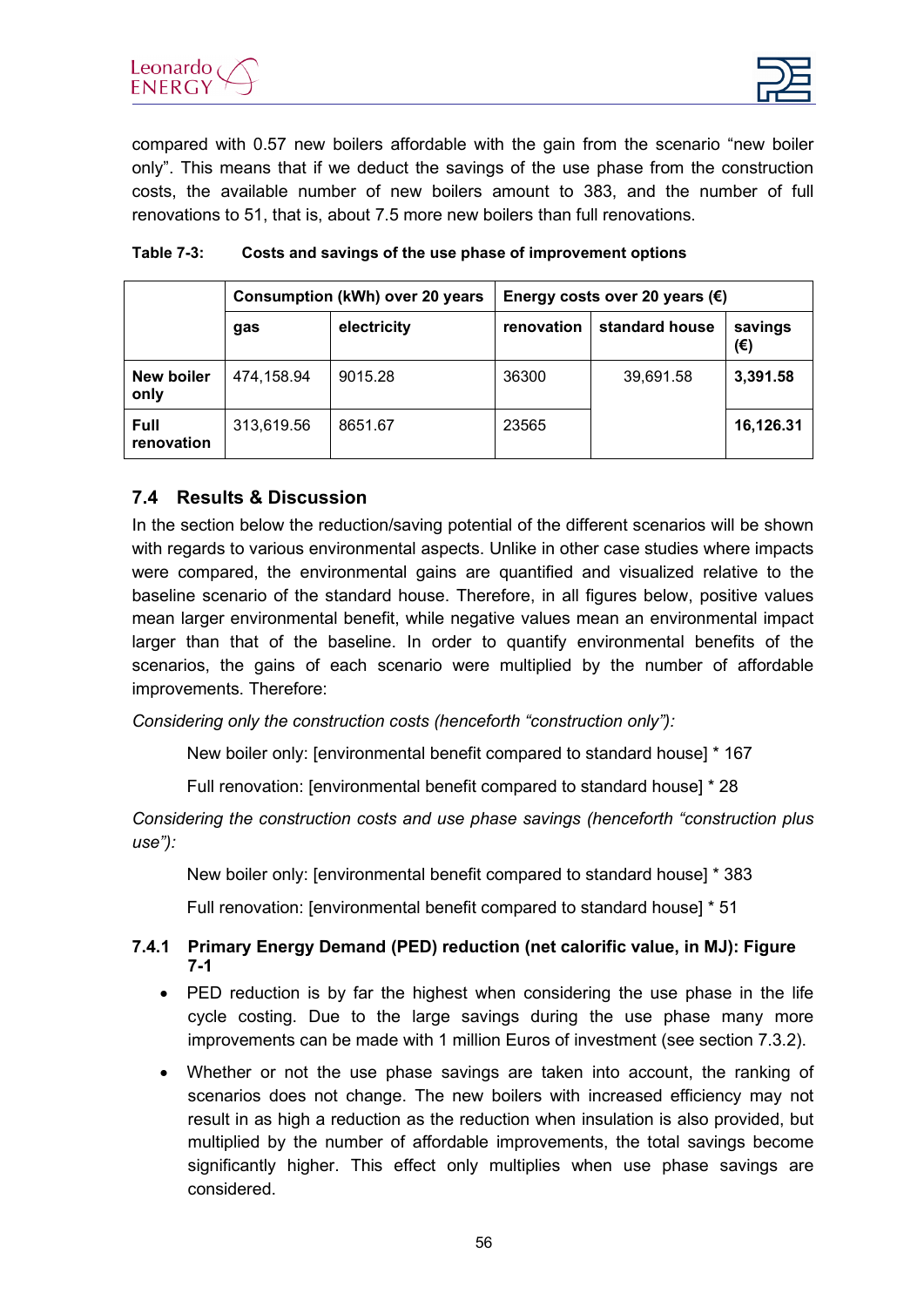





#### <span id="page-56-1"></span>**Figure 7-1: Reduction of the Primary Energy Demand (net calorific value, GJ) of the standard house's use phase under various scenarios.**

#### <span id="page-56-0"></span>**7.4.2 Global Warming and CO2 emission reduction: [Figure 7-2](#page-57-1)**

- The pattern visible with the reduction of  $CO<sub>2</sub>(=$  equivalent) emissions is very much like the patterns discernable in PED because unlike in [Case Study 6: building a](#page-39-0)  [new house for 1 million Euros,](#page-39-0) the same grid mix conditions apply.
- Construction and use phase costs considered all scenarios benefit from the use phase savings that allow for further houses to be equipped with gas boiler or renovated.
- Even when construction phase costs are considered alone, the new boiler only scenario takes the lead by about 1.5 as much reduction as result from the full renovation. In simple words the much fewer affordable full renovations cannot compete with the multiplied effect of installing a new boiler.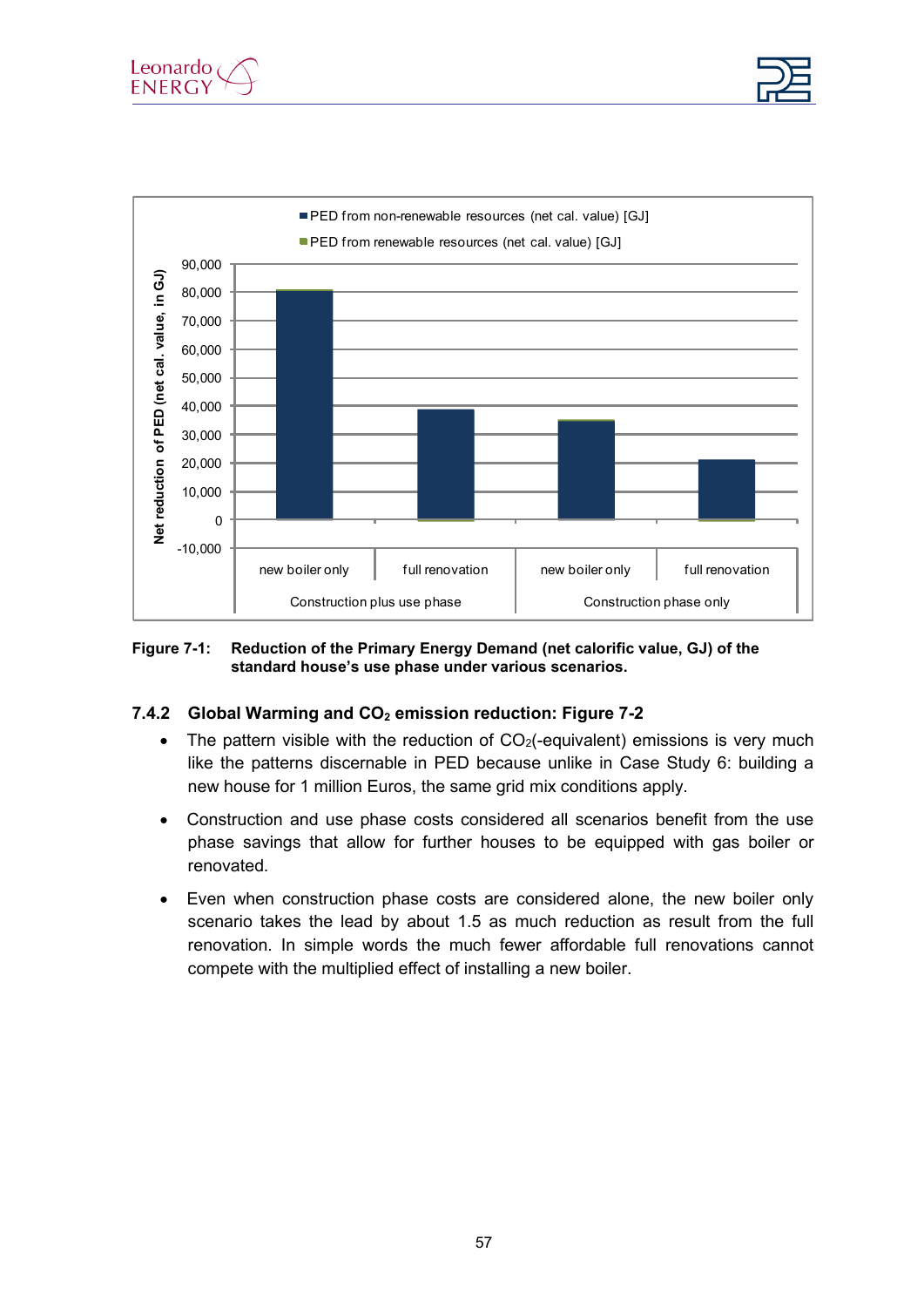





#### <span id="page-57-1"></span>**Figure 7-2: Reduction of CO2(-equivalent) emissions (in tonnes) under the various investment scenarios.**

#### <span id="page-57-0"></span>**7.4.3 Reduction in selected impact categories: [Figure 7-3](#page-58-1)**

- Acidification Potential (AP), Eutrophication Potential (EP) and Photochemical Ozone Creation Potential (POCP) behave very differently from the previously shown environmental impacts.
- In the full renovation scenarios the abovementioned impact categories do not show as much reduction as does GWP. This can be attributed to the fact that GWP is influenced by burning all fuels, i.e. in this case natural gas. Due to the increased insulation and increased boiler efficiency considerably less gas is burnt, and proportionally less CO2-equivalents enter the atmosphere. On the other hand, natural gas burning results in far lower NOx and SO2 emissions than some other fuel sources (oil, hard coal etc.) which are present in the power grid mix. Therefore decreasing the amount of gas consumption reduces the amount of SO2 and NOx, and associated impact categories, i.e. AP and EP, only moderately.
- By contrast to the new boiler only, the full renovation option also has environmental impacts associated with the renovation itself. The renovation phase largely depends on the power grid mix and fossil fuels other than natural gas for material production, and these are associated with a significant, although small in relative terms, amount of emissions that contribute to AP and EP, as well as partially to POCP. This is why the reduction of the renovation option is considerably smaller than that of the new boiler only.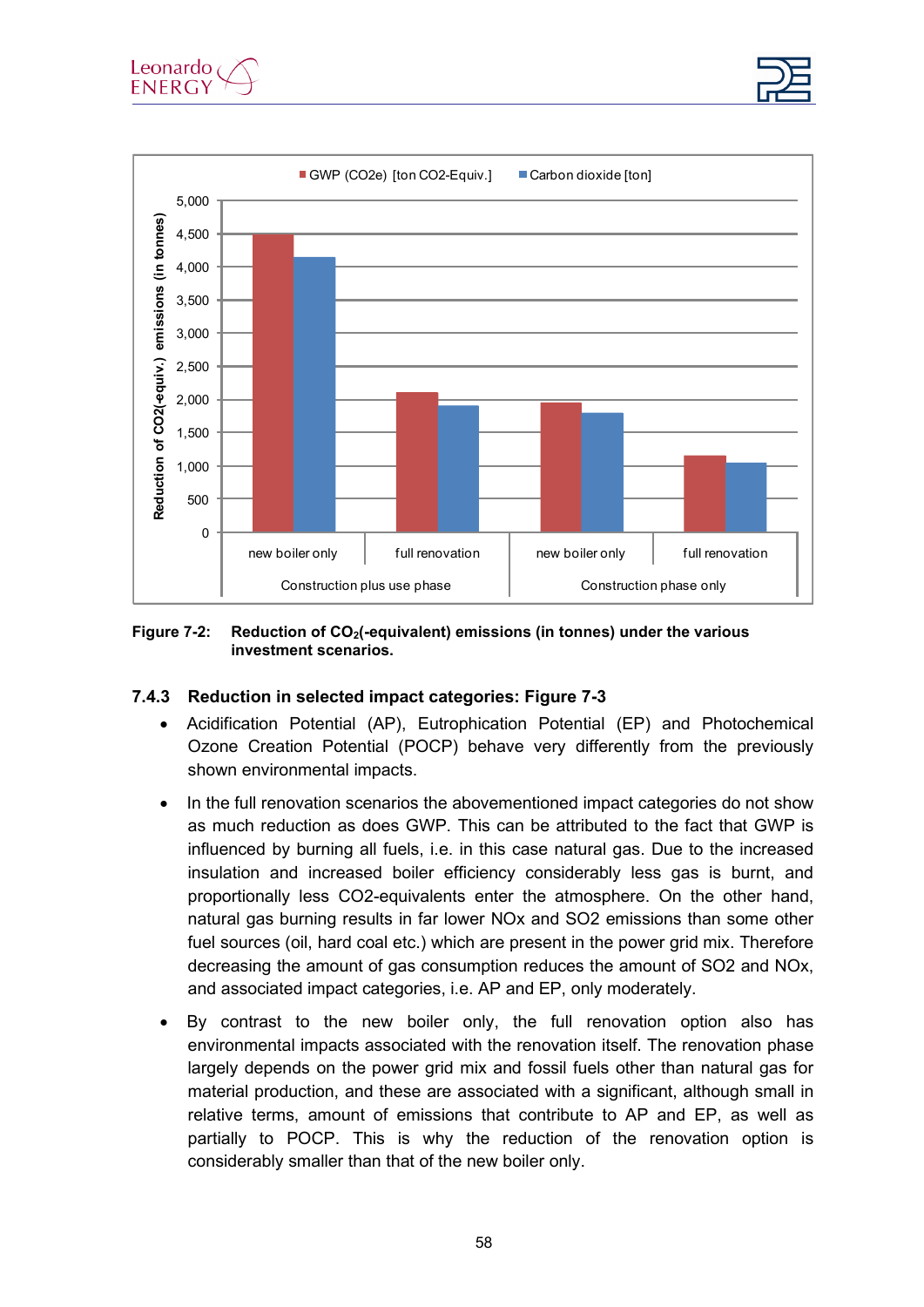



• Although not shown here, the impacts of the newly built PH and LEH can be expected to behave similarly as the renovation option, only more dramatically, since the construction itself has an impact that is also dependent on the current grid mix including high sulphur content fossil fuels.



<span id="page-58-1"></span>**Figure 7-3: Reduction in selected impact categories by the various investment scenarios. Reduction by the "Standard plus gas condens" scenario with investment in construction phase only is considered as 100% in each of the impact categories. Reduction by the other scenarios is given in percentages relative to this scenario.**

#### <span id="page-58-0"></span>**7.5 Conclusions**

- As was demonstrated already in Case Study 6: building a new house for 1 million [Euros,](#page-39-0) power is in numbers. With current cost prices, the number of affordable small-scale solutions has a much more powerful potential to reduce environmental impacts.
- Even though it could have been presumed that considering use phase savings in costs could improve the position of the full renovation scenario, the savings *relative to the cost of the improvement* still favoured the new boiler only scenario. This means that the multiplication effect of the new boiler only scenario was even higher than that of the full renovation scenario.
- While in PED and GWP reduction, the new boiler only scenario was about 1.5 to 2 times more successful than the full renovation scenario, in the impact categories AP, EP and to a lesser degree POCP, the new boiler only scenario was about 5-8 times more successful. This can be attributed to the fact that the renovation phase also has environmental impacts, in relative terms higher in AP and EP than in GWP, due to the higher dependence on fossil fuels other than natural gas.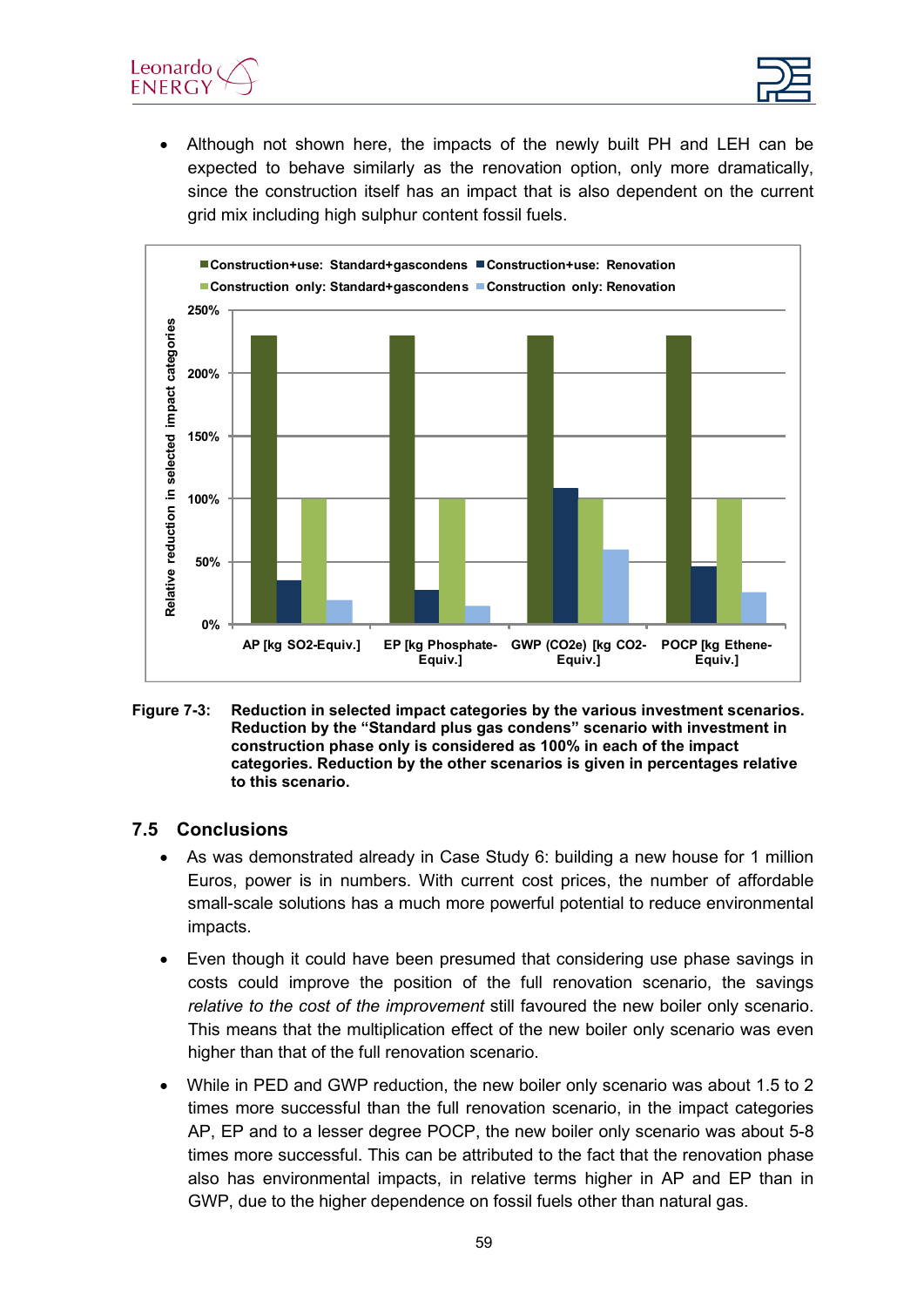

# <span id="page-59-0"></span>**Literature**

<span id="page-59-1"></span>

| COM2007                                   | Renewable Energy Road Map. Renewable energies in the 21st<br>century: building a more sustainable future. Communication from<br>the commission to the council and European Parliament. Brussels,<br>10.1.2007. COM(2006) 848 final                                                                                                            |
|-------------------------------------------|-----------------------------------------------------------------------------------------------------------------------------------------------------------------------------------------------------------------------------------------------------------------------------------------------------------------------------------------------|
| ECOMOTORS2008                             | de Almeida, A.T., Ferreira, F.J.T.E., Fong, J., Fonseca, P. (2008)<br>EUP Lot 11 Motors Final Report. ISR University of Coimbra,<br>Available<br>Portugal.<br>at<br>http://www.ecomotors.org/files/Lot11 Motors 1-<br>8 280408 final.pdf                                                                                                      |
| <b>ISET2005</b>                           | Institut für Solare Energieversorgungstechnik (ISET) (2006).<br>Effizienz der Windenergie - Auszug aus: Windenergie Report<br>Deutschland 2005. Erstellt im Auftrag des Bundesministeriums für<br>Umwelt, Naturschutz und Reaktorsicherheit. Überarbeiteter und<br>ergänzter Sonderdruck des Bundesverbandes WindEnergie e.V.,<br>Berlin 2006 |
| WINDGUARD2007                             | Deutsche WindGuard GmbH (2007). Kostensituation<br>der<br>Windenergienutzung an Land                                                                                                                                                                                                                                                          |
| <b>MEPS2009</b>                           | De Almeida, A.T., Boteler, R., Brunner, C.U., Doppelbauer, M.,<br>Hoyt, W. (2009) Electric Motor MEPS Guide. 1 <sup>st</sup> Edition. Zurich,<br>Switzerland.                                                                                                                                                                                 |
| <b>PE</b><br><b>INTERNATIONAL</b><br>2009 | Ecodesign Toolbox 3. A parameterized model reflecting the life<br>cycle of a house with all ist energy-using equipment. August 2009.<br>Delivered to the European Copper Institute.                                                                                                                                                           |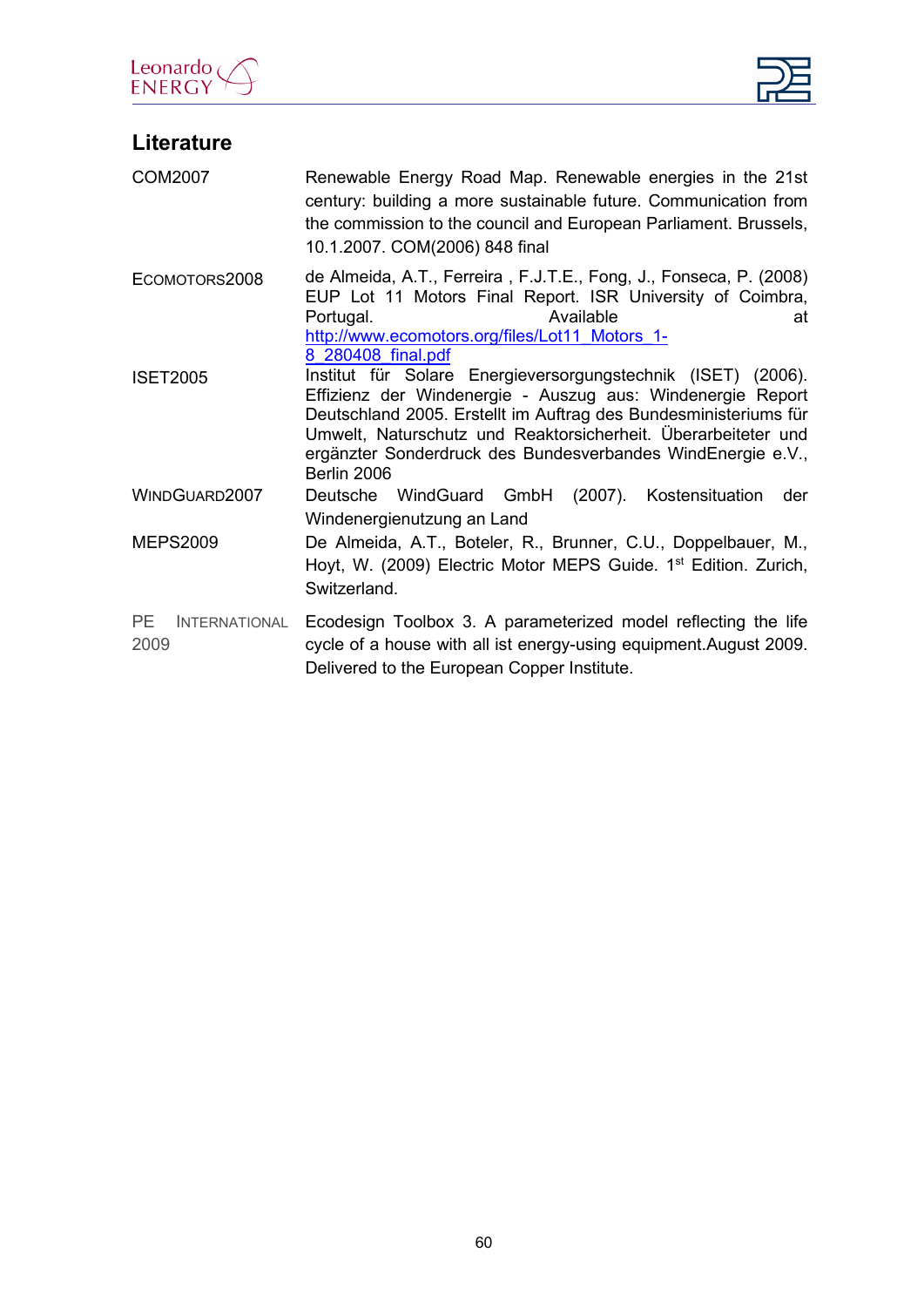



## <span id="page-60-0"></span>**Supplement A Parameter settings of the 3 housing types (all row houses with buildings on either sides)**

|                                              |                | standard house   low energy house | passive house  |
|----------------------------------------------|----------------|-----------------------------------|----------------|
| <b>Base parameters</b>                       |                |                                   |                |
| lifetime of building                         | 50             | 50                                | 50             |
| new building or renovation                   | new house      | new house                         | new house      |
| <b>Building settings</b>                     |                |                                   |                |
| <b>Building geometry</b>                     |                |                                   |                |
| length (m)                                   | 7.22           | 7.22                              | 7.22           |
| width (m)                                    | 9              | 9                                 | 9              |
| storey height (m)                            | 2.7            | 2.7                               | 2.7            |
| storey number                                | $\overline{2}$ | 2                                 | $\overline{2}$ |
| flap tile height (m)                         | 0              | 0                                 | 0              |
| selection of basement (on or off)            | off            | off                               | off            |
| window (south) (m2)                          | 6              | 16                                | 22             |
| window (west & east) (m2)                    | 0              | 0                                 | 0              |
| window (north) (m2)                          | 5              | 4                                 | 4              |
| <b>Building material</b>                     |                |                                   |                |
| Selection and definition of exterior wall    |                |                                   |                |
| Selection of exterior wall (brick, sand-lime |                |                                   | sand-lime      |
| brick, aerated concrete wooden wallboard)    | brick          | sand-lime brick                   | brick          |
| Selection of u-value exterior wall           |                |                                   |                |
| (calculated or typed in)                     | typed in       | typed in                          | typed in       |
| U-value exrerior wall typed in $(W/(m2*K))$  | 0.431907       | 0.06159                           | 0.035736       |
| <b>Definition of wall types</b>              |                |                                   |                |
| <b>Vertically perforated brick wall</b>      |                |                                   |                |
| <b>Thickness of layers</b>                   |                |                                   |                |
| Bricks (m)                                   | 0.2359         |                                   |                |
| <b>Density of materials</b>                  |                |                                   |                |
| Bricks (kg/m3)                               | 1000           |                                   |                |
| <b>Sand lime brick wall</b>                  |                |                                   |                |
| <b>Thickness of layers</b>                   |                |                                   |                |
| EPS insulation (m)                           |                | 0.0439                            | 0.067544       |
| Bricks (m)                                   |                | 0.1131                            | 0.11114        |
| Roof                                         |                |                                   |                |
| <b>Thickness of materials</b>                |                |                                   |                |
| Mineral wool for insulation (m)              | 0.1            | 0.2                               | 0.3            |
| <b>Thickness of materials</b>                |                |                                   |                |
| Concrete (m)                                 | 0.16           | 0.16                              | 0.16           |
| EPS(m)                                       | 0.04           | 0.2                               | 0.3            |
| <b>Tubes and cable</b>                       |                |                                   |                |
| cable (kg)                                   | 100            | 100                               | 100            |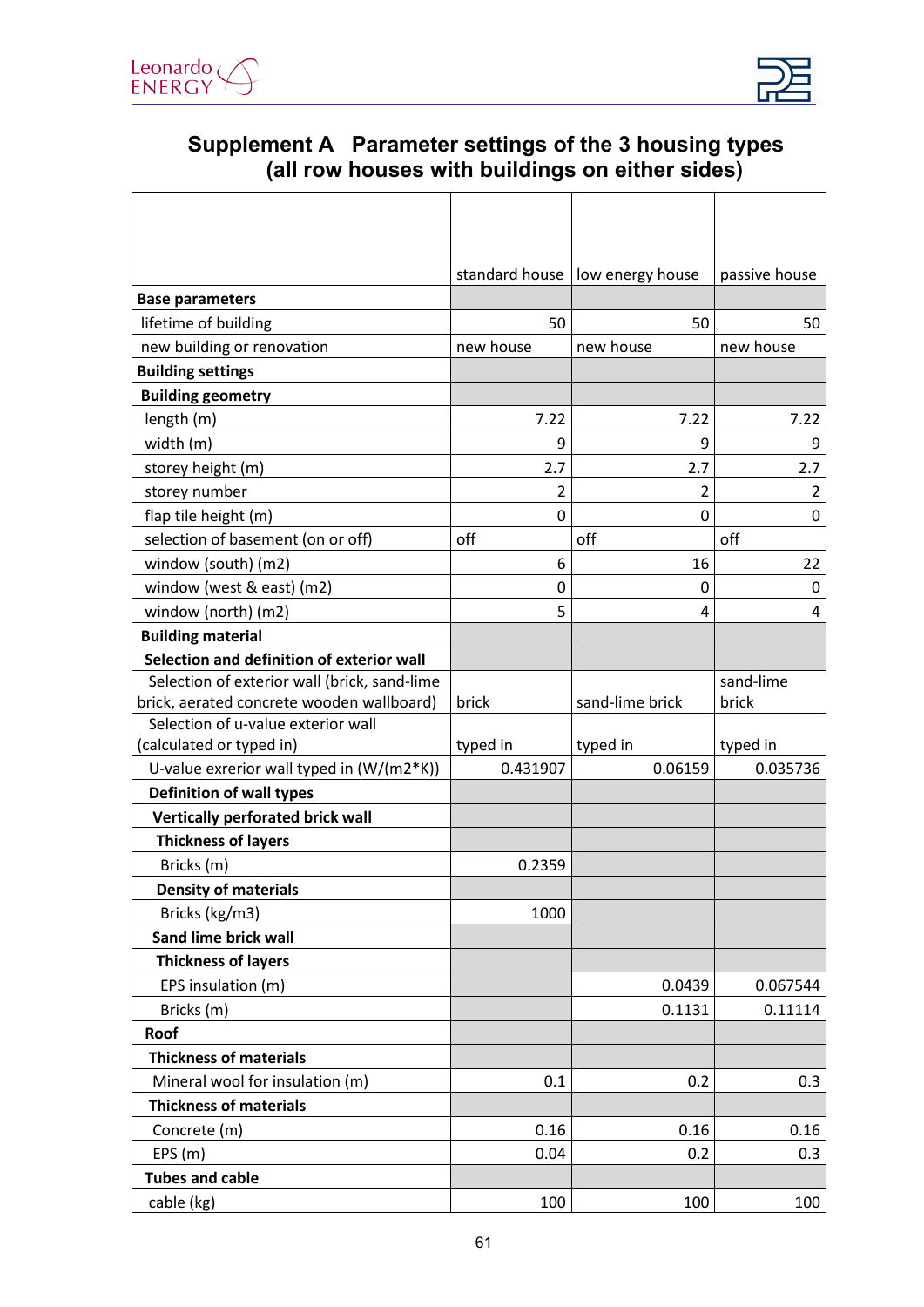

| <b>Tubes for AC and ventilation</b>      |              |                |                  |
|------------------------------------------|--------------|----------------|------------------|
| Typed in amount of ventilation ducts (m) | $\mathbf{0}$ | $\mathbf 0$    | $\mathbf 0$      |
| Weight of air duct (kg/m)                |              |                |                  |
| Window                                   |              |                |                  |
| Selection of u-value typed in (W/(m2*K)) | 3            | 1.2            | 0.7              |
|                                          |              |                |                  |
| <b>Building energy balance</b>           |              |                |                  |
| <b>Climate parameters</b>                |              |                |                  |
| <b>Heating</b>                           |              |                |                  |
| Heating degree day (HDD)                 | 3433         | 3433           | 3433             |
| Heating period                           | 185          | 185            | 185              |
| <b>Ventilation</b>                       |              |                |                  |
| Exchange rate infiltration               | 0.5          | 0.07           | 0.07             |
| Exchange rate window                     | 0.2          | 0.1            | 0.1              |
| Selection mechanical ventilation         | off          | on             | on               |
| Efficiency mechanical ventilation        |              | 75             | 85               |
| Exchange rate                            |              | 0.4            | 0.4              |
| <b>Additional use parameters</b>         |              |                |                  |
| Persons                                  | 3            | 3              | 3                |
| Night reduction                          | off          | off            | off              |
| Weekend reduction                        | off          | off            | off              |
|                                          |              |                |                  |
| <b>Heating equipment</b>                 |              |                |                  |
|                                          |              |                |                  |
|                                          | Gas          |                |                  |
| Selection of heating equipment           | conventional | Gas condensing | <b>Heat Pump</b> |
| Use phase of boiler                      |              |                |                  |
| 4-25kW                                   |              |                |                  |
| <b>Gas conventional</b>                  |              |                |                  |
| Capacity                                 | 20           |                |                  |
| <b>Efficiency factor</b>                 | 93.5         |                |                  |
| Average boiler temperature               | 60           |                |                  |
| <b>Gas condensing</b>                    |              |                |                  |
| Capacity                                 |              | 5              |                  |
| <b>Efficiency factor</b>                 |              | 106            |                  |
| Average boiler temperature               |              | 41             |                  |
| <b>Oil conventional</b>                  |              |                |                  |
| <b>Oil condensing</b>                    |              |                |                  |
| <b>Power consuming equipment</b>         |              |                |                  |
| <b>Selection of equipemt</b>             |              |                |                  |
| Circulating pump                         | 1            | 1              | 1                |
| Radiator                                 | 0            | 0              | 0                |
| Measurement & control system             | 0            | 0              | 0                |
| Free Modul 1                             | 0            | 0              | 0                |